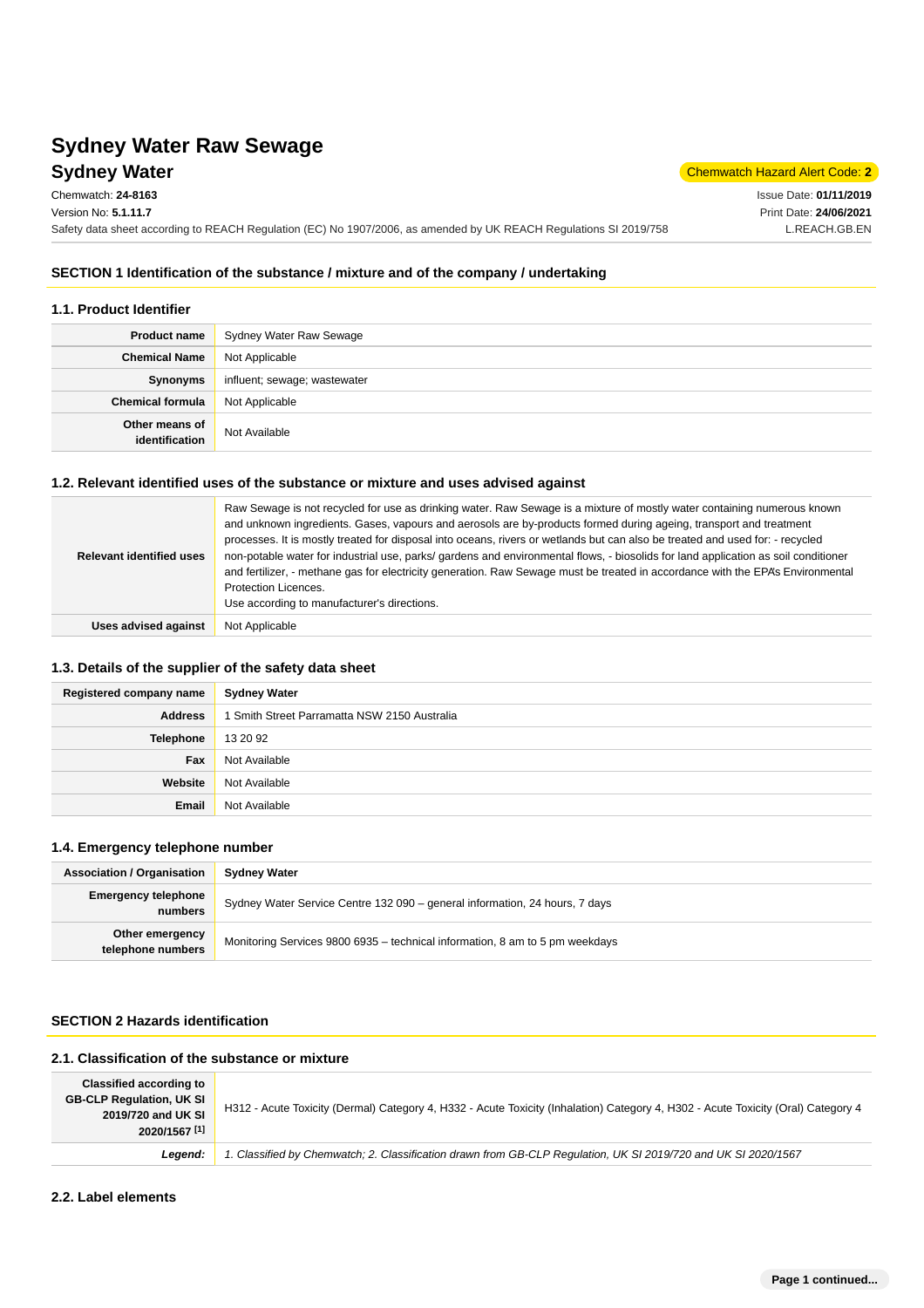|  |  |  | Sydney Water Raw Sewage |
|--|--|--|-------------------------|
|--|--|--|-------------------------|

| Hazard pictogram(s)   |  |
|-----------------------|--|
|                       |  |
| Signal word   Warning |  |
|                       |  |

#### **Hazard statement(s)**

| H312 | Harmful in contact with skin. |
|------|-------------------------------|
| H332 | Harmful if inhaled.           |
| H302 | Harmful if swallowed.         |

#### **Supplementary statement(s)**

Not Applicable

#### **Precautionary statement(s) Prevention**

| P271             | Use only outdoors or in a well-ventilated area.                 |  |  |
|------------------|-----------------------------------------------------------------|--|--|
| P <sub>261</sub> | Avoid breathing mist/vapours/spray.                             |  |  |
| P264             | Wash all exposed external body areas thoroughly after handling. |  |  |
| P270             | Do not eat, drink or smoke when using this product.             |  |  |
| P280             | Wear protective gloves and protective clothing.                 |  |  |

#### **Precautionary statement(s) Response**

| P301+P312 | IF SWALLOWED: Call a POISON CENTER/doctor/physician/first aider if you feel unwell. |  |  |  |
|-----------|-------------------------------------------------------------------------------------|--|--|--|
| P302+P352 | IF ON SKIN: Wash with plenty of water.                                              |  |  |  |
| P304+P340 | IF INHALED: Remove person to fresh air and keep comfortable for breathing.          |  |  |  |
| P330      | Rinse mouth.                                                                        |  |  |  |
| P362+P364 | Take off contaminated clothing and wash it before reuse.                            |  |  |  |

#### **Precautionary statement(s) Storage**

Not Applicable

#### **Precautionary statement(s) Disposal**

**P501** Dispose of contents/container to authorised hazardous or special waste collection point in accordance with any local regulation.

#### **2.3. Other hazards**

Cumulative effects may result following exposure\*.

May produce discomfort of the eyes, respiratory tract and skin\*.

Possible cancer-causing agent\*.

| arsenic             | Listed in the Europe Regulation (EC) No 1907/2006 - Annex XVII (Restrictions may apply)                            |  |  |  |  |  |
|---------------------|--------------------------------------------------------------------------------------------------------------------|--|--|--|--|--|
| benzene             | Listed in the Europe Regulation (EC) No 1907/2006 - Annex XVII (Restrictions may apply)                            |  |  |  |  |  |
| formaldehyde.       | Listed in the Europe Regulation (EC) No 1907/2006 - Annex XVII (Restrictions may apply)                            |  |  |  |  |  |
| mercury (elemental) | Listed in the Europe Regulation (EC) No 1907/2006 - Annex XVII (Restrictions may apply)                            |  |  |  |  |  |
| nickel              | Listed in the Europe Regulation (EC) No 1907/2006 - Annex XVII (Restrictions may apply)                            |  |  |  |  |  |
| cadmium             | Listed in the European Chemicals Agency (ECHA) Candidate List of Substances of Very High Concern for Authorisation |  |  |  |  |  |
| cadmium             | Listed in the Europe Regulation (EC) No 1907/2006 - Annex XVII (Restrictions may apply)                            |  |  |  |  |  |
| lead                | Listed in the European Chemicals Agency (ECHA) Candidate List of Substances of Very High Concern for Authorisation |  |  |  |  |  |
| lead                | Listed in the Europe Regulation (EC) No 1907/2006 - Annex XVII (Restrictions may apply)                            |  |  |  |  |  |
| hydrogen sulfide    | Listed in the Europe Regulation (EC) No 1907/2006 - Annex XVII (Restrictions may apply)                            |  |  |  |  |  |
| methane             | Listed in the Europe Regulation (EC) No 1907/2006 - Annex XVII (Restrictions may apply)                            |  |  |  |  |  |

#### **SECTION 3 Composition / information on ingredients**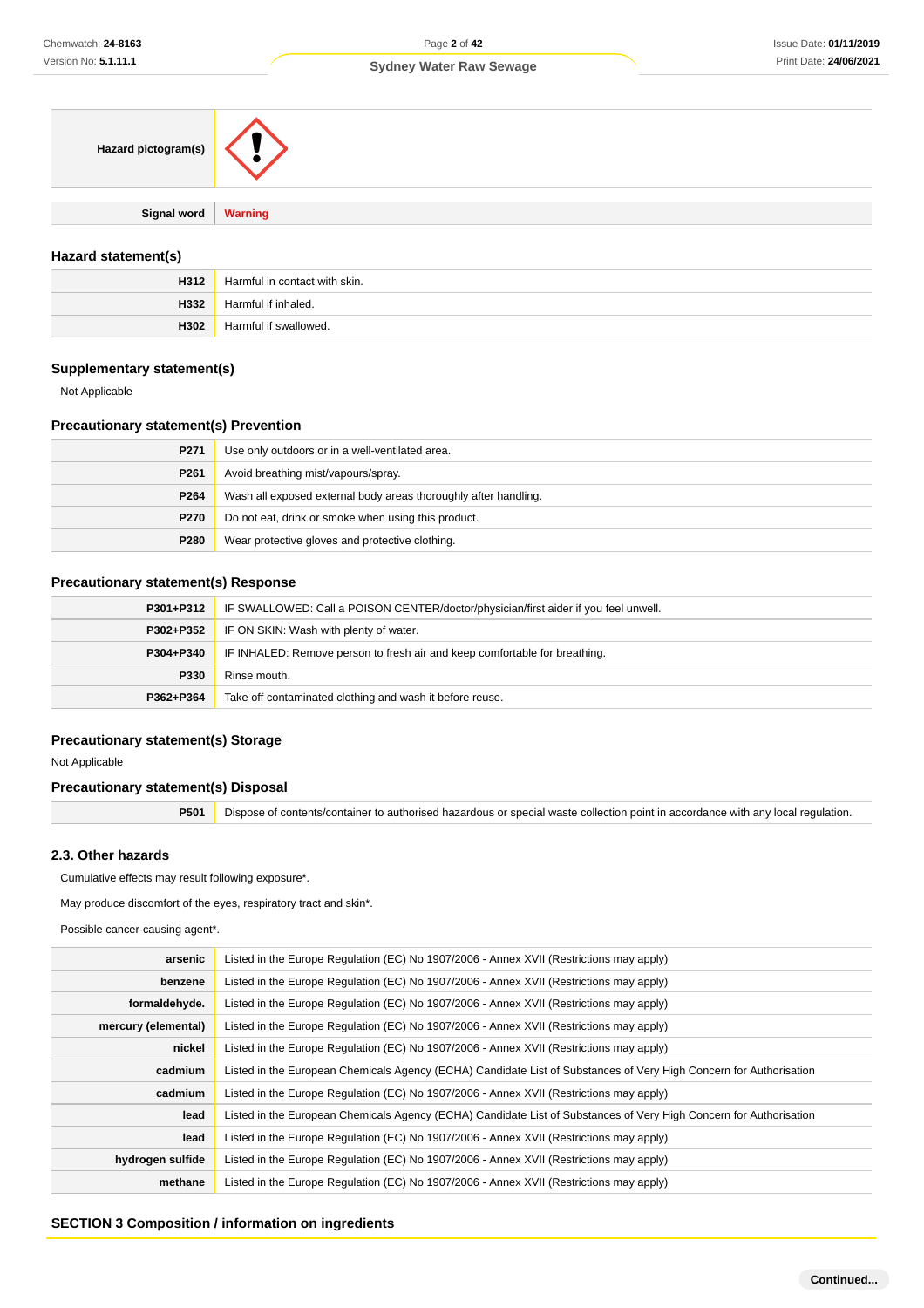### **3.1.Substances**

See 'Composition on ingredients' in Section 3.2

#### **3.2.Mixtures**

| 1.CAS No<br>2.EC No<br>3.Index No<br><b>4.REACH No</b>                                                                                                | %[weight] | Name                                           | Classified according to GB-CLP Regulation, UK SI<br>2019/720 and UK SI 2020/1567                                                                                                                                                                                                                                                                           | <b>Nanoform</b><br><b>Particle</b><br><b>Characteristics</b> |
|-------------------------------------------------------------------------------------------------------------------------------------------------------|-----------|------------------------------------------------|------------------------------------------------------------------------------------------------------------------------------------------------------------------------------------------------------------------------------------------------------------------------------------------------------------------------------------------------------------|--------------------------------------------------------------|
| 1.7732-18-5<br>2.231-791-2<br>3. Not Available<br>4. Not Available                                                                                    | >60       | water                                          | Not Applicable                                                                                                                                                                                                                                                                                                                                             | Not Available                                                |
| Not Available                                                                                                                                         |           | may contain                                    | Not Applicable                                                                                                                                                                                                                                                                                                                                             |                                                              |
| 1.1336-21-6<br>2.215-647-6<br>3.007-001-01-2<br>4.01-2119982985-14-XXXX                                                                               |           | ammonia                                        | Corrosive to Metals Category 1, Acute Toxicity (Inhalation)<br>Category 4, Skin Corrosion/Irritation Category 1B, Serious<br>Eye Damage/Eye Irritation Category 1, Acute Aquatic<br>Hazard Category 1; H290, H332, H314, H318, H400 <sup>[1]</sup>                                                                                                         | Not Available                                                |
| 1.7440-38-2<br>2.231-148-6<br>3.033-001-00-X<br>4.01-2120757350-59-<br>XXXX 01-2119502457-43-XXXX                                                     |           | arsenic                                        | Acute Toxicity (Oral) Category 3, Acute Toxicity (Inhalation)<br>Category 3, Acute Aquatic Hazard Category 1, Chronic<br>Aquatic Hazard Category 1; H301, H331, H400, H410 <sup>[2]</sup>                                                                                                                                                                  | Not Available                                                |
| $1.71 - 43 - 2$<br>2.200-753-7<br>3.601-020-00-8<br>4.01-2119447106-44-<br>XXXX 01-2119456975-22-XXXX                                                 |           | benzene                                        | Flammable Liquid Category 2, Skin Corrosion/Irritation<br>Category 2, Eye Irritation Category 2, Germ cell<br>mutagenicity Category 1B, Carcinogenicity Category 1A,<br>Specific target organ toxicity - repeated exposure Category<br>1, Aspiration Hazard Category 1; H225, H315, H319, H340,<br>H350, H372 **, H304 [2]                                 | Not Available                                                |
| 1.7726-95-6<br>2.231-778-1<br>3.035-001-00-5<br>4.01-2119461714-37-<br>XXXX 01-2120763152-61-XXXX                                                     |           | bromine <sup>2</sup>                           | Acute Toxicity (Inhalation) Category 2, Skin<br>Corrosion/Irritation Category 1A, Acute Aquatic Hazard<br>Category 1; H330, H314, H400 <sup>[2]</sup>                                                                                                                                                                                                      | Not Available                                                |
| 1.10124-37-5<br>2.233-332-1<br>3. Not Available<br>4.01-2119495093-35-XXXX                                                                            |           | calcium nitrate                                | Oxidizing Solid Category 3, Acute Toxicity (Oral) Category 4,<br>Eye Irritation Category 2; H272, H302, H319 <sup>[1]</sup>                                                                                                                                                                                                                                | Not Available                                                |
| 1.7782-50-5<br>2.231-959-5<br>3.017-001-00-7<br>4.01-2119486560-35-<br>XXXX 01-2119896635-20-<br>XXXX 01-2119444722-41-<br>XXXX 01-2120770754-46-XXXX |           | chlorine <sup>7</sup>                          | Oxidizing Gas Category 1, Gas under Pressure, Acute<br>Toxicity (Inhalation) Category 3, Skin Corrosion/Irritation<br>Category 2, Eye Irritation Category 2, Specific target organ<br>toxicity - single exposure Category 3 (respiratory tract<br>irritation), Acute Aquatic Hazard Category 1; H270, H280,<br>H331, H315, H319, H335, H400 <sup>[2]</sup> | Not Available                                                |
| Not Available                                                                                                                                         |           | chlorinated<br>hydrocarbons                    | Not Applicable                                                                                                                                                                                                                                                                                                                                             |                                                              |
| Not Available                                                                                                                                         |           | chlorinated phenolics                          | Not Applicable                                                                                                                                                                                                                                                                                                                                             |                                                              |
| 1.1746-01-6<br>2.217-122-7<br>3. Not Available<br>4.Not Available                                                                                     |           | $2,3,7,8$ -<br>tetrachlorodibenzo-<br>p-dioxin | Acute Toxicity (Oral and Dermal) Category 1,<br>Carcinogenicity Category 1A, Specific target organ toxicity -<br>repeated exposure Category 2, Chronic Aquatic Hazard<br>Category 1; H300+H310, H350, H373, H410 <sup>[1]</sup>                                                                                                                            | Not Available                                                |
| 1.57-12-5<br>2.Not Available<br>3. Not Available<br>4.Not Available                                                                                   |           | cyanide ion                                    | Acute Toxicity (Oral) Category 2, Acute Toxicity (Dermal)<br>Category 1, Acute Toxicity (Inhalation) Category 2, Acute<br>Aquatic Hazard Category 1, Chronic Aquatic Hazard<br>Category 1; H300, H310, H330, H400, H410, EUH032 <sup>[1]</sup>                                                                                                             | Not Available                                                |
| $1.50 - 00 - 0$<br>2.200-001-8<br>3.605-001-00-5<br>4.01-2119488953-20-<br>XXXX 01-2120762098-48-XXXX                                                 |           | formaldehyde.                                  | Acute Toxicity (Oral) Category 3, Acute Toxicity (Dermal)<br>Category 3, Acute Toxicity (Inhalation) Category 3, Skin<br>Corrosion/Irritation Category 1B, Skin Sensitizer Category 1,<br>Germ cell mutagenicity Category 2, Carcinogenicity<br>Category 1B; H301, H311, H331, H314, H317, H341, H350<br>$[2]$                                             | Not Available                                                |
| Not Available                                                                                                                                         |           | herbicides and defoliant                       | Not Applicable                                                                                                                                                                                                                                                                                                                                             |                                                              |
| Not Available                                                                                                                                         |           | infectious substances                          | Not Applicable                                                                                                                                                                                                                                                                                                                                             |                                                              |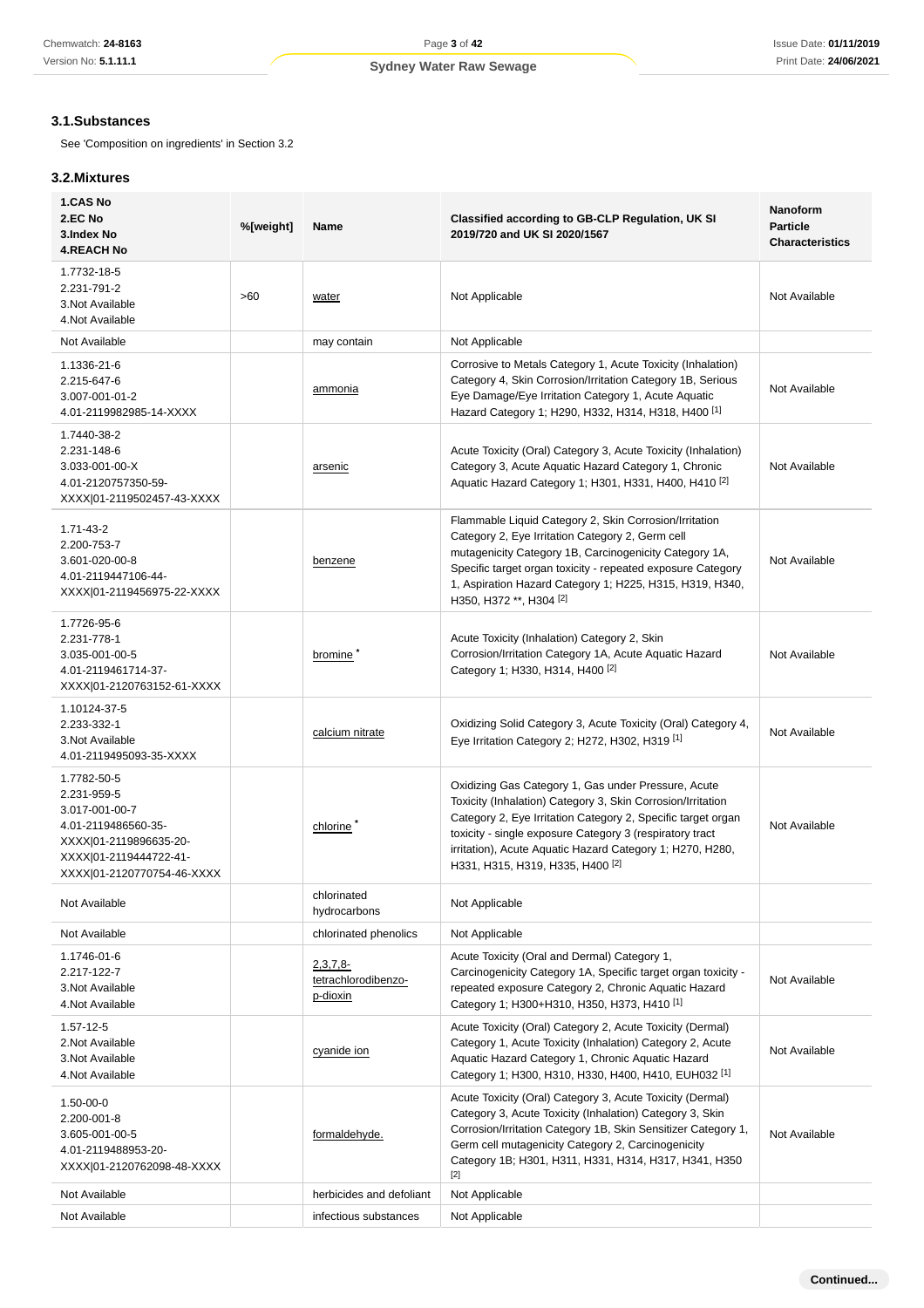| Sydney Water Raw Sewage |  |  |  |
|-------------------------|--|--|--|
|-------------------------|--|--|--|

| 1.CAS No                                                                                                                                                |           |                                      |                                                                                                                                                                                                                                                                                                                                                                                     | Nanoform                                  |
|---------------------------------------------------------------------------------------------------------------------------------------------------------|-----------|--------------------------------------|-------------------------------------------------------------------------------------------------------------------------------------------------------------------------------------------------------------------------------------------------------------------------------------------------------------------------------------------------------------------------------------|-------------------------------------------|
| 2.EC No<br>3.Index No<br><b>4.REACH No</b>                                                                                                              | %[weight] | Name                                 | <b>Classified according to GB-CLP Regulation, UK SI</b><br>2019/720 and UK SI 2020/1567                                                                                                                                                                                                                                                                                             | <b>Particle</b><br><b>Characteristics</b> |
| 1.7439-93-2<br>2.231-102-5<br>3.003-001-00-4<br>4.01-2119966143-38-<br>XXXX 01-2120775463-48-XXXX                                                       |           | lithium                              | Emit Flammable Gases with Water Category 1, Skin<br>Corrosion/Irritation Category 1B, Serious Eye Damage/Eye<br>Irritation Category 1; H260, H314, H318, EUH014 <sup>[1]</sup>                                                                                                                                                                                                      | Not Available                             |
| 1.7439-96-5<br>2.231-105-1<br>3. Not Available<br>4.01-2120762797-36-<br>XXXX 01-2119449803-34-XXXX                                                     |           | manganese                            | Flammable Solid Category 1, Emit Flammable Gases with<br>Water Category 2; H228, H261 <sup>[1]</sup>                                                                                                                                                                                                                                                                                | Not Available                             |
| Not Available                                                                                                                                           |           | mercaptans                           | Not Applicable                                                                                                                                                                                                                                                                                                                                                                      |                                           |
| 1.7439-97-6<br>2.231-106-7<br>3.080-001-00-0<br>4.01-2119548380-42-<br>XXXX 01-2120767624-46-XXXX                                                       |           | mercury (elemental)                  | Acute Toxicity (Inhalation) Category 2, Reproductive Toxicity<br>Category 1B, Specific target organ toxicity - repeated<br>exposure Category 1, Acute Aquatic Hazard Category 1,<br>Chronic Aquatic Hazard Category 1; H330, H360D, H372,<br>H400, H410 <sup>[2]</sup>                                                                                                              | Not Available                             |
| 1.7440-02-0<br>2.231-111-4<br>3.028-002-00-7 028-002-01-4<br>4.01-2119438727-29-XXXX                                                                    |           | nickel                               | Skin Sensitizer Category 1, Carcinogenicity Category 2,<br>Specific target organ toxicity - repeated exposure Category<br>1, Chronic Aquatic Hazard Category 3; H317, H351, H372**,<br>H412 <sup>[2]</sup>                                                                                                                                                                          | Not Available                             |
| 1.7782-49-2<br>2.231-957-4<br>3.034-001-00-2<br>4.01-2119981706-25-<br>XXXX 01-2120767631-51-XXXX                                                       |           | selenium                             | Acute Toxicity (Oral) Category 3, Acute Toxicity (Inhalation)<br>Category 3, Specific target organ toxicity - repeated<br>exposure Category 2, Chronic Aquatic Hazard Category 4;<br>H301, H331, H373 **, H413 <sup>[2]</sup>                                                                                                                                                       | Not Available                             |
| 1.7440-61-1<br>2.231-170-6<br>3.092-001-00-8<br>4. Not Available                                                                                        |           | uranium depleted                     | Acute Toxicity (Oral) Category 2, Acute Toxicity (Inhalation)<br>Category 2, Specific target organ toxicity - repeated<br>exposure Category 2, Chronic Aquatic Hazard Category 4;<br>H300, H330, H373 **, H413 [2]                                                                                                                                                                  | Not Available                             |
| 1.7440-66-6<br>2.231-175-3<br>3.030-001-00-1 030-001-01-9<br>4.01-2119467174-37-<br>XXXX 01-2119459210-49-XXXX                                          |           | zinc                                 | Acute Aquatic Hazard Category 1, Chronic Aquatic Hazard<br>Category 1; H400, H410 <sup>[2]</sup>                                                                                                                                                                                                                                                                                    | Not Available                             |
| 1.7440-43-9<br>2.231-152-8<br>3.048-002-00-0 048-011-00-X<br>4.01-2119489023-40-XXXX                                                                    |           | cadmium                              | Pyrophoric Solid Category 1, Acute Toxicity (Inhalation)<br>Category 2, Germ cell mutagenicity Category 2,<br>Carcinogenicity Category 1B, Reproductive Toxicity<br>Category 2, Specific target organ toxicity - repeated<br>exposure Category 1, Acute Aquatic Hazard Category 1,<br>Chronic Aquatic Hazard Category 1; H250, H330, H341,<br>H350, H361fd, H372 **, H400, H410 [2] | Not Available                             |
| 1.7440-47-3<br>2.231-157-5<br>3.Not Available<br>4.01-2119485652-31-XXXX                                                                                |           | chromium <sup>*</sup>                | Carcinogenicity Category 2; H351 <sup>[1]</sup>                                                                                                                                                                                                                                                                                                                                     | Not Available                             |
| 1.7440-48-4<br>2.231-158-0<br>3.027-001-00-9<br>4.01-2119517392-44-XXXX                                                                                 |           | cobalt                               | Skin Sensitizer Category 1, Respiratory Sensitizer Category<br>1, Chronic Aquatic Hazard Category 4; H317, H334, H413 <sup>[2]</sup>                                                                                                                                                                                                                                                | Not Available                             |
| 1.7440-50-8<br>2.231-159-6<br>3. Not Available<br>4.01-2119475516-31-<br>XXXX 01-2119480154-42-<br>XXXX 01-2119480184-39-<br>XXXX 01-2120762783-45-XXXX |           | copper                               | Chronic Aquatic Hazard Category 2; H411 <sup>[2]</sup>                                                                                                                                                                                                                                                                                                                              | Not Available                             |
| 1.16984-48-8<br>2. Not Available<br>3. Not Available<br>4. Not Available                                                                                |           | fluorides as F-                      | EUH210 <sup>[1]</sup>                                                                                                                                                                                                                                                                                                                                                               | Not Available                             |
| 1.74869-21-9.<br>2.278-011-7                                                                                                                            |           | lubricating<br>oils, petroleum C>25, | Not Applicable                                                                                                                                                                                                                                                                                                                                                                      | Not Available                             |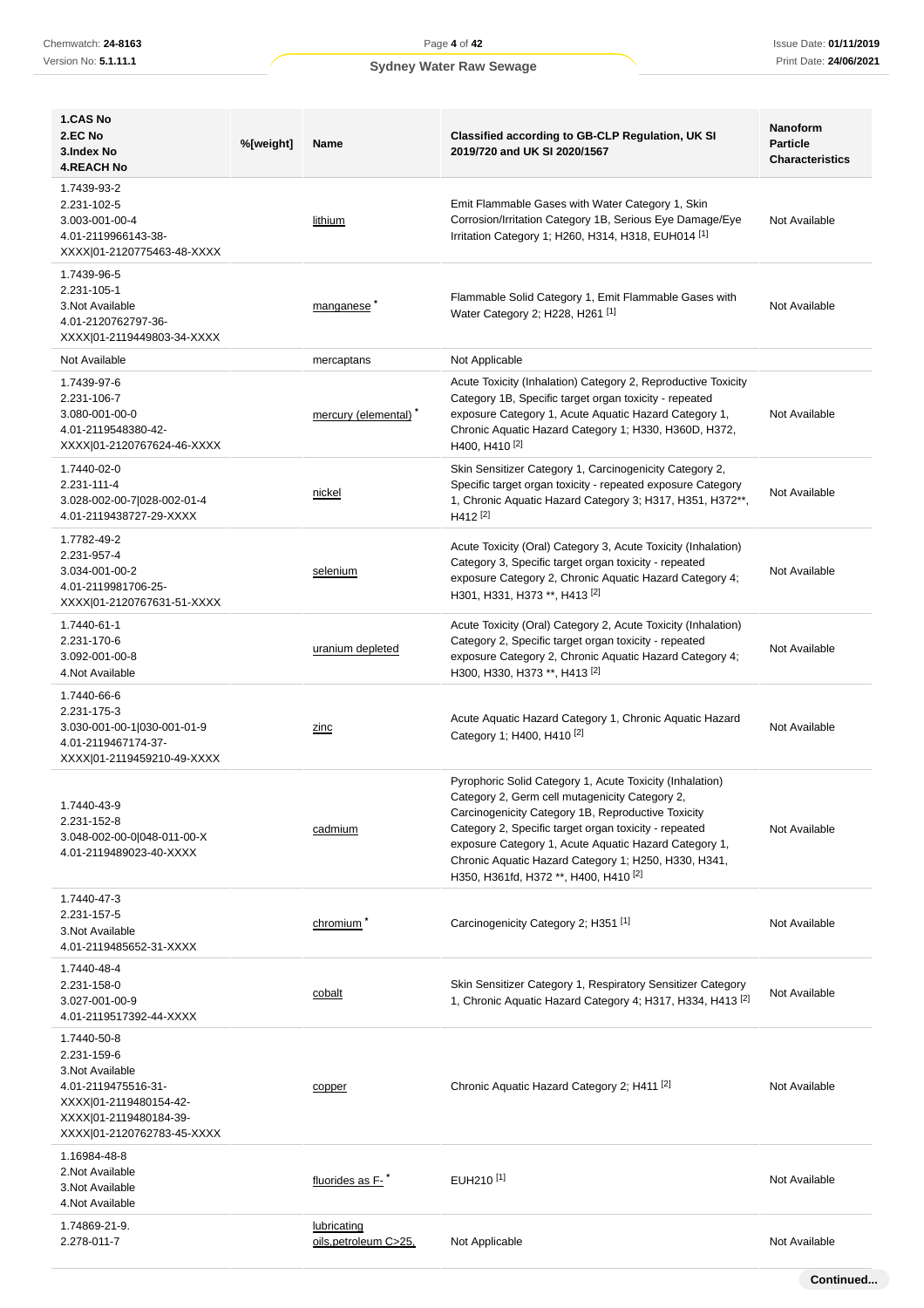| 1.CAS No<br>2.EC No<br>3.Index No<br><b>4.REACH No</b>                                                         | %[weight] | Name                                                      | Classified according to GB-CLP Regulation, UK SI<br>2019/720 and UK SI 2020/1567                                                                                                                                                              | <b>Nanoform</b><br><b>Particle</b><br><b>Characteristics</b> |
|----------------------------------------------------------------------------------------------------------------|-----------|-----------------------------------------------------------|-----------------------------------------------------------------------------------------------------------------------------------------------------------------------------------------------------------------------------------------------|--------------------------------------------------------------|
| 3.649-243-00-X<br>4. Not Available                                                                             |           | hydrotreated bright<br>stock                              |                                                                                                                                                                                                                                               |                                                              |
| 1.7439-89-6<br>2.231-096-4<br>3. Not Available<br>4.01-2119462838-24-XXXX                                      |           | iron                                                      | Not Applicable                                                                                                                                                                                                                                | Not Available                                                |
| 1.7439-92-1<br>2.231-100-4<br>3.082-013-00-1 082-014-00-7<br>4.01-2119513221-59-<br>XXXX 01-2120762789-33-XXXX |           | lead                                                      | Reproductive Toxicity Category 1A, Lactation Effects;<br>H360FD, H362 <sup>[2]</sup>                                                                                                                                                          | Not Available                                                |
| Not Available                                                                                                  |           | other metal and organic<br>compounds                      | Not Applicable                                                                                                                                                                                                                                |                                                              |
| Not Available                                                                                                  |           | during transport,<br>treatment and ageing,<br>may release | Not Applicable                                                                                                                                                                                                                                |                                                              |
| 1.7783-06-4<br>2.231-977-3<br>3.016-001-00-4<br>4.01-2119445737-29-XXXX                                        |           | hydrogen sulfide *                                        | Flammable Gas Category 1, Gas under Pressure (Liquefied<br>gas), Acute Toxicity (Inhalation) Category 2, Acute Aquatic<br>Hazard Category 1; H220, H280, H330, H400 <sup>[2]</sup>                                                            | Not Available                                                |
| 1.74-82-8<br>2.200-812-7<br>3.601-001-00-4<br>4.01-2119474442-39-XXXX                                          |           | methane                                                   | Flammable Gas Category 1, Gas under Pressure; H220,<br>$H280^{[2]}$                                                                                                                                                                           | Not Available                                                |
| Not Available                                                                                                  |           | volatile organic<br>compounds and moulds                  | Not Applicable                                                                                                                                                                                                                                |                                                              |
| Legend:                                                                                                        |           |                                                           | 1. Classified by Chemwatch; 2. Classification drawn from GB-CLP Regulation, UK SI 2019/720 and UK SI 2020/1567; 3.<br>Classification drawn from C&L * EU IOELVs available; [e] Substance identified as having endocrine disrupting properties |                                                              |

### **SECTION 4 First aid measures**

| 4.1. Description of first aid measures |                                                                                                                                                                                                                                                                                                                                                                                                                                                                                                 |
|----------------------------------------|-------------------------------------------------------------------------------------------------------------------------------------------------------------------------------------------------------------------------------------------------------------------------------------------------------------------------------------------------------------------------------------------------------------------------------------------------------------------------------------------------|
| <b>Eye Contact</b>                     | If this product comes in contact with the eyes:<br>* Wash out immediately with fresh running water.<br>Ensure complete irrigation of the eye by keeping eyelids apart and away from eye and moving the eyelids by occasionally<br>lifting the upper and lower lids.<br>Seek medical attention without delay; if pain persists or recurs seek medical attention.<br>▶ Removal of contact lenses after an eye injury should only be undertaken by skilled personnel.                              |
| <b>Skin Contact</b>                    | If skin contact occurs:<br>Immediately remove all contaminated clothing, including footwear.<br>Flush skin and hair with running water (and soap if available).<br>Seek medical attention in event of irritation.                                                                                                                                                                                                                                                                               |
| Inhalation                             | If fumes or combustion products are inhaled remove from contaminated area.<br>Lay patient down. Keep warm and rested.<br>Prostheses such as false teeth, which may block airway, should be removed, where possible, prior to initiating first aid<br>procedures.<br>Apply artificial respiration if not breathing, preferably with a demand valve resuscitator, bag-valve mask device, or pocket<br>mask as trained. Perform CPR if necessary.<br>Transport to hospital, or doctor.             |
| Ingestion                              | If swallowed do <b>NOT</b> induce vomiting.<br>If vomiting occurs, lean patient forward or place on left side (head-down position, if possible) to maintain open airway and<br>prevent aspiration.<br>• Observe the patient carefully.<br>Never give liquid to a person showing signs of being sleepy or with reduced awareness; i.e. becoming unconscious.<br>Give water to rinse out mouth, then provide liquid slowly and as much as casualty can comfortably drink.<br>Seek medical advice. |

### **4.2 Most important symptoms and effects, both acute and delayed**

See Section 11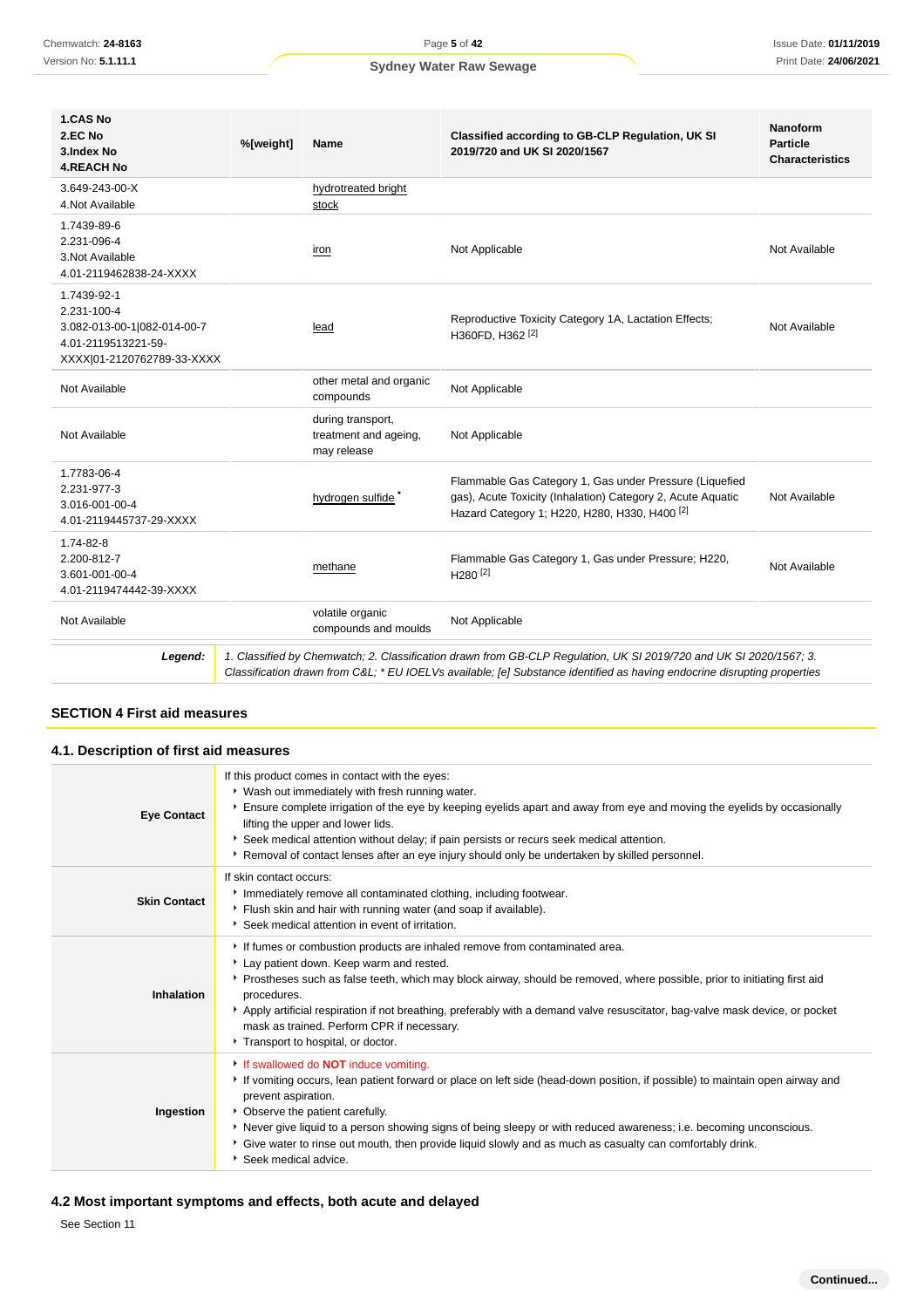## **4.3. Indication of any immediate medical attention and special treatment needed**

Treat symptomatically.

### **SECTION 5 Firefighting measures**

### **5.1. Extinguishing media**

**There is no restriction on the type of extinguisher which may be used.** 

Use extinguishing media suitable for surrounding area.

### **5.2. Special hazards arising from the substrate or mixture**

| NI |
|----|
|----|

### **5.3. Advice for firefighters**

| <b>Fire Fighting</b>         | Alert Fire Brigade and tell them location and nature of hazard.<br>• Wear breathing apparatus plus protective gloves in the event of a fire.<br>▶ Prevent, by any means available, spillage from entering drains or water courses.<br>Use fire fighting procedures suitable for surrounding area.<br>DO NOT approach containers suspected to be hot.<br>Cool fire exposed containers with water spray from a protected location.<br>If safe to do so, remove containers from path of fire.<br>Equipment should be thoroughly decontaminated after use. |
|------------------------------|--------------------------------------------------------------------------------------------------------------------------------------------------------------------------------------------------------------------------------------------------------------------------------------------------------------------------------------------------------------------------------------------------------------------------------------------------------------------------------------------------------------------------------------------------------|
| <b>Fire/Explosion Hazard</b> | Non combustible.<br>Not considered a significant fire risk, however containers may burn.<br>May emit poisonous fumes.<br>May emit corrosive fumes.                                                                                                                                                                                                                                                                                                                                                                                                     |

### **SECTION 6 Accidental release measures**

#### **6.1. Personal precautions, protective equipment and emergency procedures**

See section 8

#### **6.2. Environmental precautions**

See section 12

#### **6.3. Methods and material for containment and cleaning up**

| <b>Minor Spills</b> | Generally not applicable.                                                                                                                                                                                                                                                                                                                                                                                                                                                                  |
|---------------------|--------------------------------------------------------------------------------------------------------------------------------------------------------------------------------------------------------------------------------------------------------------------------------------------------------------------------------------------------------------------------------------------------------------------------------------------------------------------------------------------|
| <b>Major Spills</b> | Wet weather sewage overflows occur through designed emergency relief structures to route sewage away from habitation when<br>flows exceed the sewer hydraulic capacity. The sewage is usually highly dilute and routes to waterways. Uncontrolled sewage<br>overflow can occur from any opening that is a low point in the system and usually occurs due to blockage or asset damage. To<br>stop overflow: Unblock the sewer is able to do so. [Sydney Water]<br>Generally not applicable. |

#### **6.4. Reference to other sections**

Personal Protective Equipment advice is contained in Section 8 of the SDS.

### **SECTION 7 Handling and storage**

#### **7.1. Precautions for safe handling**

|               | After contact with sewage, immediately wash hands with antiseptic, rinse with warm water and dry thoroughly with disposable<br>towel. |
|---------------|---------------------------------------------------------------------------------------------------------------------------------------|
|               | <b>DO NOT</b> allow clothing wet with material to stay in contact with skin                                                           |
|               | Avoid all personal contact, including inhalation.                                                                                     |
|               | ▶ Wear protective clothing when risk of exposure occurs.                                                                              |
|               | ▶ Use in a well-ventilated area.                                                                                                      |
| Safe handling | Prevent concentration in hollows and sumps.                                                                                           |
|               | DO NOT enter confined spaces until atmosphere has been checked.                                                                       |
|               | DO NOT allow material to contact humans, exposed food or food utensils.                                                               |
|               | Avoid contact with incompatible materials.                                                                                            |
|               | V When handling, DO NOT eat, drink or smoke.                                                                                          |
|               | Keep containers securely sealed when not in use.                                                                                      |
|               | Avoid physical damage to containers.                                                                                                  |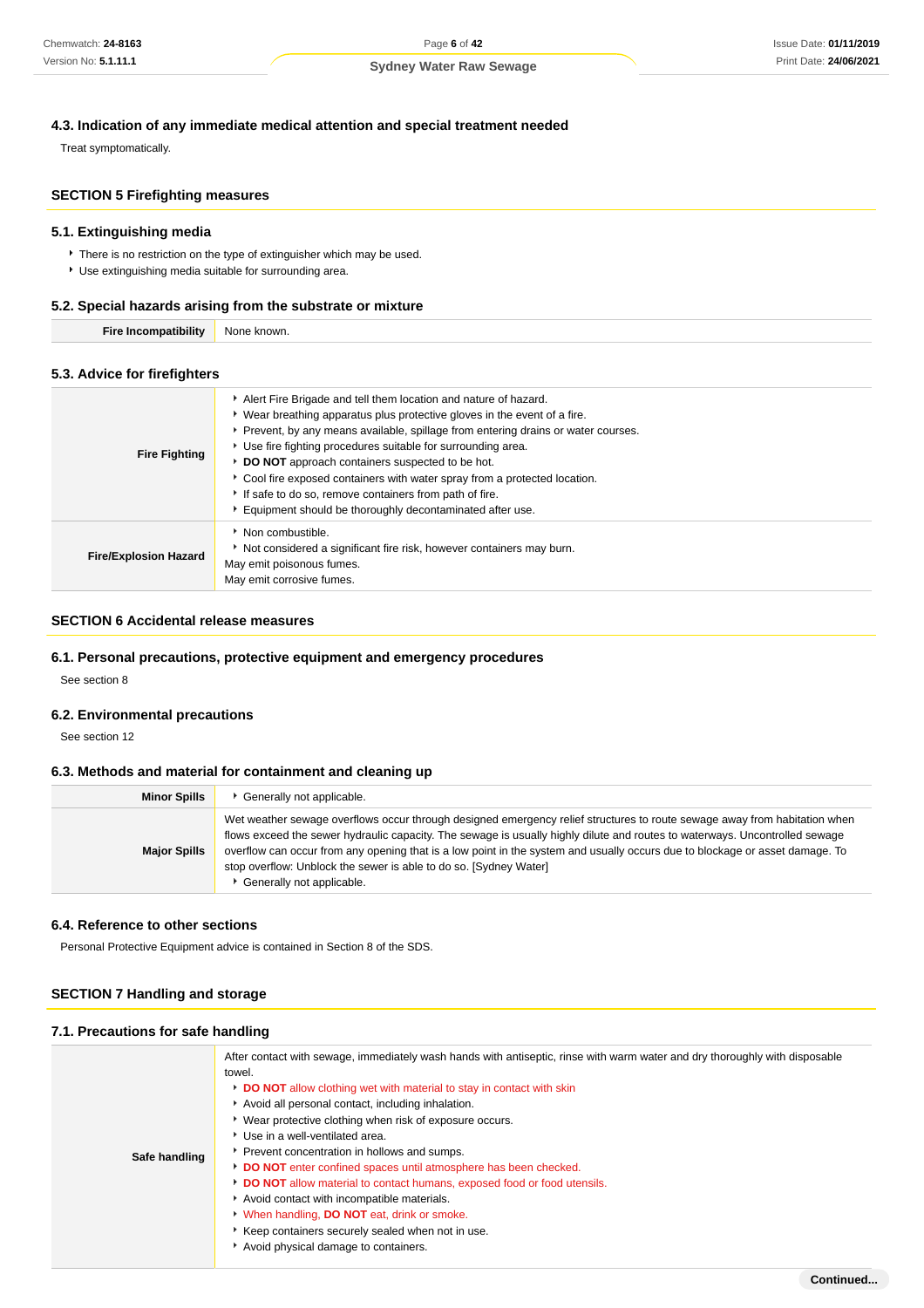|                                  | Always wash hands with soap and water after handling.<br>▶ Work clothes should be laundered separately. Launder contaminated clothing before re-use.<br>▶ Use good occupational work practice.<br>▶ Observe manufacturer's storage and handling recommendations contained within this SDS.<br>Atmosphere should be requiarly checked against established exposure standards to ensure safe working conditions are<br>maintained. |
|----------------------------------|----------------------------------------------------------------------------------------------------------------------------------------------------------------------------------------------------------------------------------------------------------------------------------------------------------------------------------------------------------------------------------------------------------------------------------|
| Fire and explosion<br>protection | See section 5                                                                                                                                                                                                                                                                                                                                                                                                                    |
| Other information                | • Check regularly for spills and leaks.<br>▶ Observe manufacturer's storage and handling recommendations contained within this SDS.<br>Keep locked up, special regulatory requirement may apply.                                                                                                                                                                                                                                 |

### **7.2. Conditions for safe storage, including any incompatibilities**

| Suitable container      | • Polyethylene or polypropylene container.<br>Packing as recommended by manufacturer.<br>Check all containers are clearly labelled and free from leaks. |
|-------------------------|---------------------------------------------------------------------------------------------------------------------------------------------------------|
| Storage incompatibility | Incompatible with any substance not permitted in Sydney Water's Trade Waste Requirements.                                                               |
|                         |                                                                                                                                                         |

### **7.3. Specific end use(s)**

See section 1.2

### **SECTION 8 Exposure controls / personal protection**

#### **8.1. Control parameters**

| Ingredient      | <b>DNELs</b><br><b>Exposure Pattern Worker</b>                                                                                                                                                                                                                                                                                                                                                                                                                                                                                                                                                                               | <b>PNECs</b><br>Compartment                                                                                                                                                                                                                                     |
|-----------------|------------------------------------------------------------------------------------------------------------------------------------------------------------------------------------------------------------------------------------------------------------------------------------------------------------------------------------------------------------------------------------------------------------------------------------------------------------------------------------------------------------------------------------------------------------------------------------------------------------------------------|-----------------------------------------------------------------------------------------------------------------------------------------------------------------------------------------------------------------------------------------------------------------|
| arsenic         | Dermal 85 µg/kg bw/day (Systemic, Chronic)<br>Inhalation 4 µg/m <sup>3</sup> (Systemic, Chronic)<br>Dermal 85 µg/kg bw/day (Systemic, Chronic) *<br>Inhalation 2 µg/m <sup>3</sup> (Systemic, Chronic) *<br>Oral 1.7 µg/kg bw/day (Systemic, Chronic) *                                                                                                                                                                                                                                                                                                                                                                      | 13 µg/L (Water (Fresh))<br>0.8 µg/L (Water - Intermittent release)<br>13 µg/L (Water (Marine))<br>130 mg/kg sediment dw (Sediment (Fresh Water))<br>8 mg/kg sediment dw (Sediment (Marine))<br>0.5 mg/kg soil dw (Soil)<br>61 µg/L (STP)<br>1 mg/kg food (Oral) |
| benzene         | Not Available                                                                                                                                                                                                                                                                                                                                                                                                                                                                                                                                                                                                                | 1.9 mg/L (Water (Fresh))<br>1.9 mg/L (Water - Intermittent release)<br>1.9 mg/L (Water (Marine))<br>33 mg/kg sediment dw (Sediment (Fresh Water))<br>33 mg/kg sediment dw (Sediment (Marine))<br>4.8 mg/kg soil dw (Soil)<br>39 mg/L (STP)                      |
| bromine         | Inhalation 0.7 mg/m <sup>3</sup> (Systemic, Chronic)<br>Inhalation 0.7 mg/m <sup>3</sup> (Local, Chronic)<br>Inhalation 0.7 mg/m <sup>3</sup> (Systemic, Acute)<br>Inhalation 0.7 mg/m <sup>3</sup> (Local, Acute)                                                                                                                                                                                                                                                                                                                                                                                                           | 1 µg/L (Water (Fresh))<br>1 µg/L (Water - Intermittent release)                                                                                                                                                                                                 |
| calcium nitrate | Oral 10 mg/kg bw/day (Systemic, Acute) *                                                                                                                                                                                                                                                                                                                                                                                                                                                                                                                                                                                     | 18 mg/L (STP)                                                                                                                                                                                                                                                   |
| chlorine        | Inhalation 0.75 mg/m <sup>3</sup> (Systemic, Chronic)<br>Dermal 0.5 % in mixture (weight basis) (Local, Chronic)<br>Inhalation 0.75 mg/m <sup>3</sup> (Local, Chronic)<br>Inhalation 1.5 mg/m <sup>3</sup> (Systemic, Acute)<br>Inhalation 1.5 mg/m <sup>3</sup> (Local, Acute)<br>Inhalation 0.75 mg/m <sup>3</sup> (Systemic, Chronic) *<br>Oral 0.25 mg/kg bw/day (Systemic, Chronic) *<br>Dermal 0.5 % in mixture (weight basis) (Local, Chronic) *<br>Inhalation 0.75 mg/m <sup>3</sup> (Local, Chronic) *<br>Inhalation 1.5 mg/m <sup>3</sup> (Systemic, Acute) *<br>Inhalation 1.5 mg/m <sup>3</sup> (Local, Acute) * | 0.21 µg/L (Water (Fresh))<br>0.042 µg/L (Water - Intermittent release)<br>0.26 µg/L (Water (Marine))<br>0.03 mg/L (STP)<br>11.1 mg/kg food (Oral)                                                                                                               |
| formaldehyde.   | Dermal 240 mg/kg bw/day (Systemic, Chronic)<br>Inhalation 9 mg/m <sup>3</sup> (Systemic, Chronic)<br>Dermal 37 µg/cm <sup>2</sup> (Local, Chronic)<br>Inhalation 0.375 mg/m <sup>3</sup> (Local, Chronic)<br>Inhalation 0.75 mg/m <sup>3</sup> (Local, Acute)<br>Dermal 102 mg/kg bw/day (Systemic, Chronic) *<br>Inhalation 3.2 mg/m <sup>3</sup> (Systemic, Chronic) *                                                                                                                                                                                                                                                     | 0.44 mg/L (Water (Fresh))<br>0.44 mg/L (Water - Intermittent release)<br>4.44 mg/L (Water (Marine))<br>2.3 mg/kg sediment dw (Sediment (Fresh Water))<br>2.3 mg/kg sediment dw (Sediment (Marine))<br>0.2 mg/kg soil dw (Soil)<br>0.19 mg/L (STP)               |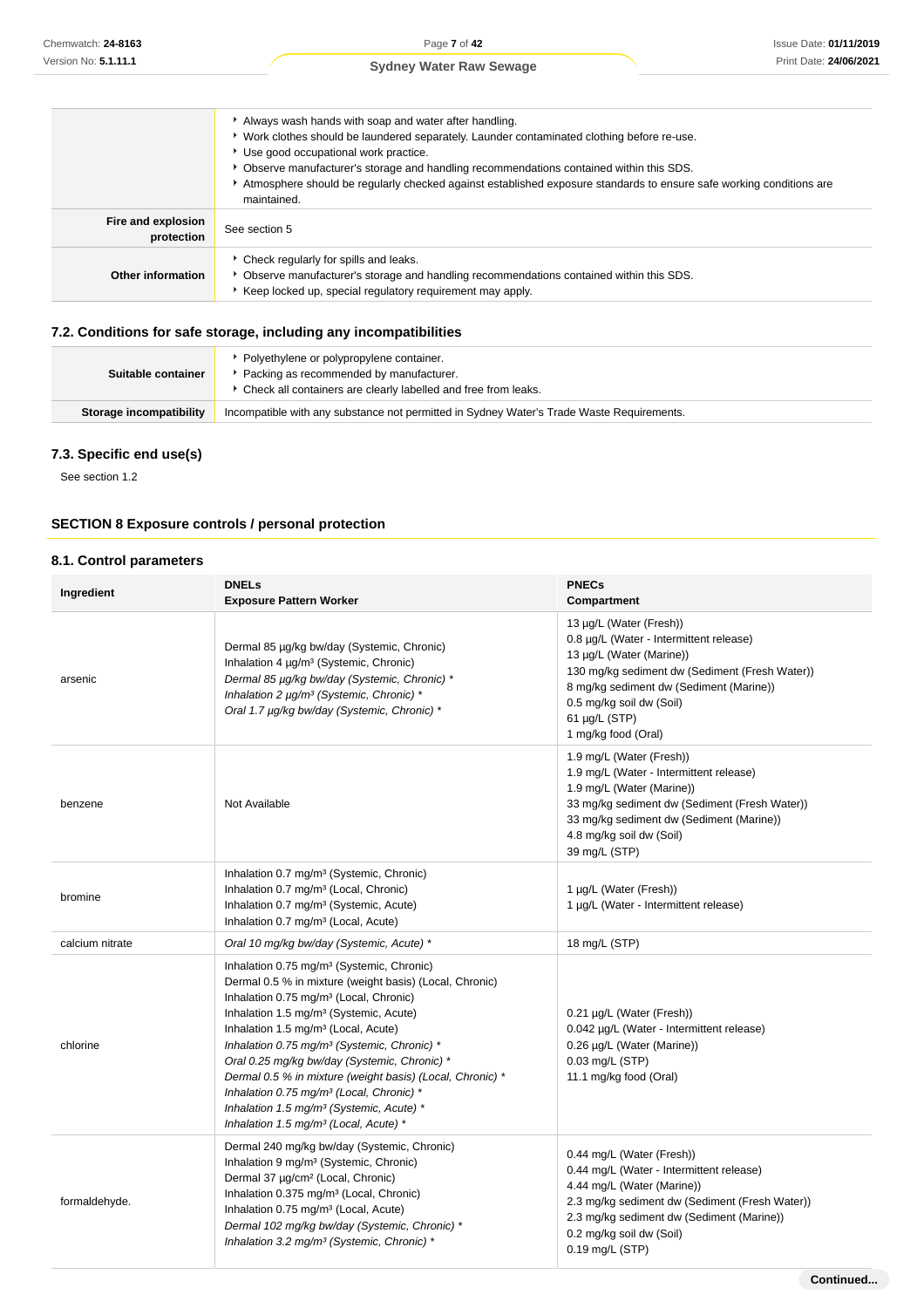| Ingredient          | <b>DNELs</b><br><b>Exposure Pattern Worker</b>                                                                                                                                                                                                                                                                                                                                                                                                                                                                                               | <b>PNECs</b><br>Compartment                                                                                                                                                                                                                                             |
|---------------------|----------------------------------------------------------------------------------------------------------------------------------------------------------------------------------------------------------------------------------------------------------------------------------------------------------------------------------------------------------------------------------------------------------------------------------------------------------------------------------------------------------------------------------------------|-------------------------------------------------------------------------------------------------------------------------------------------------------------------------------------------------------------------------------------------------------------------------|
|                     | Oral 4.1 mg/kg bw/day (Systemic, Chronic) *<br>Dermal 12 µg/cm <sup>2</sup> (Local, Chronic) *<br>Inhalation 0.1 mg/m <sup>3</sup> (Local, Chronic) *                                                                                                                                                                                                                                                                                                                                                                                        |                                                                                                                                                                                                                                                                         |
| lithium             | Dermal 12 mg/kg bw/day (Systemic, Chronic)<br>Inhalation 4.2 mg/m <sup>3</sup> (Systemic, Chronic)<br>Dermal 12 mg/kg bw/day (Systemic, Chronic) *<br>Inhalation 1.8 mg/m <sup>3</sup> (Systemic, Chronic) *<br>Oral 1.2 mg/kg bw/day (Systemic, Chronic) *                                                                                                                                                                                                                                                                                  | 1.65 mg/L (Water (Fresh))<br>0.165 mg/L (Water - Intermittent release)<br>1.65 mg/L (Water (Marine))<br>6.6 mg/kg sediment dw (Sediment (Fresh Water))<br>0.66 mg/kg sediment dw (Sediment (Marine))<br>0.26 mg/kg soil dw (Soil)<br>22.94 mg/L (STP)                   |
| manganese           | Dermal 0.004 mg/kg bw/day (Systemic, Chronic)<br>Inhalation 0.2 mg/m <sup>3</sup> (Systemic, Chronic)<br>Dermal 0.002 mg/kg bw/day (Systemic, Chronic) *<br>Inhalation 0.041 mg/m <sup>3</sup> (Systemic, Chronic) *<br>Oral 91.4 µg/kg bw/day (Systemic, Chronic) *<br>Inhalation 0.041 mg/m <sup>3</sup> (Local, Chronic) *                                                                                                                                                                                                                | 0.034 mg/L (Water (Fresh))<br>0.003 mg/L (Water - Intermittent release)<br>0.028 mg/L (Water (Marine))<br>0.108 mg/kg sediment dw (Sediment (Fresh Water))<br>0.34 mg/kg sediment dw (Sediment (Marine))<br>3.4 mg/kg soil dw (Soil)<br>100 mg/L (STP)                  |
| mercury (elemental) | Inhalation 0.02 mg/m <sup>3</sup> (Systemic, Chronic)<br>Inhalation 0.004 mg/m <sup>3</sup> (Systemic, Chronic) *<br>Oral 7.39 µg/kg bw/day (Systemic, Chronic) *                                                                                                                                                                                                                                                                                                                                                                            | 0.057 µg/L (Water (Fresh))<br>0.067 µg/L (Water - Intermittent release)<br>9.3 mg/kg sediment dw (Sediment (Fresh Water))<br>9.3 mg/kg sediment dw (Sediment (Marine))<br>22 µg/kg soil dw (Soil)<br>2.25 µg/L (STP)                                                    |
| nickel              | Inhalation 0.05 mg/m <sup>3</sup> (Systemic, Chronic)<br>Dermal 0.035 mg/cm <sup>2</sup> (Local, Chronic)<br>Inhalation 0.05 mg/m <sup>3</sup> (Local, Chronic)<br>Inhalation 11.9 mg/m <sup>3</sup> (Local, Acute)<br>Inhalation 60 ng/m <sup>3</sup> (Systemic, Chronic) *<br>Oral 0.011 mg/kg bw/day (Systemic, Chronic) *<br>Dermal 0.035 mg/cm <sup>2</sup> (Local, Chronic) *<br>Inhalation 60 ng/m <sup>3</sup> (Local, Chronic) *<br>Oral 0.37 mg/kg bw/day (Systemic, Acute) *<br>Inhalation 0.8 mg/m <sup>3</sup> (Local, Acute) * | 7.1 µg/L (Water (Fresh))<br>8.6 µg/L (Water - Intermittent release)<br>0 µg/L (Water (Marine))<br>109 mg/kg sediment dw (Sediment (Fresh Water))<br>109 mg/kg sediment dw (Sediment (Marine))<br>29.9 mg/kg soil dw (Soil)<br>0.33 mg/L (STP)<br>0.12 mg/kg food (Oral) |
| selenium            | Dermal 7 mg/kg bw/day (Systemic, Chronic)<br>Inhalation 0.05 mg/m <sup>3</sup> (Systemic, Chronic)<br>Dermal 4.3 mg/kg bw/day (Systemic, Chronic) *<br>Inhalation 0.015 mg/m <sup>3</sup> (Systemic, Chronic) *<br>Oral 4.3 µg/kg bw/day (Systemic, Chronic) *                                                                                                                                                                                                                                                                               | 2.67 µg/L (Water (Fresh))<br>2 µg/L (Water - Intermittent release)<br>5.5 µg/L (Water (Marine))<br>8.2 mg/kg sediment dw (Sediment (Fresh Water))<br>6.2 mg/kg sediment dw (Sediment (Marine))<br>0.044 mg/kg soil dw (Soil)<br>1500 µg/L (STP)<br>1 mg/kg food (Oral)  |
| zinc                | Dermal 83 mg/kg bw/day (Systemic, Chronic)<br>Inhalation 5 mg/m <sup>3</sup> (Systemic, Chronic)<br>Dermal 83 mg/kg bw/day (Systemic, Chronic) *<br>Inhalation 2.5 mg/m <sup>3</sup> (Systemic, Chronic) *<br>Oral 0.83 mg/kg bw/day (Systemic, Chronic) *                                                                                                                                                                                                                                                                                   | 20.6 µg/L (Water (Fresh))<br>6.1 µg/L (Water - Intermittent release)<br>235.6 mg/kg sediment dw (Sediment (Fresh Water))<br>121 mg/kg sediment dw (Sediment (Marine))<br>106.8 mg/kg soil dw (Soil)<br>100 µg/L (STP)                                                   |
| cadmium             | Inhalation 4 µg/m <sup>3</sup> (Local, Chronic)<br>Oral 1 µg/kg bw/day (Systemic, Chronic) *                                                                                                                                                                                                                                                                                                                                                                                                                                                 | 0.19 µg/L (Water (Fresh))<br>1.14 µg/L (Water - Intermittent release)<br>1.8 mg/kg sediment dw (Sediment (Fresh Water))<br>0.64 mg/kg sediment dw (Sediment (Marine))<br>0.9 mg/kg soil dw (Soil)<br>20 µg/L (STP)<br>0.16 mg/kg food (Oral)                            |
| chromium            | Inhalation 0.5 mg/m <sup>3</sup> (Local, Chronic)<br>Inhalation 0.027 mg/m <sup>3</sup> (Local, Chronic) *                                                                                                                                                                                                                                                                                                                                                                                                                                   | 6.5 µg/L (Water (Fresh))<br>205.7 mg/kg sediment dw (Sediment (Fresh Water))<br>21.1 mg/kg soil dw (Soil)                                                                                                                                                               |
| cobalt              | Inhalation 40 µg/m <sup>3</sup> (Local, Chronic)<br>Oral 29.8 µg/kg bw/day (Systemic, Chronic) *<br>Inhalation 6.3 µg/m <sup>3</sup> (Local, Chronic) *                                                                                                                                                                                                                                                                                                                                                                                      | 0.62 µg/L (Water (Fresh))<br>2.36 µg/L (Water - Intermittent release)<br>53.8 mg/kg sediment dw (Sediment (Fresh Water))<br>69.8 mg/kg sediment dw (Sediment (Marine))<br>10.9 mg/kg soil dw (Soil)<br>0.37 mg/L (STP)                                                  |
| copper              | Dermal 137 mg/kg bw/day (Systemic, Chronic)<br>Dermal 273 mg/kg bw/day (Systemic, Acute)<br>Dermal 137 mg/kg bw/day (Systemic, Chronic) *                                                                                                                                                                                                                                                                                                                                                                                                    | 3.1 µg/L (Water (Fresh))<br>1.2 µg/L (Water - Intermittent release)<br>0 µg/L (Water (Marine))                                                                                                                                                                          |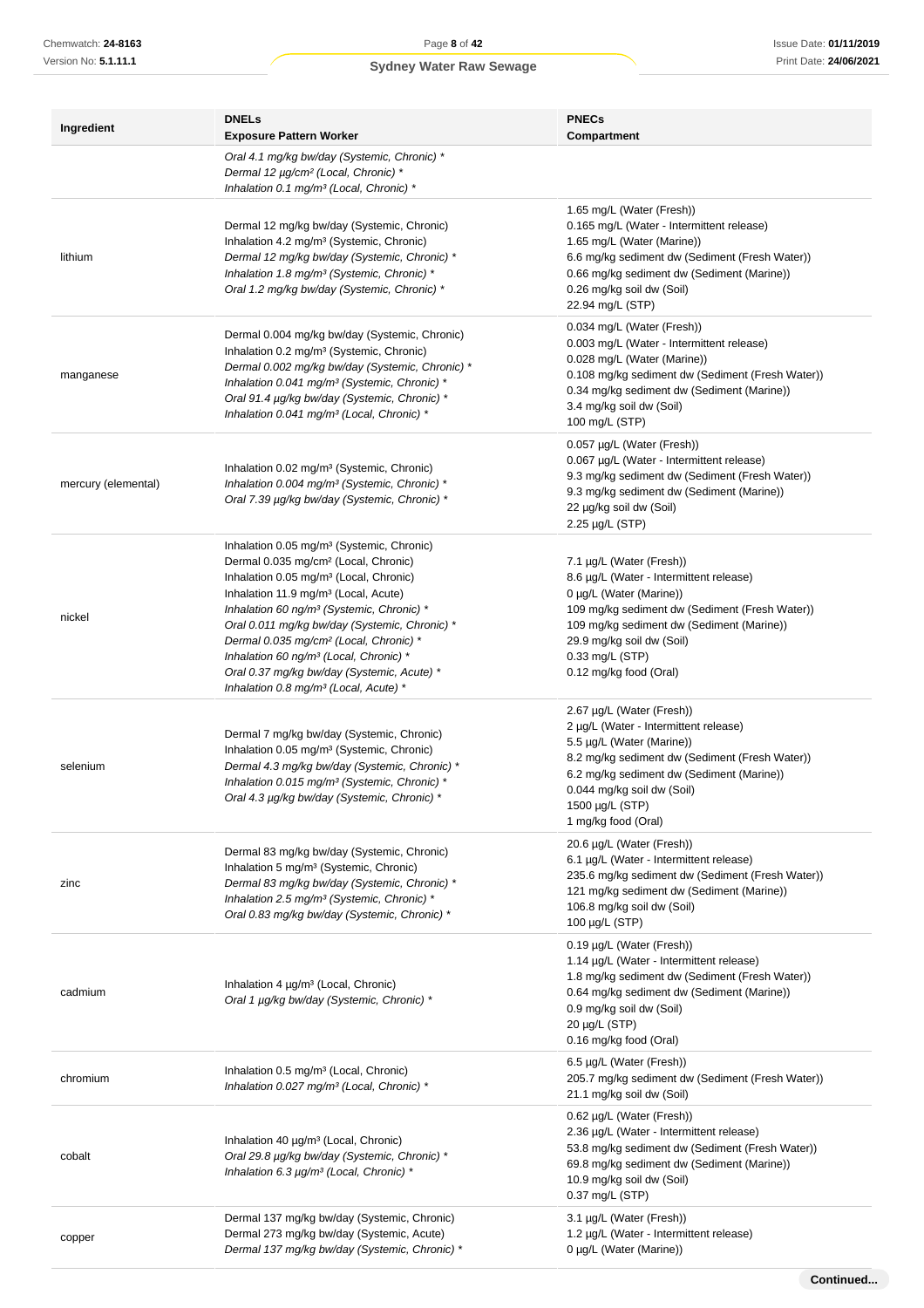| Ingredient       | <b>DNELs</b>                                                                                                                                                                                                 | <b>PNECs</b>                                                                                                                                                                                                                                    |
|------------------|--------------------------------------------------------------------------------------------------------------------------------------------------------------------------------------------------------------|-------------------------------------------------------------------------------------------------------------------------------------------------------------------------------------------------------------------------------------------------|
|                  | <b>Exposure Pattern Worker</b>                                                                                                                                                                               | Compartment                                                                                                                                                                                                                                     |
|                  | Oral 0.041 mg/kg bw/day (Systemic, Chronic) *<br>Inhalation 1 mg/m <sup>3</sup> (Local, Chronic) *                                                                                                           | 87 mg/kg sediment dw (Sediment (Fresh Water))<br>12 mg/kg sediment dw (Sediment (Marine))                                                                                                                                                       |
|                  | Dermal 273 mg/kg bw/day (Systemic, Acute) *<br>Inhalation 1 mg/m <sup>3</sup> (Local, Acute) *                                                                                                               | 0.7 mg/kg soil dw (Soil)<br>0.33 mg/L (STP)<br>0.12 mg/kg food (Oral)                                                                                                                                                                           |
| iron             | Inhalation 3 mg/m <sup>3</sup> (Local, Chronic)<br>Oral 0.71 mg/kg bw/day (Systemic, Chronic) *<br>Inhalation 1.5 mg/m <sup>3</sup> (Local, Chronic) *                                                       | Not Available                                                                                                                                                                                                                                   |
| lead             | Not Available                                                                                                                                                                                                | 2.4 µg/L (Water (Fresh))<br>3.3 µg/L (Water - Intermittent release)<br>186 mg/kg sediment dw (Sediment (Fresh Water))<br>168 mg/kg sediment dw (Sediment (Marine))<br>212 mg/kg soil dw (Soil)<br>100 $\mu$ g/L (STP)<br>10.9 mg/kg food (Oral) |
| hydrogen sulfide | Inhalation 7 mg/m <sup>3</sup> (Systemic, Chronic)<br>Inhalation 7 mg/m <sup>3</sup> (Local, Chronic)<br>Inhalation 14 mg/m <sup>3</sup> (Systemic, Acute)<br>Inhalation 14 mg/m <sup>3</sup> (Local, Acute) | 0.05 µg/L (Water (Fresh))<br>14.9 µg/L (Water - Intermittent release)<br>0.5 µg/L (Water (Marine))<br>1.33 mg/L (STP)                                                                                                                           |

### **Occupational Exposure Limits (OEL)**

### **INGREDIENT DATA**

| Chemwatch: 24-8163                                                                                                                                                                         |                                                | Page 9 of 42                                                                                                                                                                                                 |                                                                                                                                                                                                                                            |                                                                                                                       |                         | Issue Date: 01/11/201                                                                                   |
|--------------------------------------------------------------------------------------------------------------------------------------------------------------------------------------------|------------------------------------------------|--------------------------------------------------------------------------------------------------------------------------------------------------------------------------------------------------------------|--------------------------------------------------------------------------------------------------------------------------------------------------------------------------------------------------------------------------------------------|-----------------------------------------------------------------------------------------------------------------------|-------------------------|---------------------------------------------------------------------------------------------------------|
| Version No: 5.1.11.1                                                                                                                                                                       |                                                | <b>Sydney Water Raw Sewage</b>                                                                                                                                                                               |                                                                                                                                                                                                                                            |                                                                                                                       |                         | Print Date: 24/06/202                                                                                   |
| Ingredient                                                                                                                                                                                 | <b>DNELs</b><br><b>Exposure Pattern Worker</b> |                                                                                                                                                                                                              |                                                                                                                                                                                                                                            | <b>PNECs</b><br>Compartment                                                                                           |                         |                                                                                                         |
|                                                                                                                                                                                            |                                                | Oral 0.041 mg/kg bw/day (Systemic, Chronic) *<br>Inhalation 1 mg/m <sup>3</sup> (Local, Chronic) *<br>Dermal 273 mg/kg bw/day (Systemic, Acute) *<br>Inhalation 1 mg/m <sup>3</sup> (Local, Acute) *         |                                                                                                                                                                                                                                            | 12 mg/kg sediment dw (Sediment (Marine))<br>0.7 mg/kg soil dw (Soil)<br>0.33 mg/L (STP)<br>0.12 mg/kg food (Oral)     |                         | 87 mg/kg sediment dw (Sediment (Fresh Water))                                                           |
| iron                                                                                                                                                                                       |                                                | Inhalation 3 mg/m <sup>3</sup> (Local, Chronic)<br>Oral 0.71 mg/kg bw/day (Systemic, Chronic) *<br>Not Available<br>Inhalation 1.5 mg/m <sup>3</sup> (Local, Chronic) *                                      |                                                                                                                                                                                                                                            |                                                                                                                       |                         |                                                                                                         |
| Not Available<br>lead                                                                                                                                                                      |                                                |                                                                                                                                                                                                              | 2.4 µg/L (Water (Fresh))<br>3.3 µg/L (Water - Intermittent release)<br>186 mg/kg sediment dw (Sediment (Fresh Water))<br>168 mg/kg sediment dw (Sediment (Marine))<br>212 mg/kg soil dw (Soil)<br>100 µg/L (STP)<br>10.9 mg/kg food (Oral) |                                                                                                                       |                         |                                                                                                         |
| hydrogen sulfide                                                                                                                                                                           |                                                | Inhalation 7 mg/m <sup>3</sup> (Systemic, Chronic)<br>Inhalation 7 mg/m <sup>3</sup> (Local, Chronic)<br>Inhalation 14 mg/m <sup>3</sup> (Systemic, Acute)<br>Inhalation 14 mg/m <sup>3</sup> (Local, Acute) |                                                                                                                                                                                                                                            | 0.05 µg/L (Water (Fresh))<br>14.9 µg/L (Water - Intermittent release)<br>0.5 µg/L (Water (Marine))<br>1.33 mg/L (STP) |                         |                                                                                                         |
| * Values for General Population                                                                                                                                                            |                                                |                                                                                                                                                                                                              |                                                                                                                                                                                                                                            |                                                                                                                       |                         |                                                                                                         |
| <b>Occupational Exposure Limits (OEL)</b>                                                                                                                                                  |                                                |                                                                                                                                                                                                              |                                                                                                                                                                                                                                            |                                                                                                                       |                         |                                                                                                         |
| <b>INGREDIENT DATA</b><br><b>Source</b>                                                                                                                                                    | Ingredient                                     | <b>Material name</b>                                                                                                                                                                                         | <b>TWA</b>                                                                                                                                                                                                                                 | <b>STEL</b>                                                                                                           | Peak                    | <b>Notes</b>                                                                                            |
| UK Workplace Exposure<br>Limits (WELs)                                                                                                                                                     | arsenic                                        | Arsenic and arsenic compounds<br>except arsine (as As)                                                                                                                                                       | $0.1$ mg/m $3$                                                                                                                                                                                                                             | Not<br>Available                                                                                                      | Not<br>Available        | Carc                                                                                                    |
| European Union Directive<br>(EU) 2017/2398 amending<br>Directive 2004/37/EC on the<br>protection of workers from<br>the risks related to exposure<br>to carcinogens or mutagens<br>at work | benzene                                        | Not Available                                                                                                                                                                                                | 1 ppm $/$<br>3,25<br>mg/m3                                                                                                                                                                                                                 | Not<br>Available                                                                                                      | <b>Not</b><br>Available | (Notation (9) Substantial<br>contribution to the total<br>body burden via dermal<br>exposure possible.) |
| UK Workplace Exposure<br>Limits (WELs)                                                                                                                                                     | benzene                                        | Benzene                                                                                                                                                                                                      | 1 ppm $/$<br>3.25<br>mg/m3                                                                                                                                                                                                                 | <b>Not</b><br>Available                                                                                               | Not<br>Available        | Carc, Sk                                                                                                |
| Europe ECHA Occupational<br>exposure limits - Activity list                                                                                                                                | benzene                                        | Not Available                                                                                                                                                                                                | Not<br>Available                                                                                                                                                                                                                           | Not<br>Available                                                                                                      | Not<br>Available        | Not Available                                                                                           |
| UK Workplace Exposure<br>Limits (WELs)                                                                                                                                                     | bromine                                        | <b>Bromine</b>                                                                                                                                                                                               | $0.1$ ppm $/$<br>0.66<br>mg/m3                                                                                                                                                                                                             | $1.3 \text{ mg/m}$<br>$/ 0.2$ ppm                                                                                     | Not<br>Available        | Not Available                                                                                           |
| EU Consolidated List of<br>Indicative Occupational<br><b>Exposure Limit Values</b><br>(IOELVs)                                                                                             | bromine                                        | <b>Bromine</b>                                                                                                                                                                                               | $0.1$ ppm $/$<br>$0.7$ mg/m $3$                                                                                                                                                                                                            | Not<br>Available                                                                                                      | Not<br>Available        | Not Available                                                                                           |
| UK Workplace Exposure<br>Limits (WELs)                                                                                                                                                     | chlorine                                       | Chlorine                                                                                                                                                                                                     | Not<br>Available                                                                                                                                                                                                                           | $1.5$ mg/m $3$<br>$/ 0.5$ ppm                                                                                         | Not<br>Available        | Not Available                                                                                           |
| EU Consolidated List of<br>Indicative Occupational<br><b>Exposure Limit Values</b><br>(IOELVs)                                                                                             | chlorine                                       | Chlorine                                                                                                                                                                                                     | Not<br>Available                                                                                                                                                                                                                           | $1.5 \text{ mg/m}$<br>$/ 0.5$ ppm                                                                                     | Not<br>Available        | Not Available                                                                                           |
| UK Workplace Exposure<br>Limits (WELs)                                                                                                                                                     | cyanide ion                                    | Cyanides, except HCN, cyanogen<br>and cyanogen chloride (as Cn)                                                                                                                                              | $5$ mg/m $3$                                                                                                                                                                                                                               | Not<br>Available                                                                                                      | Not<br>Available        | Sk                                                                                                      |
| UK Workplace Exposure<br>Limits (WELs)                                                                                                                                                     | formaldehyde.                                  | Formaldehyde                                                                                                                                                                                                 | 2 ppm / 2.5<br>mg/m3                                                                                                                                                                                                                       | $2.5 \text{ mg/m}$ 3<br>$/2$ ppm                                                                                      | <b>Not</b><br>Available | Not Available                                                                                           |
| UK Workplace Exposure<br>Limits (WELs)                                                                                                                                                     | manganese                                      | Manganese and its inorganic<br>compounds (as Mn)                                                                                                                                                             | 0.05<br>mg/m3                                                                                                                                                                                                                              | Not<br>Available                                                                                                      | Not<br>Available        | Respirable fraction                                                                                     |
| UK Workplace Exposure<br>Limits (WELs)                                                                                                                                                     | manganese                                      | Manganese and its inorganic<br>compounds (as Mn)                                                                                                                                                             | $0.2$ mg/m $3$                                                                                                                                                                                                                             | Not<br>Available                                                                                                      | Not<br>Available        | Inhalable fraction                                                                                      |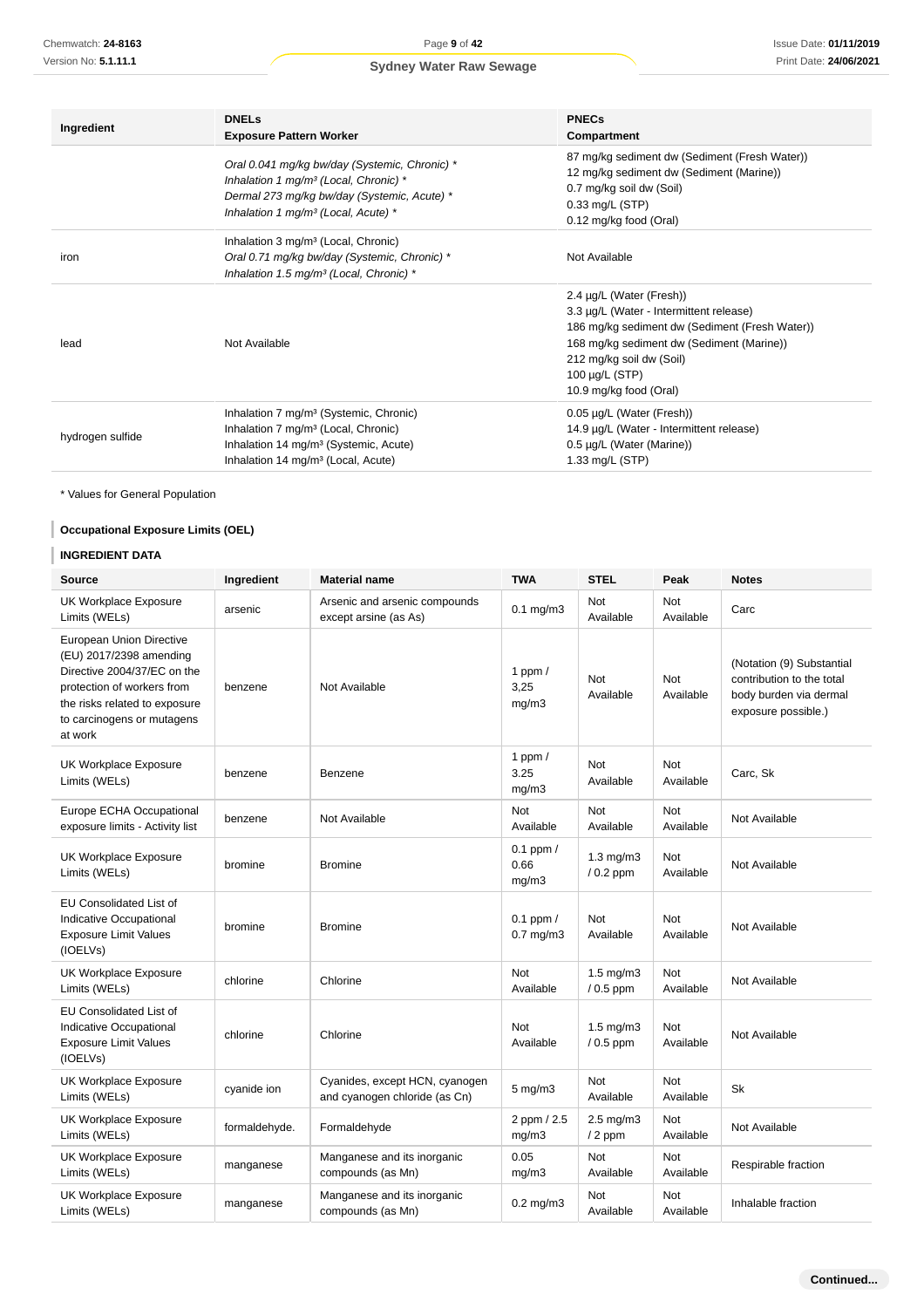| Source                                                                                                | Ingredient             | <b>Material name</b>                                                                                                               | <b>TWA</b>            | <b>STEL</b>             | Peak                    | <b>Notes</b>                                                        |
|-------------------------------------------------------------------------------------------------------|------------------------|------------------------------------------------------------------------------------------------------------------------------------|-----------------------|-------------------------|-------------------------|---------------------------------------------------------------------|
| <b>EU Consolidated List of</b><br>Indicative Occupational<br><b>Exposure Limit Values</b><br>(IOELVs) | manganese              | Manganese and inorganic<br>manganese compounds (as<br>manganese)                                                                   | 0,2;0,05<br>mg/m3     | Not<br>Available        | Not<br>Available        | Not Available                                                       |
| UK Workplace Exposure<br>Limits (WELs)                                                                | mercury<br>(elemental) | Mercury and divalent inorganic<br>compounds including mercuric<br>oxide and mercuric chloride<br>(measured as mercury)             | 0.02<br>mg/m3         | Not<br>Available        | Not<br>Available        | Not Available                                                       |
| <b>EU Consolidated List of</b><br>Indicative Occupational<br><b>Exposure Limit Values</b><br>(IOELVs) | mercury<br>(elemental) | Mercury and divalent inorganic<br>mercury compounds including<br>mercuric oxide and mercuric<br>chloride (measured as mercury)     | 0,02<br>mg/m3         | <b>Not</b><br>Available | <b>Not</b><br>Available | Not Available                                                       |
| UK Workplace Exposure<br>Limits (WELs)                                                                | nickel                 | Nickel and its inorganic<br>compounds (except nickel<br>tetracarbonyl): nickel and water-<br>insoluble nickel compounds (as<br>Ni) | $0.5$ mg/m $3$        | Not<br>Available        | Not<br>Available        | Sk, Carc (nickel oxides<br>and sulphides) Sen (nickel<br>sulphate)  |
| Europe ECHA Occupational<br>exposure limits - Activity list                                           | nickel                 | Not Available                                                                                                                      | Not<br>Available      | <b>Not</b><br>Available | Not<br>Available        | Not Available                                                       |
| UK Workplace Exposure<br>Limits (WELs)                                                                | selenium               | Selenium and compounds, except<br>hydrogen selenide (as Se)                                                                        | $0.1$ mg/m $3$        | Not<br>Available        | Not<br>Available        | Not Available                                                       |
| UK Workplace Exposure<br>Limits (WELs)                                                                | cadmium                | Cadmium and cadmium<br>compounds except cadmium oxide<br>fume, cadmium sulphide and<br>cadmium sulphide pigments (as<br>Cd)        | 0.025<br>mg/m3        | <b>Not</b><br>Available | <b>Not</b><br>Available | Carc (cadmium metal,<br>cadmium chloride, fluoride<br>and sulphate) |
| UK Workplace Exposure<br>Limits (WELs)                                                                | chromium               | Chromium                                                                                                                           | $0.5$ mg/m $3$        | Not<br>Available        | Not<br>Available        | Not Available                                                       |
| EU Consolidated List of<br>Indicative Occupational<br><b>Exposure Limit Values</b><br>(IOELVs)        | chromium               | Chromium Metal, Inorganic<br>Chromium (II) Compounds and<br>Inorganic Chromium (III)<br>Compounds (insoluble)                      | $2$ mg/m $3$          | Not<br>Available        | Not<br>Available        | Not Available                                                       |
| <b>UK Workplace Exposure</b><br>Limits (WELs)                                                         | cobalt                 | Cobalt and Cobalt compounds (as<br>Co)                                                                                             | $0.1$ mg/m $3$        | Not<br>Available        | Not<br>Available        | Carc (cobalt dichloride<br>and sulphate), Sen                       |
| UK Workplace Exposure<br>Limits (WELs)                                                                | copper                 | Copper fume (as Cu)                                                                                                                | $0.2 \text{ mg/m}$ 3  | Not<br>Available        | Not<br>Available        | Not Available                                                       |
| UK Workplace Exposure<br>Limits (WELs)                                                                | fluorides as F-        | Fluoride (inorganic as F)                                                                                                          | $2.5 \text{ mg/m}$ 3  | Not<br>Available        | Not<br>Available        | Not Available                                                       |
| <b>EU Consolidated List of</b><br>Indicative Occupational<br><b>Exposure Limit Values</b><br>(IOELVs) | fluorides as F-        | Inorganic Fluorides                                                                                                                | $2.5 \text{ mg/m}$ 3  | Not<br>Available        | Not<br>Available        | Skin                                                                |
| <b>UK Workplace Exposure</b><br>Limits (WELs)                                                         | iron                   | Iron salts (as Fe)                                                                                                                 | 1 $mg/m3$             | $2$ mg/m $3$            | Not<br>Available        | Not Available                                                       |
| UK Workplace Exposure<br>Limits (WELs)                                                                | hydrogen<br>sulfide    | Hydrogen sulphide                                                                                                                  | $5$ ppm $/7$<br>mg/m3 | 14 mg/m3<br>$/10$ ppm   | Not<br>Available        | Not Available                                                       |
| <b>EU Consolidated List of</b><br>Indicative Occupational<br><b>Exposure Limit Values</b><br>(IOELVs) | hydrogen<br>sulfide    | Hydrogen sulphide                                                                                                                  | $5$ ppm $/7$<br>mg/m3 | 14 $mg/m3$<br>/ 10 ppm  | Not<br>Available        | Not Available                                                       |
| <b>Emergency Limits</b>                                                                               |                        |                                                                                                                                    |                       |                         |                         |                                                                     |

| Ingredient      | TEEL-1               | TEEL-2            | TEEL-3               |
|-----------------|----------------------|-------------------|----------------------|
| ammonia         | 61 ppm               | 330 ppm           | 2,300 ppm            |
| arsenic         | $1.5 \text{ mg/m}$ 3 | $17 \text{ mg/m}$ | $100 \text{ mg/m}$ 3 |
| benzene         | Not Available        | Not Available     | Not Available        |
| bromine         | Not Available        | Not Available     | Not Available        |
| calcium nitrate | $1.2 \text{ mg/m}$ 3 | $13 \text{ mg/m}$ | 79 mg/m3             |
| calcium nitrate | $12 \text{ mg/m}$    | 130 mg/m3         | 770 mg/m3            |
| chlorine        | Not Available        | Not Available     | Not Available        |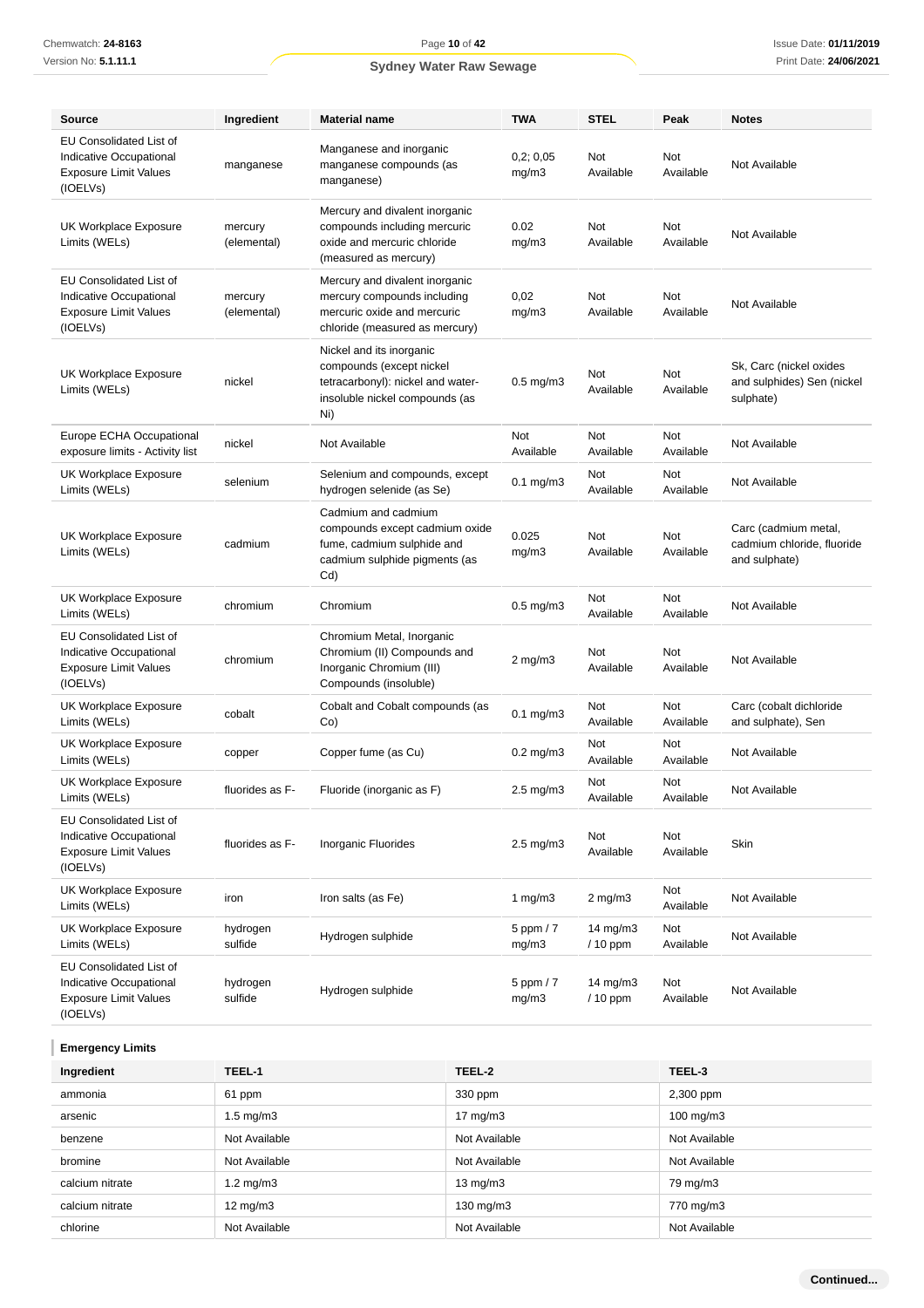| Ingredient                                                        | TEEL-1               | TEEL-2             |                     | TEEL-3            |
|-------------------------------------------------------------------|----------------------|--------------------|---------------------|-------------------|
| 2,3,7,8-tetrachlorodibenzo-<br>p-dioxin                           | 1.30E-04 mg/m3       | $0.0014$ mg/m3     |                     | $0.0085$ mg/m $3$ |
| cyanide ion                                                       | $6$ mg/m $3$         | 8.3 mg/m3          |                     | 50 mg/m3          |
| formaldehyde.                                                     | Not Available        | Not Available      |                     | Not Available     |
| lithium                                                           | $3.3 \text{ mg/m}$   | 36 mg/m3           |                     | 220 mg/m3         |
| manganese                                                         | $3$ mg/m $3$         | $5$ mg/m $3$       |                     | 1,800 mg/m3       |
| mercury (elemental)                                               | $0.15$ mg/m $3$      | Not Available      |                     | Not Available     |
| nickel                                                            | $4.5 \text{ mg/m}$ 3 | 50 mg/m3           |                     | 99 mg/m3          |
| selenium                                                          | $0.6$ mg/m $3$       | 6.6 mg/m3          |                     | 40 mg/m3          |
| uranium depleted                                                  | $0.6$ mg/m $3$       | $5 \text{ mg/m}$ 3 |                     | 30 mg/m3          |
| zinc                                                              | $6$ mg/m $3$         | $21 \text{ mg/m}$  |                     | 120 mg/m3         |
| cadmium                                                           | Not Available        | Not Available      |                     | Not Available     |
| chromium                                                          | $1.5 \text{ mg/m}$   | 17 mg/m3           |                     | 99 mg/m3          |
| cobalt                                                            | $0.18$ mg/m $3$      | $2$ mg/m $3$       |                     | 20 mg/m3          |
| copper                                                            | $3$ mg/m $3$         | 33 mg/m3           |                     | 200 mg/m3         |
| fluorides as F-                                                   | $7.5 \text{ mg/m}$ 3 | 83 mg/m3           |                     | 500 mg/m3         |
| iron                                                              | $3.2 \text{ mg/m}$   | 35 mg/m3           |                     | 150 mg/m3         |
| lead                                                              | $0.15$ mg/m3         | 120 mg/m3          |                     | 700 mg/m3         |
| hydrogen sulfide                                                  | Not Available        | Not Available      |                     | Not Available     |
| methane                                                           | 65000*** ppm         | 230000*** ppm      |                     | 400000*** ppm     |
|                                                                   |                      |                    |                     |                   |
| Ingredient                                                        | <b>Original IDLH</b> |                    | <b>Revised IDLH</b> |                   |
| water                                                             | Not Available        |                    | Not Available       |                   |
| ammonia                                                           | Not Available        |                    | Not Available       |                   |
| arsenic                                                           | $5$ mg/m $3$         |                    | Not Available       |                   |
| benzene                                                           | 500 ppm              |                    | Not Available       |                   |
| bromine                                                           | 3 ppm                |                    | Not Available       |                   |
| calcium nitrate                                                   | Not Available        |                    | Not Available       |                   |
| chlorine                                                          | 10 ppm               |                    | Not Available       |                   |
| 2,3,7,8-tetrachlorodibenzo-<br>p-dioxin                           | Not Available        |                    | Not Available       |                   |
| cyanide ion                                                       | 25 mg/m3             |                    | Not Available       |                   |
| formaldehyde.                                                     | 20 ppm               |                    | Not Available       |                   |
| lithium                                                           | Not Available        |                    | Not Available       |                   |
| manganese                                                         | 500 mg/m3            |                    | Not Available       |                   |
| mercury (elemental)                                               | 10 mg/m3             |                    | Not Available       |                   |
| nickel                                                            | 10 mg/m3             |                    | Not Available       |                   |
| selenium                                                          | Not Available        |                    | Not Available       |                   |
| uranium depleted                                                  | 10 mg/m3             |                    | Not Available       |                   |
| zinc                                                              | Not Available        |                    | Not Available       |                   |
| cadmium                                                           | $9 \text{ mg/m}$     |                    | Not Available       |                   |
| chromium                                                          | 250 mg/m3            |                    | Not Available       |                   |
| cobalt                                                            | 20 mg/m3             |                    | Not Available       |                   |
| copper                                                            | 100 mg/m3            |                    | Not Available       |                   |
| fluorides as F-                                                   | Not Available        |                    | Not Available       |                   |
| lubricating oils, petroleum<br>C>25, hydrotreated bright<br>stock | Not Available        |                    | Not Available       |                   |
| iron                                                              | Not Available        |                    | Not Available       |                   |
| lead                                                              | Not Available        |                    | Not Available       |                   |
| hydrogen sulfide                                                  | $100$ ppm            |                    | Not Available       |                   |
| methane                                                           | Not Available        |                    | Not Available       |                   |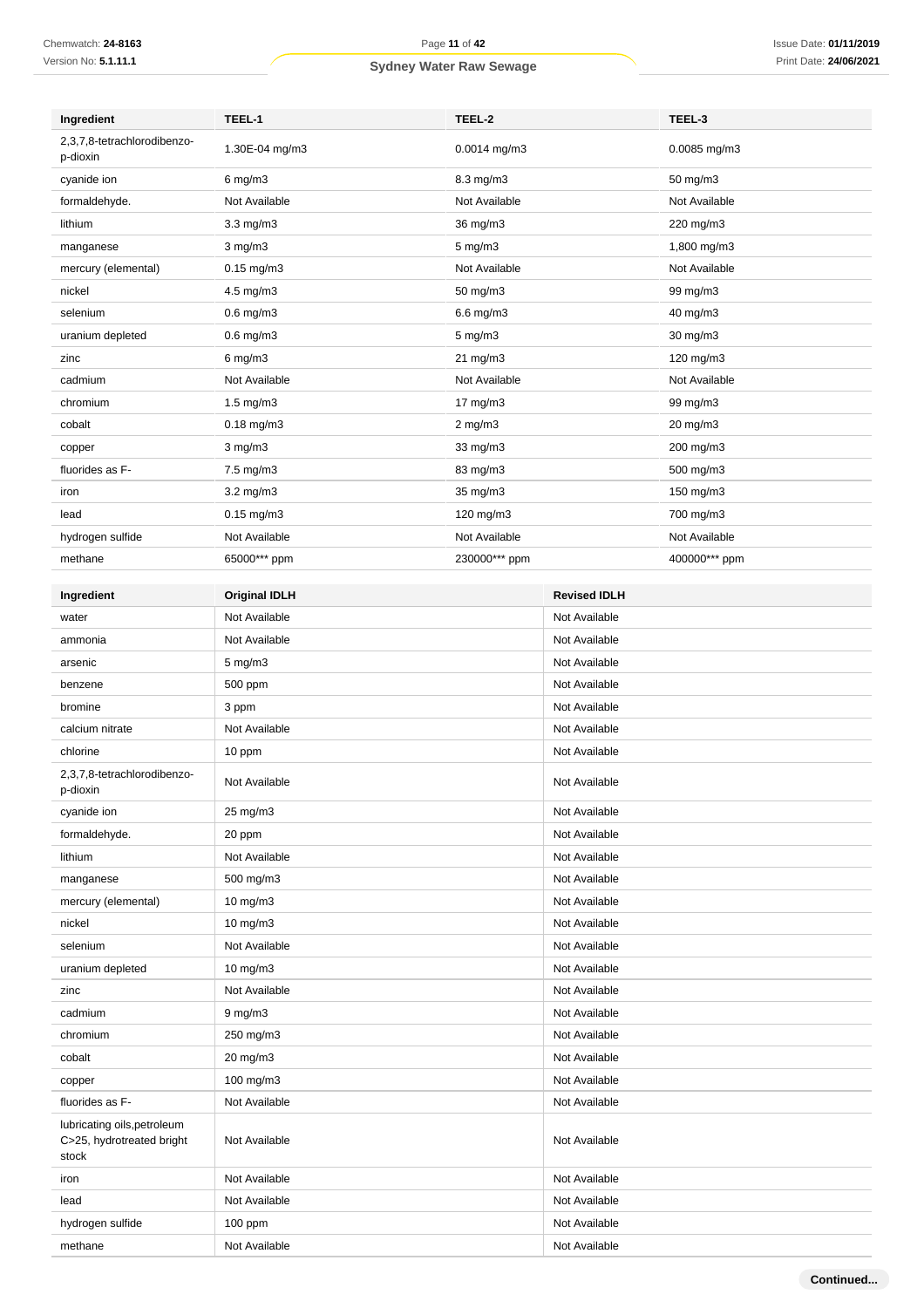#### **Occupational Exposure Banding**

| Ingredient                              | <b>Occupational Exposure Band Rating</b>                                                                                                                                                                                                                                                                                                                                 | <b>Occupational Exposure Band Limit</b>                                  |  |
|-----------------------------------------|--------------------------------------------------------------------------------------------------------------------------------------------------------------------------------------------------------------------------------------------------------------------------------------------------------------------------------------------------------------------------|--------------------------------------------------------------------------|--|
| ammonia                                 | Е                                                                                                                                                                                                                                                                                                                                                                        | $\leq 0.1$ ppm                                                           |  |
| calcium nitrate                         | Е                                                                                                                                                                                                                                                                                                                                                                        | $\leq$ 0.01 mg/m <sup>3</sup>                                            |  |
| 2,3,7,8-tetrachlorodibenzo-<br>p-dioxin | E                                                                                                                                                                                                                                                                                                                                                                        | $\leq$ 0.01 mg/m <sup>3</sup>                                            |  |
| lithium                                 | C                                                                                                                                                                                                                                                                                                                                                                        | $> 0.1$ to $\leq$ milligrams per cubic meter of air (mg/m <sup>3</sup> ) |  |
| uranium depleted                        | Е                                                                                                                                                                                                                                                                                                                                                                        | $\leq$ 0.01 mg/m <sup>3</sup>                                            |  |
| lead                                    | С                                                                                                                                                                                                                                                                                                                                                                        | $> 0.1$ to $\leq$ milligrams per cubic meter of air (mg/m <sup>3</sup> ) |  |
| Notes:                                  | Occupational exposure banding is a process of assigning chemicals into specific categories or bands based on a chemical's<br>potency and the adverse health outcomes associated with exposure. The output of this process is an occupational exposure<br>band (OEB), which corresponds to a range of exposure concentrations that are expected to protect worker health. |                                                                          |  |

#### **MATERIAL DATA**

Ceiling values were recommended for manganese and compounds in earlier publications. As manganese is a chronic toxin a TWA is considered more appropriate. Because workers exposed to fume exhibited manganism at air-borne concentrations below those that affect workers exposed to dust a lower value has been proposed to provide an extra margin of safety. This value is still above that experienced by two workers exposed to manganese fume in the course of one study.

OSHA concluded that levels below the OSHA-PEL protected workers exposed to uranium from significant risks of kidney and blood disorders and radiological damage. ACGIH based the TLV values on industrial experience in which there is no evidence linking chronic occupational exposure to both soluble and insoluble uranium compounds at levels well above 0.05 mg/m3 with either renal or haematopoietic injury. Current reviews examine uranium disposition and carcinogenic potential

Exposure limits with "skin" notation indicate that vapour and liquid may be absorbed through intact skin. Absorption by skin may readily exceed vapour inhalation exposure. Symptoms for skin absorption are the same as for inhalation. Contact with eyes and mucous membranes may also contribute to overall exposure and may also invalidate the exposure standard.

Exposure at or below the recommended TLV-TWA is thought to provide reasonably good protection against systemic intoxication but may NOT guarantee complete freedom from chloracne. NIOSH adopts a much lower value because it considers all PCBs to be carcinogens.

ES TWA: 1 mg/m3, STEL: 2 mg/m3 SKIN (42% chlorine) [53469-21-9]

ES TWA: 0.5 mg/m3, STEL: 1 mg/m3 SKIN (54% chlorine) [11097-69-1]

Use strict occupational hygiene practices to minimise all personal contact.

TLV TWA: 1 mg/m3 SKIN (42% Chlorine) [53469-21-9]

TLV TWA: 0.5 mg/m3 SKIN (54% Chlorine) [11097-69-1]

PEL TWA: 0.001 mg/m3 (all grades) NIOSH

#### IDLH Level: 10 mg/m3

Exposure limits with "skin" notation indicate that vapour and liquid may be absorbed through intact skin. Absorption by skin may readily exceed vapour inhalation exposure. Symptoms for skin absorption are the same as for inhalation. Contact with eyes and mucous membranes may also contribute to overall exposure and may also invalidate the exposure standard.

A number of studies have shown that susceptibility to the effects of manganese at or about 1 - 5 mg/m3 (TWA) can lead to clinical manifestations of manganism or more commonly to the development of indicators of sub-clinical manganism (e.g. hand tremor, exaggerated reflexes, short-term memory deficits, poor psychomotor performance). Controlling long-term exposure to the recommended ES TWA level or below should provide protection for those individuals susceptible to neurological effects of prolonged exposure.

#### for benzene

#### Odour Threshold Value: 34 ppm (detection), 97 ppm (recognition)

NOTE: Detector tubes for benzene, measuring in excess of 0.5 ppm, are commercially available. The relative quality of epidemiological data and quantitative health risk assessments related to documented and theoretical leukaemic deaths constitute the basis of the TLV-recommendation.

One study [Dow Chemical] demonstrates a significant fourfold increase in myelogenous leukaemia for workers exposed to average benzene concentrations of about 5 ppm for an average of 9 years and that 2 out of four individuals in the study who died from leukaemia were characterised as having been exposed to average benzene levels below 2 ppm. Based on such findings the estimated risk of leukaemia in workers exposed at daily benzene concentrations of 10 ppm for 40 years is 155 times that of unexposed workers; at 1 ppm the risk falls to 1.7 times whilst at 0.1 ppm the risk is about the same in the two groups. A revision of the TLV-TWA to 0.1 ppm was proposed in 1990 but this has been revised upwards as result of industry initiatives

Typical toxicities displayed following inhalation:

- At 25 ppm (8 hours): no effect
- 50-150 ppm: signs of intoxication within 5 hours
- 500-1500 ppm: signs of intoxication within 1 hour
- 7500 ppm: severe intoxication within 30-60 minutes
- ▶ 20000 ppm: fatal within 5-10 minutes

Some jurisdictions require that health surveillance be conducted on occupationally exposed workers. Some surveillance should emphasise (i) demography, occupational and medical history and health advice (ii) baseline blood sample for haematological profile (iii) records of personal exposure. for chlorine:

#### Odour Threshold Value: 0.08 ppm (detection) - olfactory fatigue may develop

NOTE: Detector tubes for chlorine, measuring in excess of 0.2 ppm, are commercially available. Long-term measurements (8 hrs) may be conducted to detect concentrations exceeding 0.13 ppm.

Smell is not a good indicator of severity of exposure in the range 0.5 to 2 ppm. In this range subjects found exposure unpleasant with itching and burning of the throat reported and occasionally an urge to cough. Significant differences in the responses of males and females were also recorded with females often reporting headache and drowsiness.

Exposure at 1 ppm chlorine for 8 hours produced significant changes in pulmonary function and increased subjective irritation. Similar 8 hour exposures at 0.5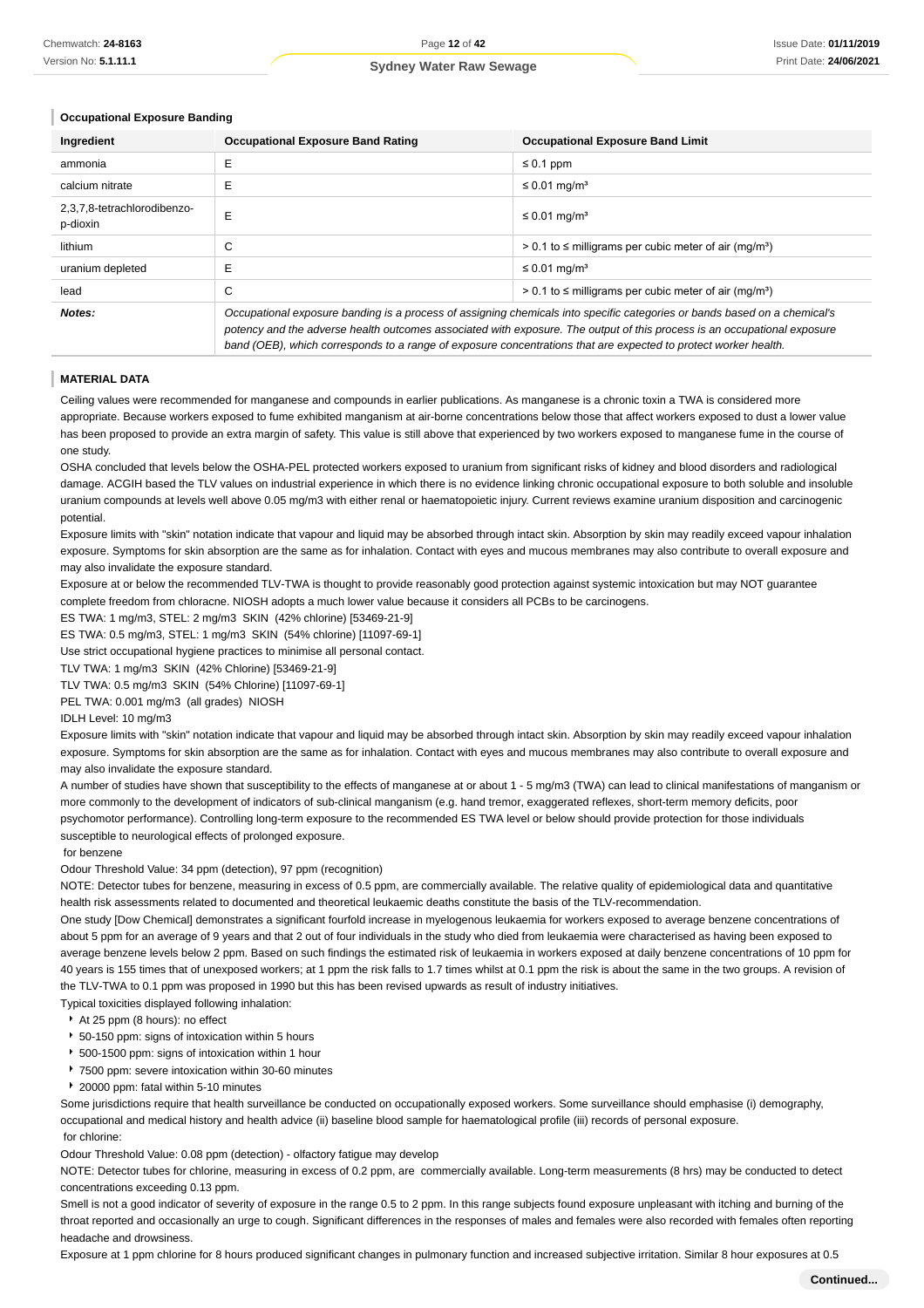Chemwatch: **24-8163** Version No: **5.1.11.1**

#### **Sydney Water Raw Sewage**

ppm produced no significant pulmonary function changes and less severe subjective irritation. Exposures for 2 hours at 2 ppm chlorine produced no significant changes in pulmonary irritation.

An 8 hour exposure at 1.5 ppm produced increased mucous secretion from the nose and increased mucous in the hypopharynx. Exposure at or below the TLV-TWA and STEL is thought to protect the worker against annoying symptoms in nose, throat and conjunctiva and declines in pulmonary function. Odour Safety Factor(OSF)

OSF=1.6 (CHLORINE)

for exposure to ammonia gas/ vapours:

Odour Threshold Value: Variously reported as 0.019 ppm and 55 ppm; AIHA Value 16.7 ppm (detection)

NOTE: Detector tubes for ammonia, measuring in excess of 1 ppm, are commercially available.

The TLV-TWA is thought to be protective against irritation of the eyes and respiratory tract and minimise discomfort among workers that are not inured to its effects and systemic damage. Acclimatised persons are able to tolerate prolonged exposures of up to 100 ppm without symptoms. Marked irritation has been seen in persons exposed to ammonia concentrations between 50 and 100 ppm only when the exposures involved sudden concentration peaks which do not permit short-term acclimatisation. The detoxification capacity of the liver is significant since the amount of ammonia formed endogenously in the intestines markedly exceeds that from external sources.

Human exposure effects, at vapour concentrations of about:

Concentration<br>(ppm)

5 minimal irritation 9-50 nasal dryness, olfactory fatigue and moderate irritation 125-137 definite nose, throat and chest irritation 140 slight eye irritation 150 laryngeal spasm 500 30 minute exposures may produce cyclic hypernea, increased blood pressure and pulse rate, and upper respiratory tract irritation which may persist for 24 hours 700 immediate eye irritation 1,500-10,000 dyspnea, convulsive coughing, chest pain, respiratory spasm, pink frothy sputum, rapid asphyxia and delayed pulmonary oedema which may be fatal. Other effects include runny nose, swelling of the lips, restlessness, headache, salivation, nausea, vomiting, glottal oedema, pharyngitis, tracheitis, and speech difficulties. Bronchopneumonia, asphyxiation due to spasms, inflammation, and oedema of the larynx, may be fatal. Residual effects include hoarseness, productive cough, and decreased respiratory function >2,500 severe eve irritation, with swelling of the evelids. lachrymation, blepharospasm, palpebral oedema, increased intraocular pressure, oval semi-dilated, fixed pupils, corneal ulceration (often severe) and temporary blindness. Depending on duration of exposure, there may be destruction of the epithelium, corneal and lenticular opacification, and iritis accompanied by hypopyon or haemorrhage and possible loss of pigment from the posterior layer of the iris. Less severe damage is often resolved. In the case of severe damage, symptoms may be delayed; late complications including persistent oedema, vascularisation and corneal scarring, permanent opacity, acute angle glaucoma, staphyloma, cataract, and atrophy of the retina, iris, and symblepharon.

Long-term exposure to sub-acute concentrations or single exposures to high concentrations may produce chronic airway dysfunction, alveolar disease, bronchiolitis, bronchiectasis, emphysema and anxiety neuroses

Odour Safety Factor(OSF) OSF=3.8 (AMMONIA)

for formaldehyde:

Odour Threshold Value for formaldehyde: 0.98 ppm (recognition)

NOTE: Detector tubes for formaldehyde, measuring in excess of 0.2 ppm are available commercially.

Formaldehyde vapour exposure:

Primary irritation is dependent on duration of exposure and individual susceptibility.

The following are typical symptoms encountered at various exposure levels.

0.1 ppm - Lower level of mucous eye, nose and throat irritation

0.8 ppm - Typical threshold of perception

1-2 ppm - Typical threshold of irritation

2-3 ppm - Irritation of eyes, nose and throat

4-5 ppm - Increased irritation, tearing, headache, pungent odour

10-20 ppm - Profuse tearing, severe burning, coughing

50 ppm - Serious bronchial and alveolar damage

100 ppm - Formaldehyde induced chemical pneumonia and death

Despite the intent of the TLV Ceiling recommendation it is believed that 0.3 ppm will not protect that portion of the workforce (up to 20%) reported to be responsive to low ambient concentrations. Because of the dose-related carcinogenic activity for rat and mouse inhalation of formaldehyde, the report of macromolecular adducts in the upper and lower respiratory tracts of nonhuman primates following inhalation of formaldehyde, the human case reports of upper respiratory tract malignant melanoma associated with

formaldehyde inhalation and the suggestive epidemiologic data on human cancer risk, the TLV Committee recommends that workplace formaldehyde air concentrations be reduced to the lowest possible levels that can be achieved using engineering controls.

Odour Safety Factor(OSF)

OSF=0.36 (FORMALDEHYDE)

For bromine: Odour Threshold Value: 0.046 ppm (recognition) Toxic effects of bromine are concentration dependent, viz: 0.2-0.5 ppm: Eye irritation and lachrymation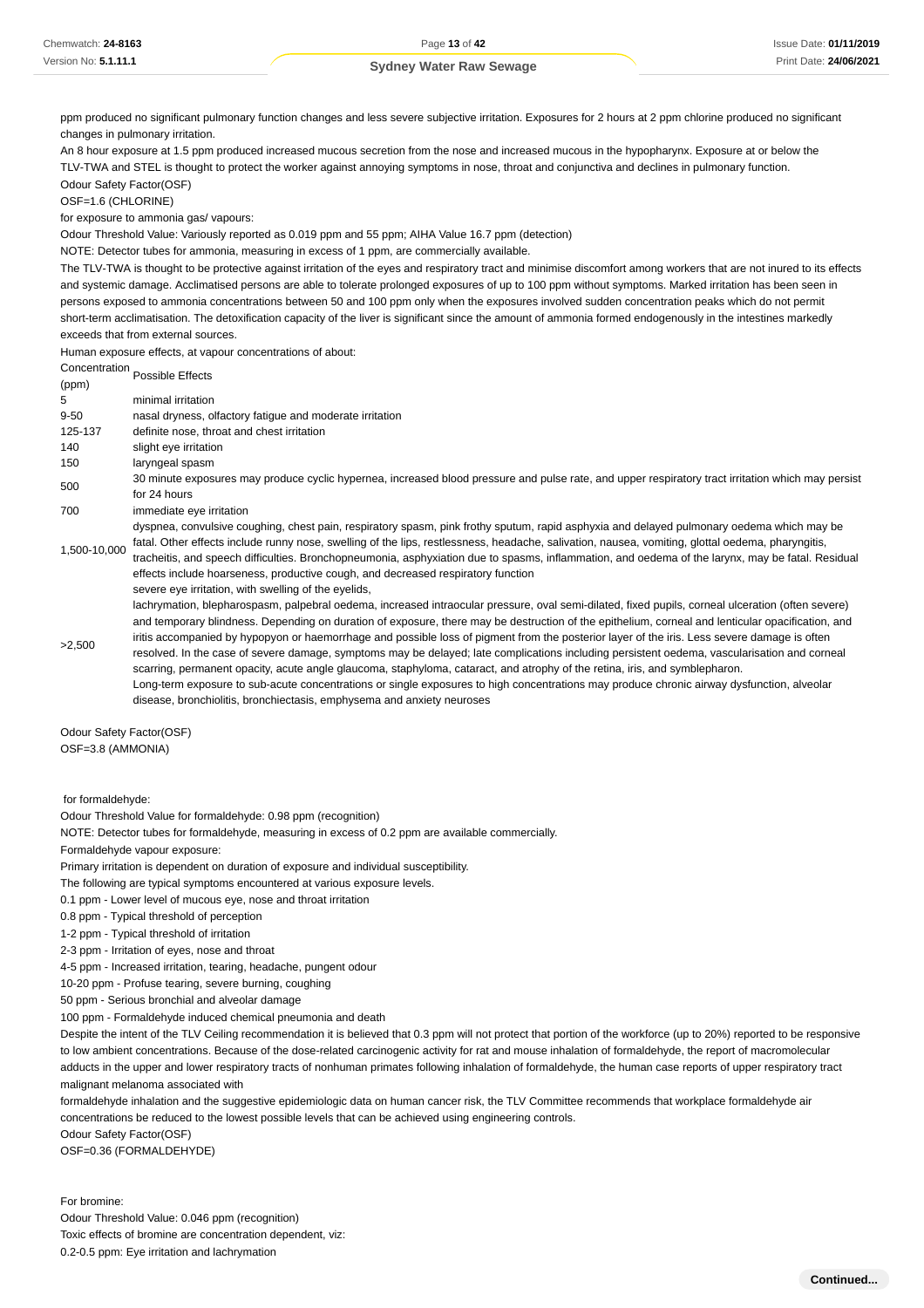Chemwatch: **24-8163** Version No: **5.1.11.1**

**Sydney Water Raw Sewage**

10.0 ppm: Intolerable, severe irritation of the upper respiratory tract.

40-60 ppm: Brief exposure dangerous to life.

1000 ppm: Choking, glottal and pulmonary oedema, rapid death.

Physiological response to various levels suggests the following:

0.1-0.15 ppm: maximal concentration allowable for prolonged exposure. 4.0 ppm: maximal concentration allowable for short exposure (0.5-1hr)

40-60 ppm: dangerous for short exposures

1000 ppm: rapidly fatal for short exposure

Exposure at the TLV-TWA and STEL is thought to prevent injury of the respiratory passages and injury to the lung.

Odour Safety Facto r(OSF)

OSF=2 (BROMINE)

Odour Threshold Value for hydrogen sulfide: 0.0011 ppm (detection), 0.0045 ppm (recognition)

NOTE: Detector tubes for hydrogen sulfide, measuring in excess of 0.5 ppm are available commercially.

The TLV-TWA is protective against sudden death, eye irritation, neurasthenic symptoms such as fatigue, headache, dizziness, and irritability, or permanent central nervous system effects that may result from acute, subchronic, or acute exposure to hydrogen sulfide. The offensive odour of hydrogen sulfide does not give a reliable warning signal because olfactory fatigue occurs at concentrations of 150 to 200 ppm.

Hydrogen sulfide is probably the leading cause of sudden death in the workplace. Lethal hydrogen sulfide toxicity following inhalation of 1000-2000 ppm paralyses the respiratory centre and causes breathing to stop. At concentrations between 500 to 1000 pm, the carotid bodies are stimulated causing hypernea which is followed by apnea. Low concentrations

(50-1500 ppm) produce eye and respiratory tract irritation. Prolonged exposure to concentrations of the order of 250-500 ppm may produce pulmonary oedema although 50 ppm has also reportedly produced this effect.

Concentrations in excess of 50 ppm produce acute conjunctivitis with pain, lachrymation and photophobia. These acute changes may progress to keratoconjunctivitis and vesiculation of the corneal epithelium.

Concentrations between 5 and 30 ppm produce ocular toxicity.

The inherent toxic and olfactory (sense of smell) fatiguing properties of hydrogen sulfide require that air monitoring alarms be used if concentrations are expected to reach harmful levels such as in enclosed spaces, heated transport vessels

and spill or leak situations. If the air concentration exceeds 10 ppm, the area should be evacuated unless respiratory

protection is in use. In areas where hydrogen sulfide vapours may accumulate, a positive-pressure air-supplied respirator is advised.

Odour Safety Factor(OSF)

OSF=1.2E3 (HYDROGEN SULFIDE)

NOTE D: Certain substances which are susceptible to spontaneous polymerisation or decomposition are generally placed on the market in a stabilised form. It is in this form that they are listed on Annex I

When they are placed on the market in a non-stabilised form, the label must state the name of the substance followed by the words "non-stabilised"

European Union (EU) List of harmonised classification and labelling hazardous substances, Table 3.1, Annex VI, Regulation (EC) No 1272/2008 (CLP) - up to the latest ATP

NOTE E: Substances with specific effects on human health that are classified as carcinogenic, mutagenic and/ or toxic for reproduction in categories 1 or 2 are ascribed Note E if they are classified as very toxic (T+), toxic (T) or harmful (Xn). For these substances the risk phrases R20, R21, R22, R23, R24,R25, R26, R27, R28, R39, R68, R48 and R65 and all combinations of these risk phrases shall be proceeded by the word "Also".

R45-23: May cause cancer. Also toxic by inhalation

This note applies only to certain complex oil-derived substances in Annex VI.

European Union (EU) List of harmonised classification and labelling hazardous substances, Table 3.1, Annex VI, Regulation (EC) No 1272/2008 (CLP) - up to the latest ATP

NOTE N: The classification as a carcinogen need not apply if the full refining history is known and it can be shown that the substance from which it is produced is not a carcinogen. This note applies only to certain complex oil-derived substances in Annex VI.

European Union (EU) List of harmonised classification and labelling hazardous substances, Table 3.1, Annex VI, Regulation (EC) No 1272/2008 (CLP) - up to the latest ATP

#### **8.2. Exposure controls**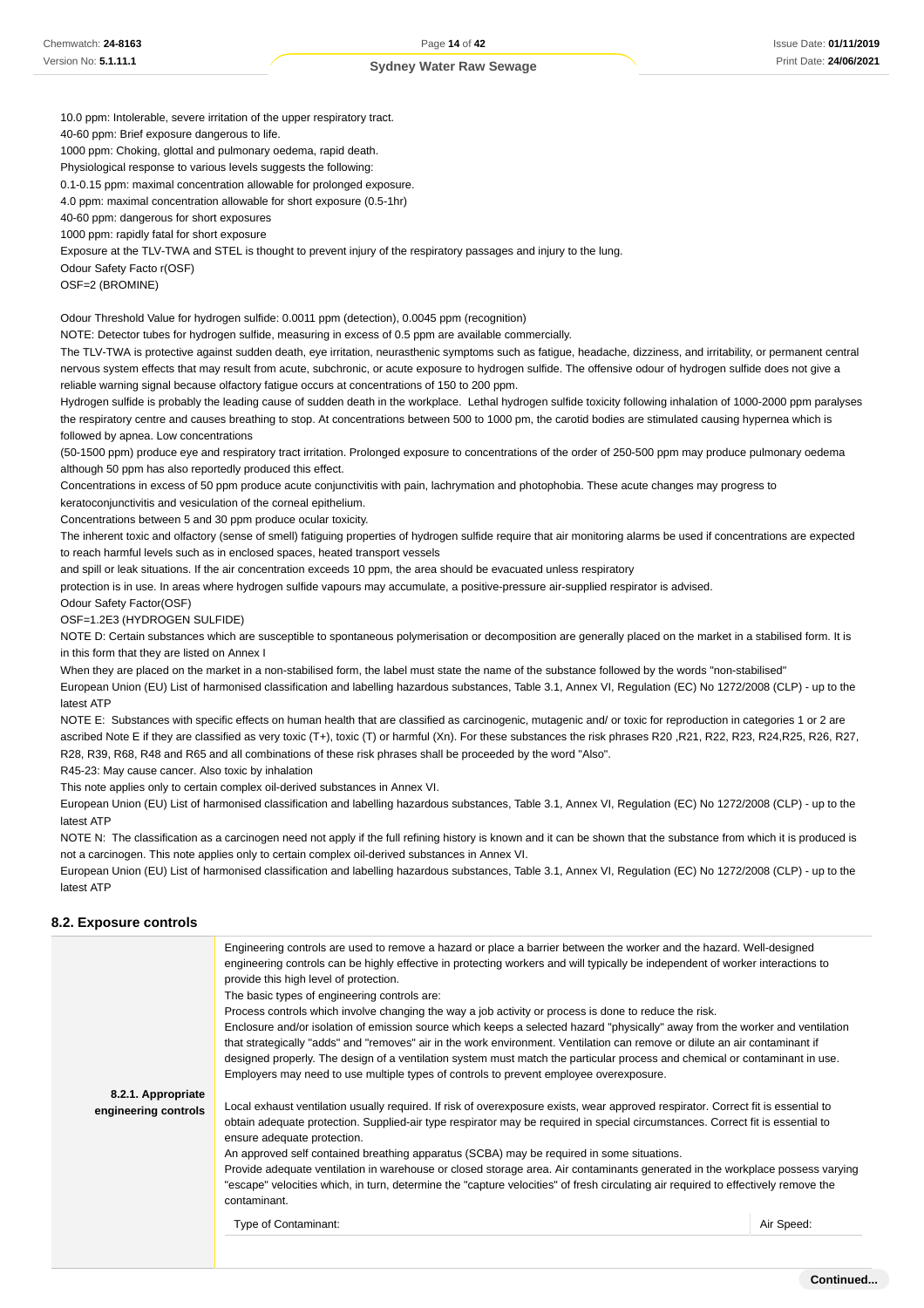|                            | solvent, vapours, degreasing etc., evaporating from tank (in still air).                                                                                                                                                                                                                                                                                                                                                                                                                                                                                                                                                                                                                                                                                                                                                                                                                                                                                        | $0.25 - 0.5$ m/s<br>$(50-100)$ f/min.)                                                                                                                                                                                                                        |  |  |  |
|----------------------------|-----------------------------------------------------------------------------------------------------------------------------------------------------------------------------------------------------------------------------------------------------------------------------------------------------------------------------------------------------------------------------------------------------------------------------------------------------------------------------------------------------------------------------------------------------------------------------------------------------------------------------------------------------------------------------------------------------------------------------------------------------------------------------------------------------------------------------------------------------------------------------------------------------------------------------------------------------------------|---------------------------------------------------------------------------------------------------------------------------------------------------------------------------------------------------------------------------------------------------------------|--|--|--|
|                            | aerosols, fumes from pouring operations, intermittent container filling, low speed conveyer transfers,<br>welding, spray drift, plating acid fumes, pickling (released at low velocity into zone of active<br>qeneration)                                                                                                                                                                                                                                                                                                                                                                                                                                                                                                                                                                                                                                                                                                                                       | $0.5 - 1$ m/s<br>$(100-200$ f/min.)                                                                                                                                                                                                                           |  |  |  |
|                            | discharge (active generation into zone of rapid air motion)                                                                                                                                                                                                                                                                                                                                                                                                                                                                                                                                                                                                                                                                                                                                                                                                                                                                                                     | direct spray, spray painting in shallow booths, drum filling, conveyer loading, crusher dusts, gas<br>grinding, abrasive blasting, tumbling, high speed wheel generated dusts (released at high initial<br>velocity into zone of very high rapid air motion). |  |  |  |
|                            |                                                                                                                                                                                                                                                                                                                                                                                                                                                                                                                                                                                                                                                                                                                                                                                                                                                                                                                                                                 |                                                                                                                                                                                                                                                               |  |  |  |
|                            | Within each range the appropriate value depends on:                                                                                                                                                                                                                                                                                                                                                                                                                                                                                                                                                                                                                                                                                                                                                                                                                                                                                                             |                                                                                                                                                                                                                                                               |  |  |  |
|                            | Lower end of the range                                                                                                                                                                                                                                                                                                                                                                                                                                                                                                                                                                                                                                                                                                                                                                                                                                                                                                                                          | Upper end of the range                                                                                                                                                                                                                                        |  |  |  |
|                            | 1: Room air currents minimal or favourable to capture                                                                                                                                                                                                                                                                                                                                                                                                                                                                                                                                                                                                                                                                                                                                                                                                                                                                                                           | 1: Disturbing room air currents                                                                                                                                                                                                                               |  |  |  |
|                            | 2: Contaminants of low toxicity or of nuisance value only.                                                                                                                                                                                                                                                                                                                                                                                                                                                                                                                                                                                                                                                                                                                                                                                                                                                                                                      | 2: Contaminants of high toxicity                                                                                                                                                                                                                              |  |  |  |
|                            | 3: Intermittent, low production.                                                                                                                                                                                                                                                                                                                                                                                                                                                                                                                                                                                                                                                                                                                                                                                                                                                                                                                                | 3: High production, heavy use                                                                                                                                                                                                                                 |  |  |  |
|                            | 4: Large hood or large air mass in motion                                                                                                                                                                                                                                                                                                                                                                                                                                                                                                                                                                                                                                                                                                                                                                                                                                                                                                                       | 4: Small hood-local control only                                                                                                                                                                                                                              |  |  |  |
|                            | Simple theory shows that air velocity falls rapidly with distance away from the opening of a simple extraction pipe. Velocity<br>generally decreases with the square of distance from the extraction point (in simple cases). Therefore the air speed at the<br>extraction point should be adjusted, accordingly, after reference to distance from the contaminating source. The air velocity at the<br>extraction fan, for example, should be a minimum of 1-2 m/s (200-400 f/min) for extraction of solvents generated in a tank 2<br>meters distant from the extraction point. Other mechanical considerations, producing performance deficits within the extraction<br>apparatus, make it essential that theoretical air velocities are multiplied by factors of 10 or more when extraction systems are<br>installed or used.                                                                                                                               |                                                                                                                                                                                                                                                               |  |  |  |
| 8.2.2. Personal protection |                                                                                                                                                                                                                                                                                                                                                                                                                                                                                                                                                                                                                                                                                                                                                                                                                                                                                                                                                                 |                                                                                                                                                                                                                                                               |  |  |  |
| Eye and face protection    | Safety glasses with side shields.<br>Chemical goggles.<br>▶ Contact lenses may pose a special hazard; soft contact lenses may absorb and concentrate irritants. A written policy<br>document, describing the wearing of lenses or restrictions on use, should be created for each workplace or task. This should<br>include a review of lens absorption and adsorption for the class of chemicals in use and an account of injury experience.<br>Medical and first-aid personnel should be trained in their removal and suitable equipment should be readily available. In the<br>event of chemical exposure, begin eye irrigation immediately and remove contact lens as soon as practicable. Lens should<br>be removed at the first signs of eye redness or irritation - lens should be removed in a clean environment only after workers<br>have washed hands thoroughly. [CDC NIOSH Current Intelligence Bulletin 59], [AS/NZS 1336 or national equivalent] |                                                                                                                                                                                                                                                               |  |  |  |
| <b>Skin protection</b>     | See Hand protection below                                                                                                                                                                                                                                                                                                                                                                                                                                                                                                                                                                                                                                                                                                                                                                                                                                                                                                                                       |                                                                                                                                                                                                                                                               |  |  |  |
|                            | ▶ Wear chemical protective gloves, e.g. PVC.<br>▶ Wear safety footwear or safety gumboots, e.g. Rubber<br>The selection of suitable gloves does not only depend on the material, but also on further marks of quality which vary from<br>manufacturer to manufacturer. Where the chemical is a preparation of several substances, the resistance of the glove material<br>can not be calculated in advance and has therefore to be checked prior to the application.<br>The exact break through time for substances has to be obtained from the manufacturer of the protective gloves and has to be                                                                                                                                                                                                                                                                                                                                                             |                                                                                                                                                                                                                                                               |  |  |  |
|                            | observed when making a final choice.<br>Personal hygiene is a key element of effective hand care. Gloves must only be worn on clean hands. After using gloves, hands<br>should be washed and dried thoroughly. Application of a non-perfumed moisturiser is recommended.<br>Suitability and durability of glove type is dependent on usage. Important factors in the selection of gloves include:<br>frequency and duration of contact,<br>chemical resistance of glove material,<br>$\cdot$<br>glove thickness and<br>$\cdot$                                                                                                                                                                                                                                                                                                                                                                                                                                  |                                                                                                                                                                                                                                                               |  |  |  |

- Good when breakthrough time > 20 min
- 
- Fair when breakthrough time < 20 min
- · Poor when glove material degrades
- For general applications, gloves with a thickness typically greater than 0.35 mm, are recommended.

It should be emphasised that glove thickness is not necessarily a good predictor of glove resistance to a specific chemical, as the permeation efficiency of the glove will be dependent on the exact composition of the glove material. Therefore, glove selection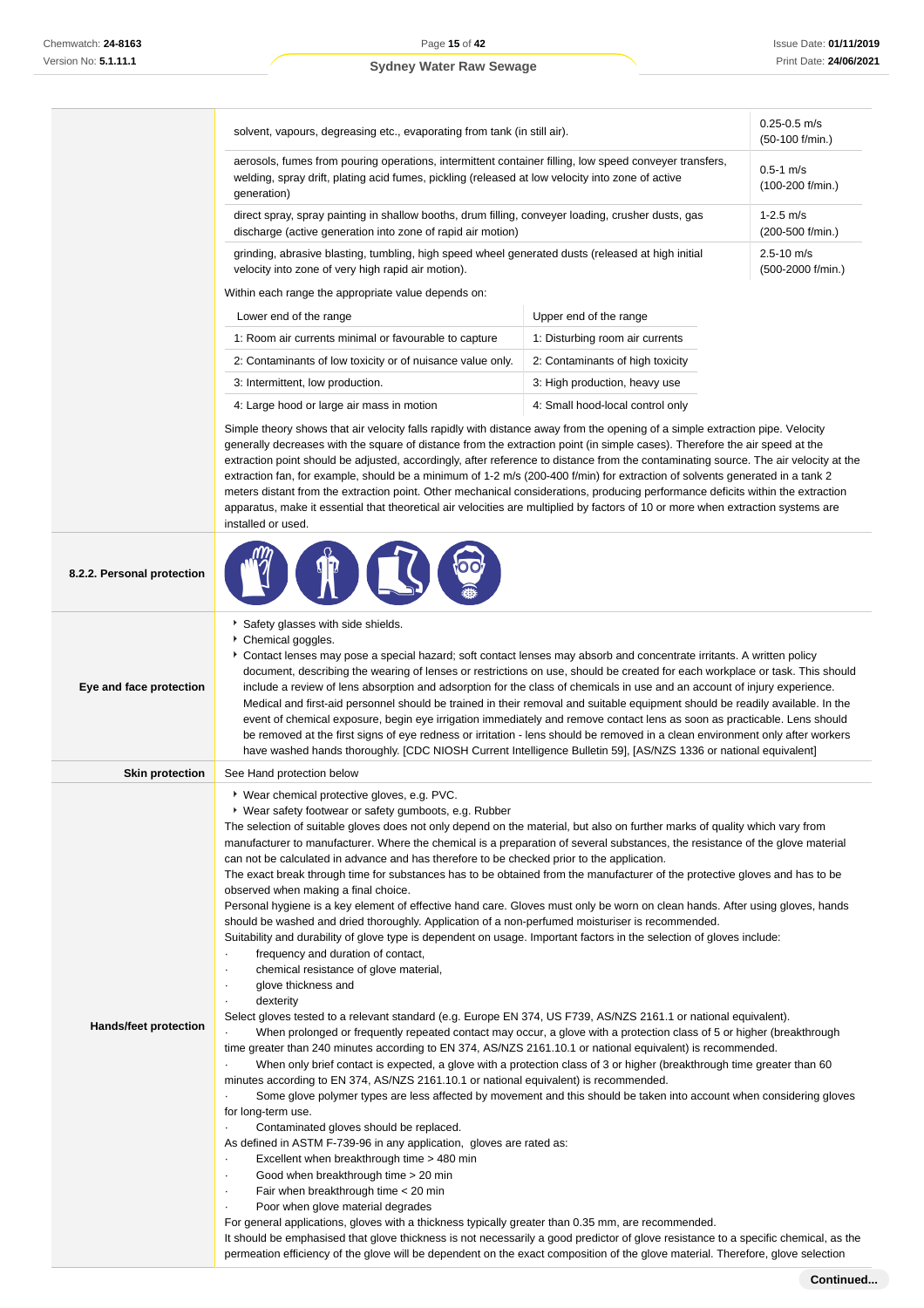Issue Date: **01/11/2019** Print Date: **24/06/2021**

#### **Sydney Water Raw Sewage**

|                        | should also be based on consideration of the task requirements and knowledge of breakthrough times.<br>Glove thickness may also vary depending on the glove manufacturer, the glove type and the glove model. Therefore, the<br>manufacturers' technical data should always be taken into account to ensure selection of the most appropriate glove for the task.<br>Note: Depending on the activity being conducted, gloves of varying thickness may be required for specific tasks. For example:<br>Thinner gloves (down to 0.1 mm or less) may be required where a high degree of manual dexterity is needed. However,<br>these gloves are only likely to give short duration protection and would normally be just for single use applications, then disposed<br>of.<br>Thicker gloves (up to 3 mm or more) may be required where there is a mechanical (as well as a chemical) risk i.e. where<br>$\bullet$<br>there is abrasion or puncture potential<br>Gloves must only be worn on clean hands. After using gloves, hands should be washed and dried thoroughly. Application of a<br>non-perfumed moisturiser is recommended. |
|------------------------|---------------------------------------------------------------------------------------------------------------------------------------------------------------------------------------------------------------------------------------------------------------------------------------------------------------------------------------------------------------------------------------------------------------------------------------------------------------------------------------------------------------------------------------------------------------------------------------------------------------------------------------------------------------------------------------------------------------------------------------------------------------------------------------------------------------------------------------------------------------------------------------------------------------------------------------------------------------------------------------------------------------------------------------------------------------------------------------------------------------------------------------|
| <b>Body protection</b> | See Other protection below                                                                                                                                                                                                                                                                                                                                                                                                                                                                                                                                                                                                                                                                                                                                                                                                                                                                                                                                                                                                                                                                                                            |
| Other protection       | Cveralls.<br>PVC apron.<br>▶ Barrier cream.<br>Skin cleansing cream.<br>▶ Eye wash unit.                                                                                                                                                                                                                                                                                                                                                                                                                                                                                                                                                                                                                                                                                                                                                                                                                                                                                                                                                                                                                                              |

#### **Recommended material(s)**

#### **GLOVE SELECTION INDEX**

Glove selection is based on a modified presentation of the:  **"Forsberg Clothing Performance Index".**

 The effect(s) of the following substance(s) are taken into account in the **computer-generated** selection:

Sydney Water Raw Sewage

| <b>Material</b> | <b>CPI</b> |
|-----------------|------------|
| <b>BUTYL</b>    | Α          |
| <b>NEOPRENE</b> | A          |
| <b>VITON</b>    | A          |
| NATURAL RUBBER  | C          |
| <b>PVA</b>      | С          |

\* CPI - Chemwatch Performance Index

A: Best Selection

B: Satisfactory; may degrade after 4 hours continuous immersion

C: Poor to Dangerous Choice for other than short term immersion

**NOTE**: As a series of factors will influence the actual performance of the glove, a final selection must be based on detailed observation. -

\* Where the glove is to be used on a short term, casual or infrequent basis, factors such as "feel" or convenience (e.g. disposability), may dictate a choice of gloves which might otherwise be unsuitable following long-term or frequent use. A qualified practitioner should be consulted.

#### **8.2.3. Environmental exposure controls**

See section 12

#### **SECTION 9 Physical and chemical properties**

#### **9.1. Information on basic physical and chemical properties**

| Appearance                             | Brownish grey liquid with suspended matter, unpleasant septic smell. Gases, vapours and aerosols are formed during<br>decomposition treatment & transport processes. |                                                   |                |  |
|----------------------------------------|----------------------------------------------------------------------------------------------------------------------------------------------------------------------|---------------------------------------------------|----------------|--|
|                                        |                                                                                                                                                                      |                                                   |                |  |
| <b>Physical state</b>                  | Liquid                                                                                                                                                               | Relative density (Water =<br>1)                   | >1             |  |
| Odour                                  | Not<br>Available                                                                                                                                                     | <b>Partition coefficient</b><br>n-octanol / water | Not Available  |  |
| <b>Odour threshold</b>                 | Not<br>Available                                                                                                                                                     | <b>Auto-ignition temperature</b><br>$(^{\circ}C)$ | Not Applicable |  |
| pH (as supplied)                       | Not<br>Available                                                                                                                                                     | Decomposition<br>temperature                      | Not Available  |  |
| Melting point / freezing<br>point (°C) | Not<br>Available                                                                                                                                                     | <b>Viscosity (cSt)</b>                            | Not Available  |  |

#### **Respiratory protection**

Type BKAXHG-P Filter of sufficient capacity. (AS/NZS 1716 & 1715, EN 143:2000 & 149:2001, ANSI Z88 or national equivalent)

Where the concentration of gas/particulates in the breathing zone, approaches or exceeds the "Exposure Standard" (or ES), respiratory protection is required. Degree of protection varies with both face-piece and Class of filter; the nature of protection varies with Type of filter.

| Required<br><b>Minimum</b><br><b>Protection</b><br>Factor | Half-Face<br>Respirator      | <b>Full-Face</b><br>Respirator         | <b>Powered Air</b><br>Respirator                |
|-----------------------------------------------------------|------------------------------|----------------------------------------|-------------------------------------------------|
| up to $10 \times ES$                                      | BKAXHG-AUS<br>P <sub>2</sub> |                                        | BKAXHG-<br>PAPR-AUS /<br>Class 1 P <sub>2</sub> |
| up to $50 \times ES$                                      | ۰                            | BKAXHG-AUS /<br>Class 1 P <sub>2</sub> |                                                 |
| up to $100 \times ES$                                     | ۰                            | BKAXHG-2 P2                            | BKAXHG-<br>PAPR-2 P2 ^                          |

^ - Full-face

A(All classes) = Organic vapours, B AUS or B1 = Acid gasses, B2 = Acid gas or hydrogen cyanide(HCN), B3 = Acid gas or hydrogen cyanide(HCN),  $E =$ Sulfur dioxide(SO2),  $G =$  Agricultural chemicals,  $K =$  Ammonia(NH3), Hg = Mercury,  $NO = Oxides$  of nitrogen,  $MB = Methyl$  bromide,  $AX = Low$  boiling point organic compounds(below 65 degC)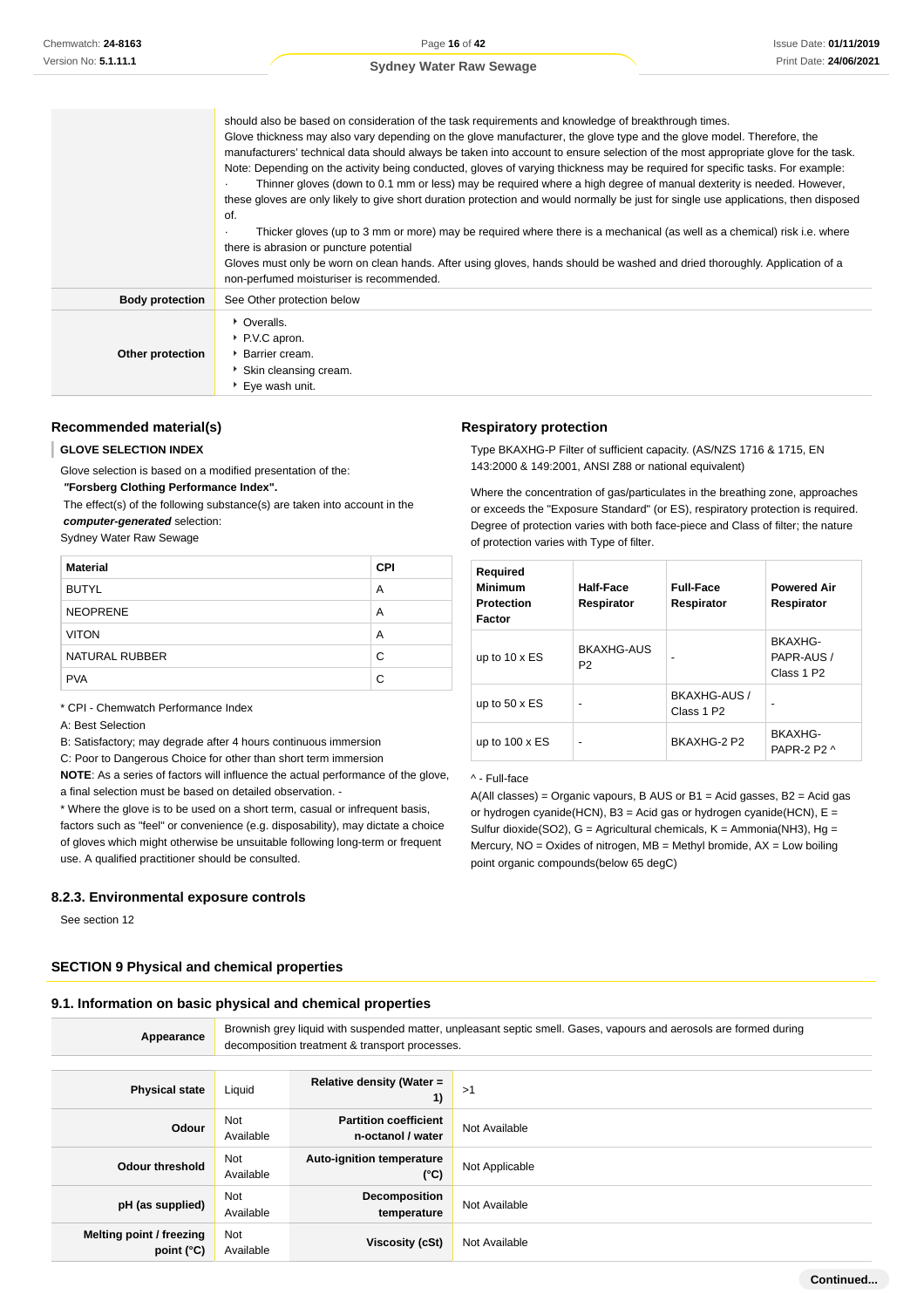| Initial boiling point and<br>boiling range (°C) | >100                     | Molecular weight (g/mol)                           | Not Applicable                                                                                                                                                                                                                                                                                                                                                                                                                     |
|-------------------------------------------------|--------------------------|----------------------------------------------------|------------------------------------------------------------------------------------------------------------------------------------------------------------------------------------------------------------------------------------------------------------------------------------------------------------------------------------------------------------------------------------------------------------------------------------|
| Flash point (°C)                                | <b>Not</b><br>Applicable | <b>Taste</b>                                       | Not Available                                                                                                                                                                                                                                                                                                                                                                                                                      |
| <b>Evaporation rate</b>                         | <b>Not</b><br>Available  | <b>Explosive properties</b>                        | Not Available                                                                                                                                                                                                                                                                                                                                                                                                                      |
| Flammability                                    | Not<br>Applicable        | <b>Oxidising properties</b>                        | Not Available                                                                                                                                                                                                                                                                                                                                                                                                                      |
| Upper Explosive Limit (%)                       | <b>Not</b><br>Applicable | <b>Surface Tension (dyn/cm</b><br>or mN/m)         | Not Available                                                                                                                                                                                                                                                                                                                                                                                                                      |
| Lower Explosive Limit (%)                       | <b>Not</b><br>Applicable | <b>Volatile Component (%vol)</b>                   | Not Available                                                                                                                                                                                                                                                                                                                                                                                                                      |
| Vapour pressure (kPa)                           | <b>Not</b><br>Available  | Gas group                                          | Not Available                                                                                                                                                                                                                                                                                                                                                                                                                      |
| Solubility in water                             | Miscible                 | pH as a solution (%)                               | Not Available                                                                                                                                                                                                                                                                                                                                                                                                                      |
| Vapour density $(Air = 1)$                      | <b>Not</b><br>Available  | VOC g/L                                            | Not Available                                                                                                                                                                                                                                                                                                                                                                                                                      |
| <b>Nanoform Solubility</b>                      | <b>Not</b><br>Available  | <b>Nanoform Particle</b><br><b>Characteristics</b> | Not Available, Not Available, Not Available, Not Available, Not Available, Not<br>Available, Not Available, Not Available, Not Available, Not Available, Not<br>Available, Not Available, Not Available, Not Available, Not Available, Not<br>Available, Not Available, Not Available, Not Available, Not Available, Not<br>Available, Not Available, Not Available, Not Available, Not Available, Not<br>Available, Not Available |
| <b>Particle Size</b>                            | <b>Not</b><br>Available  |                                                    |                                                                                                                                                                                                                                                                                                                                                                                                                                    |

#### **9.2. Other information**

Not Available

### **SECTION 10 Stability and reactivity**

| 10.1. Reactivity                            | See section 7.2                                                                                                                      |
|---------------------------------------------|--------------------------------------------------------------------------------------------------------------------------------------|
| 10.2. Chemical stability                    | • Unstable in the presence of incompatible materials.<br>▶ Product is considered stable.<br>Hazardous polymerisation will not occur. |
| 10.3. Possibility of<br>hazardous reactions | See section 7.2                                                                                                                      |
| 10.4. Conditions to avoid                   | See section 7.2                                                                                                                      |
| 10.5. Incompatible<br>materials             | See section 7.2                                                                                                                      |
| 10.6. Hazardous<br>decomposition products   | See section 5.3                                                                                                                      |

### **SECTION 11 Toxicological information**

### **11.1. Information on toxicological effects**

| <b>Inhaled</b>      | Limited evidence or practical experience suggests that the material may produce irritation of the respiratory system, in a<br>significant number of individuals, following inhalation. In contrast to most organs, the lung is able to respond to a chemical insult<br>by first removing or neutralising the irritant and then repairing the damage. The repair process, which initially evolved to protect<br>mammalian lungs from foreign matter and antigens, may however, produce further lung damage resulting in the impairment of<br>gas exchange, the primary function of the lungs. Respiratory tract irritation often results in an inflammatory response involving the<br>recruitment and activation of many cell types, mainly derived from the vascular system.<br>Inhalation of aerosols (mists, fumes), generated by the material during the course of normal handling, may be harmful. |
|---------------------|--------------------------------------------------------------------------------------------------------------------------------------------------------------------------------------------------------------------------------------------------------------------------------------------------------------------------------------------------------------------------------------------------------------------------------------------------------------------------------------------------------------------------------------------------------------------------------------------------------------------------------------------------------------------------------------------------------------------------------------------------------------------------------------------------------------------------------------------------------------------------------------------------------|
| Ingestion           | Accidental ingestion of the material may be harmful; animal experiments indicate that ingestion of less than 150 gram may be<br>fatal or may produce serious damage to the health of the individual.                                                                                                                                                                                                                                                                                                                                                                                                                                                                                                                                                                                                                                                                                                   |
| <b>Skin Contact</b> | Skin contact with the material may be harmful; systemic effects may result following absorption.<br>Limited evidence exists, or practical experience predicts, that the material either produces inflammation of the skin in a<br>substantial number of individuals following direct contact, and/or produces significant inflammation when applied to the healthy<br>intact skin of animals, for up to four hours, such inflammation being present twenty-four hours or more after the end of the<br>exposure period. Skin irritation may also be present after prolonged or repeated exposure; this may result in a form of contact                                                                                                                                                                                                                                                                  |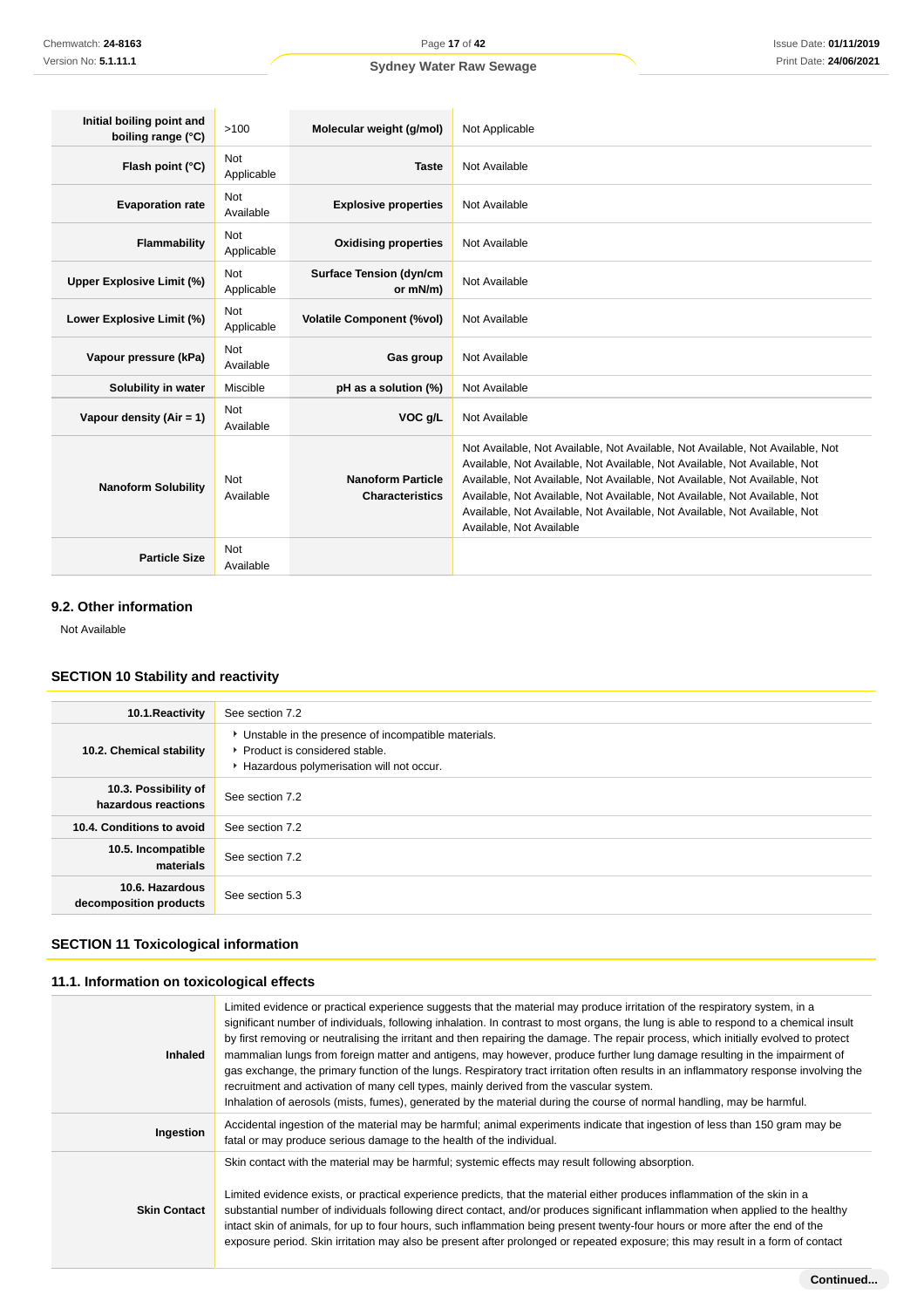Issue Date: **01/11/2019** Print Date: **24/06/2021**

**Continued...**

### **Sydney Water Raw Sewage**

|                | dermatitis (nonallergic). The dermatitis is often characterised by skin redness (erythema) and swelling (oedema) which may<br>progress to blistering (vesiculation), scaling and thickening of the epidermis. At the microscopic level there may be intercellular<br>oedema of the spongy layer of the skin (spongiosis) and intracellular oedema of the epidermis.<br>Open cuts, abraded or irritated skin should not be exposed to this material<br>Entry into the blood-stream through, for example, cuts, abrasions, puncture wounds or lesions, may produce systemic injury with<br>harmful effects. Examine the skin prior to the use of the material and ensure that any external damage is suitably protected.                                                                                                                                                                                                                                                                                                                                                                                                                                                                                                                                                                                                                                               |
|----------------|----------------------------------------------------------------------------------------------------------------------------------------------------------------------------------------------------------------------------------------------------------------------------------------------------------------------------------------------------------------------------------------------------------------------------------------------------------------------------------------------------------------------------------------------------------------------------------------------------------------------------------------------------------------------------------------------------------------------------------------------------------------------------------------------------------------------------------------------------------------------------------------------------------------------------------------------------------------------------------------------------------------------------------------------------------------------------------------------------------------------------------------------------------------------------------------------------------------------------------------------------------------------------------------------------------------------------------------------------------------------|
| Eye            | Limited evidence exists, or practical experience suggests, that the material may cause eye irritation in a substantial number of<br>individuals and/or is expected to produce significant ocular lesions which are present twenty-four hours or more after instillation<br>into the eye(s) of experimental animals. Repeated or prolonged eye contact may cause inflammation characterised by temporary<br>redness (similar to windburn) of the conjunctiva (conjunctivitis); temporary impairment of vision and/or other transient eye<br>damage/ulceration may occur.                                                                                                                                                                                                                                                                                                                                                                                                                                                                                                                                                                                                                                                                                                                                                                                              |
| <b>Chronic</b> | Limited evidence suggests that repeated or long-term occupational exposure may produce cumulative health effects involving<br>organs or biochemical systems.<br>On the basis, primarily, of animal experiments, the material may be regarded as carcinogenic to humans. At least one<br>classification body considers that there is sufficient evidence to provide a strong presumption that human exposure to the<br>material may result in cancer on the basis of:<br>- appropriate long-term animal studies<br>- other relevant information<br>Exposure to the material may cause concerns for human fertility, on the basis that similar materials provide some evidence of<br>impaired fertility in the absence of toxic effects, or evidence of impaired fertility occurring at around the same dose levels as other<br>toxic effects, but which are not a secondary non-specific consequence of other toxic effects.<br>Exposure to the material may cause concerns for humans owing to possible developmental toxic effects, on the basis that similar<br>materials tested in appropriate animal studies provide some suspicion of developmental toxicity in the absence of signs of<br>marked maternal toxicity, or at around the same dose levels as other toxic effects but which are not a secondary non-specific<br>consequence of other toxic effects. |

### **11.2.1. Endocrine Disruption Properties**

Not Available

| <b>Sydney Water Raw Sewage</b> | <b>TOXICITY</b>                                    | <b>IRRITATION</b>                                     |  |  |
|--------------------------------|----------------------------------------------------|-------------------------------------------------------|--|--|
|                                | Not Available                                      | Not Available                                         |  |  |
|                                | <b>TOXICITY</b>                                    | <b>IRRITATION</b>                                     |  |  |
| water                          | Oral(Rat) LD50; >90000 mg/kg <sup>[2]</sup>        | Not Available                                         |  |  |
|                                | <b>TOXICITY</b>                                    | <b>IRRITATION</b>                                     |  |  |
| ammonia                        | Inhalation(Rat) LC50; 2000 ppm4h <sup>[2]</sup>    | Eye (rabbit): 0.25 mg SEVERE                          |  |  |
|                                | Oral(Rat) LD50; ~350-370 mg/kg <sup>[2]</sup>      | Eye (rabbit): 1 mg/30s SEVERE                         |  |  |
|                                | <b>TOXICITY</b>                                    | <b>IRRITATION</b>                                     |  |  |
| arsenic                        | Oral(Mouse) LD50; 144 mg/kg <sup>[2]</sup>         | Eye: adverse effect observed (irreversible damage)[1] |  |  |
|                                |                                                    | Skin: adverse effect observed (irritating)[1]         |  |  |
|                                | <b>TOXICITY</b>                                    | <b>IRRITATION</b>                                     |  |  |
|                                | dermal (mouse) LD50: 48 mg/kg <sup>[2]</sup>       | Eye (rabbit): 2 mg/24h - SEVERE                       |  |  |
| benzene                        | Inhalation(Rat) LC50; 43.767 mg/L4h <sup>[1]</sup> | Eye: adverse effect observed (irritating)[1]          |  |  |
|                                | Oral(Rat) LD50; 690-1230 mg/kg <sup>[2]</sup>      | SKIN (rabbit):20 mg/24h - moderate                    |  |  |
|                                |                                                    | Skin: adverse effect observed (irritating)[1]         |  |  |
|                                | <b>TOXICITY</b>                                    | <b>IRRITATION</b>                                     |  |  |
| bromine                        | Inhalation(Rat) LC50; 2.7 mg/L4h <sup>[2]</sup>    | Not Available                                         |  |  |
|                                | Oral(Mammal) LD50; 440 mg/kg <sup>[2]</sup>        |                                                       |  |  |
|                                | <b>TOXICITY</b>                                    | <b>IRRITATION</b>                                     |  |  |
| calcium nitrate                | dermal (rat) LD50: >2000 mg/kg[1]                  | Eye (rabbit): 500 mg/24 h - SEVERE                    |  |  |
|                                | Oral(Rat) LD50; >300<2000 mg/kg[1]                 | Skin (rabbit): 500 mg/24 h moderate                   |  |  |
|                                | <b>TOXICITY</b>                                    | <b>IRRITATION</b>                                     |  |  |
| chlorine                       | Dermal (rabbit) LD50: >10000 mg/kg <sup>[1]</sup>  | Eye: adverse effect observed (irritating)[1]          |  |  |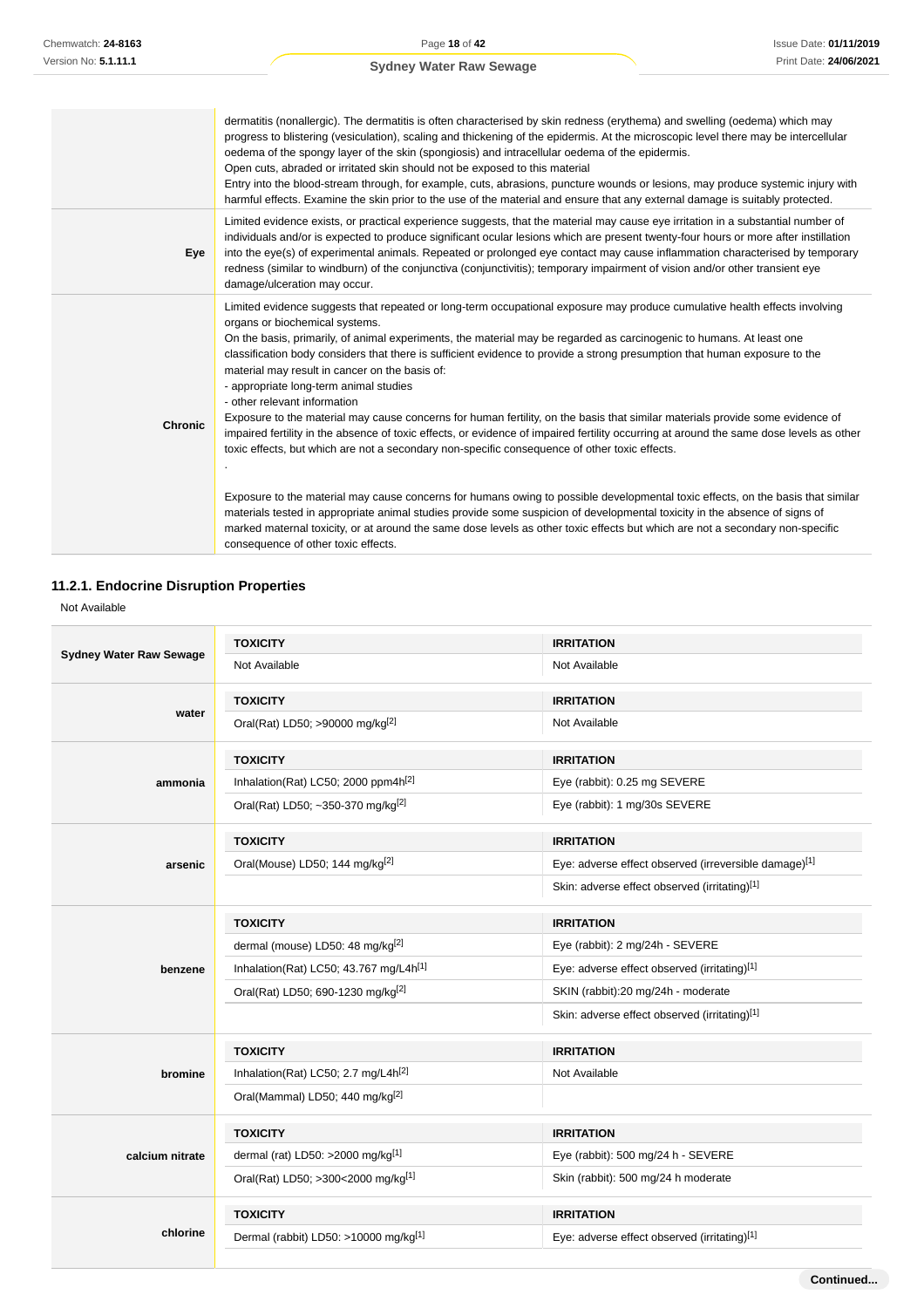Inhalation(Rat) LC50; 143.803 ppm4h<sup>[1]</sup> Skin: adverse effect observed (irritating)<sup>[1]</sup> Oral(Rat) LD50; >237 mg/kg[1] **2,3,7,8-tetrachlorodibenzop-dioxin TOXICITY IRRITATION** Dermal (rabbit) LD50: 0.275 mg/kg<sup>[2]</sup> example and Eye (rabbit): 2 mg - moderate Oral(Guinea) LD50; 0.001 mg/kg[2] **cyanide ion TOXICITY IRRITATION** Not Available Not Available **formaldehyde. TOXICITY IRRITATION** Dermal (rabbit) LD50: 270 mg/kg<sup>[2]</sup> example and the Eye (human): 4 ppm/5m Inhalation(Rat) LC50; <463 ppm4h<sup>[1]</sup> Eye (rabbit): 0.75 mg/24H SEVERE Oral(Mouse) LD50; 42 mg/kg<sup>[2]</sup> exercise of Eye: adverse effect observed (irritating)<sup>[1]</sup> Skin (human): 0.15 mg/3d-I mild Skin (rabbit): 2 mg/24H SEVERE Skin: adverse effect observed (corrosive)[1] **lithium TOXICITY IRRITATION** Not Available **Not Available** Eye: adverse effect observed (irritating)<sup>[1]</sup> Skin: adverse effect observed (corrosive)[1] **manganese TOXICITY IRRITATION** Inhalation(Rat) LC50; >5.14 mg/l4h[1] Eye (rabbit): 500 mg/24h - mild Oral(Rat) LD50; >2000 mg/kg<sup>[1]</sup> execution of the state of Eye: no adverse effect observed (not irritating)<sup>[1]</sup> Skin (rabbit): 500 mg/24h - mild Skin: no adverse effect observed (not irritating)[1] **mercury (elemental) TOXICITY IRRITATION** Inhalation(Rat) LC50;  $>0.007$  mg/L4h<sup>[1]</sup> Not Available Oral(Rat) LD50; >2000 mg/kg[1] **nickel TOXICITY IRRITATION** Oral(Rat) LD50; >9000 mg/kg<sup>[1]</sup> execution of the state of Eye: no adverse effect observed (not irritating)<sup>[1]</sup> Skin: no adverse effect observed (not irritating)[1] **selenium TOXICITY IRRITATION** Inhalation(Rat) LC50; >0.052<=0.51 mg/l4h<sup>[1]</sup> Eye: no adverse effect observed (not irritating)<sup>[1]</sup> Oral(Rat) LD50; >=50<=500 mg/kg<sup>[1]</sup> Skin: no adverse effect observed (not irritating)<sup>[1]</sup> **uranium depleted TOXICITY IRRITATION** Oral(Human) LD50; 1.63 mg/kg<sup>[2]</sup> Not Available **zinc TOXICITY IRRITATION** Dermal (rabbit) LD50: 1130 mg/kg<sup>[2]</sup> Eye: no adverse effect observed (not irritating)<sup>[1]</sup> Oral(Rat) LD50; >2000 mg/kg<sup>[1]</sup> Skin: no adverse effect observed (not irritating)<sup>[1]</sup> **cadmium TOXICITY IRRITATION** Inhalation(Rabbit) LC50; 0.028 mg/L4h<sup>[1]</sup> Not Available Oral(Rat) LD50; >63<259 mg/kg[1] **chromium TOXICITY IRRITATION** Inhalation(Rat) LC50; >5.41 mg/l4h<sup>[1]</sup> Not Available Oral(Rat) LD50; >5000 mg/kg[1]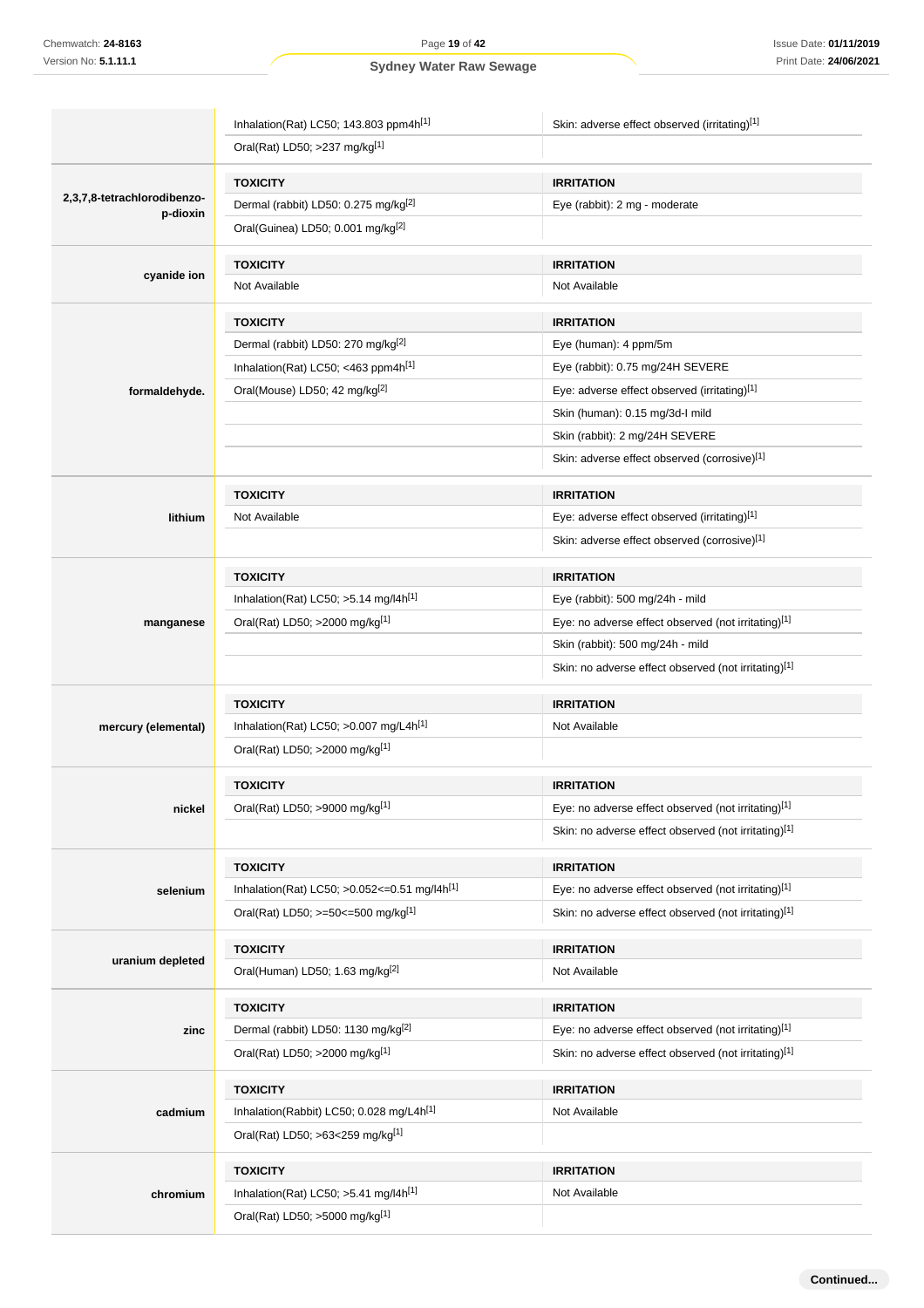|                                    | <b>TOXICITY</b>                                                                                               | <b>IRRITATION</b>                                                                                                                                                                                                                                                                                                                                                                                                                                                                                                                  |
|------------------------------------|---------------------------------------------------------------------------------------------------------------|------------------------------------------------------------------------------------------------------------------------------------------------------------------------------------------------------------------------------------------------------------------------------------------------------------------------------------------------------------------------------------------------------------------------------------------------------------------------------------------------------------------------------------|
|                                    | dermal (rat) LD50: >2000 mg/kg <sup>[1]</sup>                                                                 | Eye: adverse effect observed (irritating)[1]                                                                                                                                                                                                                                                                                                                                                                                                                                                                                       |
| cobalt                             | Inhalation(Rat) LC50; $\leq$ 0.05 mg/l4h <sup>[1]</sup>                                                       | Skin: no adverse effect observed (not irritating)[1]                                                                                                                                                                                                                                                                                                                                                                                                                                                                               |
|                                    | Oral(Rat) LD50; ~550 mg/kg[1]                                                                                 |                                                                                                                                                                                                                                                                                                                                                                                                                                                                                                                                    |
|                                    | <b>TOXICITY</b>                                                                                               | <b>IRRITATION</b>                                                                                                                                                                                                                                                                                                                                                                                                                                                                                                                  |
|                                    | dermal (rat) LD50: >2000 mg/kg <sup>[1]</sup>                                                                 | Eye: no adverse effect observed (not irritating)[1]                                                                                                                                                                                                                                                                                                                                                                                                                                                                                |
| copper                             | Inhalation(Rat) LC50; 0.733 mg/l4h <sup>[1]</sup>                                                             | Skin: no adverse effect observed (not irritating)[1]                                                                                                                                                                                                                                                                                                                                                                                                                                                                               |
|                                    | Oral(Mouse) LD50; 0.7 mg/kg <sup>[2]</sup>                                                                    |                                                                                                                                                                                                                                                                                                                                                                                                                                                                                                                                    |
| fluorides as F-                    | <b>TOXICITY</b>                                                                                               | <b>IRRITATION</b>                                                                                                                                                                                                                                                                                                                                                                                                                                                                                                                  |
|                                    | Not Available                                                                                                 | Not Available                                                                                                                                                                                                                                                                                                                                                                                                                                                                                                                      |
| lubricating oils, petroleum        | <b>TOXICITY</b>                                                                                               | <b>IRRITATION</b>                                                                                                                                                                                                                                                                                                                                                                                                                                                                                                                  |
| C>25, hydrotreated bright<br>stock | Oral(Rat) LD50; 2280 mg/kg <sup>[2]</sup>                                                                     | Not Available                                                                                                                                                                                                                                                                                                                                                                                                                                                                                                                      |
|                                    | <b>TOXICITY</b>                                                                                               | <b>IRRITATION</b>                                                                                                                                                                                                                                                                                                                                                                                                                                                                                                                  |
| iron                               | Oral(Human) LD50; 200 mg/kg <sup>[2]</sup>                                                                    | Not Available                                                                                                                                                                                                                                                                                                                                                                                                                                                                                                                      |
|                                    | <b>TOXICITY</b>                                                                                               | <b>IRRITATION</b>                                                                                                                                                                                                                                                                                                                                                                                                                                                                                                                  |
|                                    | dermal (rat) LD50: $>2000$ mg/kg <sup>[1]</sup>                                                               | Not Available                                                                                                                                                                                                                                                                                                                                                                                                                                                                                                                      |
| lead                               | Inhalation(Rat) LC50; $>5.05$ mg/l4h <sup>[1]</sup>                                                           |                                                                                                                                                                                                                                                                                                                                                                                                                                                                                                                                    |
|                                    | Oral(Rat) LD50; >2000 mg/kg <sup>[1]</sup>                                                                    |                                                                                                                                                                                                                                                                                                                                                                                                                                                                                                                                    |
|                                    | <b>TOXICITY</b>                                                                                               | <b>IRRITATION</b>                                                                                                                                                                                                                                                                                                                                                                                                                                                                                                                  |
| hydrogen sulfide                   | Inhalation(Mouse) LC50; 316.028 ppm4h <sup>[2]</sup>                                                          | Not Available                                                                                                                                                                                                                                                                                                                                                                                                                                                                                                                      |
|                                    | <b>TOXICITY</b>                                                                                               | <b>IRRITATION</b>                                                                                                                                                                                                                                                                                                                                                                                                                                                                                                                  |
| methane                            | Inhalation(Rat) LC50; >13023 ppm4h <sup>[1]</sup>                                                             | Not Available                                                                                                                                                                                                                                                                                                                                                                                                                                                                                                                      |
| Legend:                            | Unless otherwise specified data extracted from RTECS - Register of Toxic Effect of chemical Substances        | 1. Value obtained from Europe ECHA Registered Substances - Acute toxicity 2.* Value obtained from manufacturer's SDS.                                                                                                                                                                                                                                                                                                                                                                                                              |
|                                    |                                                                                                               |                                                                                                                                                                                                                                                                                                                                                                                                                                                                                                                                    |
|                                    | lasting in the environment. IARC classify arsenic in drinking water as a confirmed human carcinogen (IARC 1). | Arsenic compounds are classified by the European Union as toxic by inhalation and ingestion and toxic to aquatic life and long                                                                                                                                                                                                                                                                                                                                                                                                     |
|                                    | produce trimethylated metabolites trimethylarsine oxide                                                       | The main inorganic forms of arsenic relevant for human exposures are pentavalent arsenic (also called arsenate, As(V), or As+5)<br>and trivalent arsenic (also called arsenite, As(III), or As+3). These inorganic species undergoes a series of reduction and<br>oxidative/methylation steps in human liver and other tissues to form tri- and pentavalent methylated metabolites of methylarsonite<br>[MA(III)], methylarsonate [MA(V)], dimethylarsinite [DMA(III)], and dimethylarsinate [DMA(V)]. Some mammalian species also |

**ARSENIC**

**BENZENE**

The distinction between inorganic and organic forms is important because it is generally accepted that the organic species are excreted more quickly from the body and generally considered less toxic, with a relative rank order of As(III) > As(V) >> MA(V), DMA(V) >> arsenobetaine. However, the methylated trivalent metabolites, MA(III) and DMA(III), are significantly more toxic than their pentavalent counterpart and either As(III) or As(V) . In many cases, biomonitoring or environmental occurrence data are reported as total arsenic and do not distinguish between the different species. In those situations, understanding the relevant sources of arsenic is essential to evaluate potential arsenic related health effects, especially those related to inorganic arsenic exposure.

Tumorigenic - Carcinogenic by RTECS criteria.

Inhalation (man) TCLo: 150 ppm/1y - I

Data demonstrate that during inhalation exposure,aromatic hydrocarbons undergo substantial partitioning into adipose tissues. Following cessation of exposure, the level of aromatic hydrocarbons in body fats rapidly declines. Thus, the aromatic hydrocarbons are unlikely to bioaccumulate in the body. Selective partitioning of the aromatic hydrocarbons into the non-adipose tissues is unlikely. No data is available regarding distribution following dermal absorption. However, distribution following this route of exposure is likely to resemble the pattern occurring with inhalation exposure.

Aromatics hydrocarbons may undergo several different Phase I dealkylation, hydroxylation and oxidation reactions which may or may not be followed by Phase II conjugation to glycine, sulfation or glucuronidation. However, the major predominant biotransformation pathway is typical of that of the alkylbenzenes and consists of: (1) oxidation of one of the alkyl groups to an alcohol moiety; (2) oxidation of the hydroxyl group to a carboxylic acid; (3) the carboxylic acid is then conjugated with glycine to form a hippuric acid. The minor metabolites can be expected to consist of a complex mixture of isomeric triphenols, the sulfate and glucuronide conjugates of dimethylbenzyl alcohols, dimethylbenzoic acids and dimethylhippuric acids. Consistent with the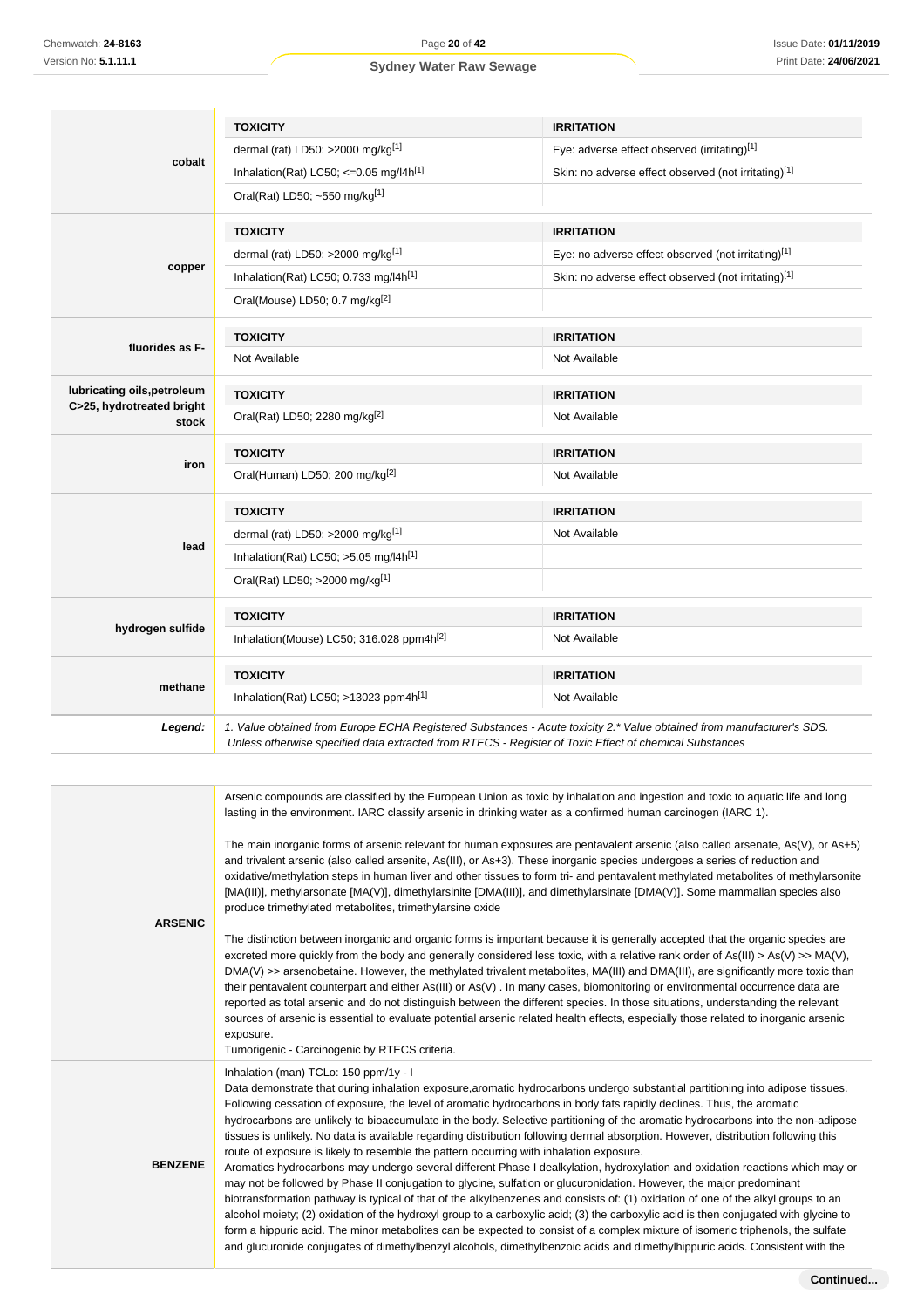|                                                      | low propensity for bioaccumulation of aromatic hydrocarbons, these substances are likely to be significant inducers of their own<br>metabolism.<br>The predominant route of excretion of aromatic hydrocarbons following inhalation exposure involves either exhalation of the<br>unmetabolized parent compound, or urinary excretion of its metabolites. When oral administration occurs, there is little exhalation<br>of unmetabolized these hydrocarbons, presumably due to the first pass effect in the liver. Under these circumstances, urinary<br>excretion of metabolites is the dominant route of excretion.<br>The material may cause skin irritation after prolonged or repeated exposure and may produce a contact dermatitis (nonallergic).<br>This form of dermatitis is often characterised by skin redness (erythema) and swelling the epidermis. Histologically there may be<br>intercellular oedema of the spongy layer (spongiosis) and intracellular oedema of the epidermis.                                                                                                                                                                                                                                                                                                                                                                                                                                                                                                                                                                                                                                                                                                                                                                                                                                                                                                                                                                                                                                                                                                                                                                                                                                                                                                                                                                                                                                                                                                                                                                                                                                                                                                                                                                                                                                                                                                                                                                                                                                                                                                                                                                                                                                                                                                                                                                                                                                                                                                                                                                                                                                                                                                                                                                                                                                                                                                                                                                                                                                                                                                                                                                                                                                                                                                                                                                                                                                                                                                                                                                                                                                                                                                                                                                                                                                                                                                                                                                                                                                                                                                                                                                                                                                                                                                                                                                                                                                                                                                                                                                                                                                                                                                                                                                                                                                                                                                                                                                                                                                                                                                                                                                                                                                                                                          |
|------------------------------------------------------|---------------------------------------------------------------------------------------------------------------------------------------------------------------------------------------------------------------------------------------------------------------------------------------------------------------------------------------------------------------------------------------------------------------------------------------------------------------------------------------------------------------------------------------------------------------------------------------------------------------------------------------------------------------------------------------------------------------------------------------------------------------------------------------------------------------------------------------------------------------------------------------------------------------------------------------------------------------------------------------------------------------------------------------------------------------------------------------------------------------------------------------------------------------------------------------------------------------------------------------------------------------------------------------------------------------------------------------------------------------------------------------------------------------------------------------------------------------------------------------------------------------------------------------------------------------------------------------------------------------------------------------------------------------------------------------------------------------------------------------------------------------------------------------------------------------------------------------------------------------------------------------------------------------------------------------------------------------------------------------------------------------------------------------------------------------------------------------------------------------------------------------------------------------------------------------------------------------------------------------------------------------------------------------------------------------------------------------------------------------------------------------------------------------------------------------------------------------------------------------------------------------------------------------------------------------------------------------------------------------------------------------------------------------------------------------------------------------------------------------------------------------------------------------------------------------------------------------------------------------------------------------------------------------------------------------------------------------------------------------------------------------------------------------------------------------------------------------------------------------------------------------------------------------------------------------------------------------------------------------------------------------------------------------------------------------------------------------------------------------------------------------------------------------------------------------------------------------------------------------------------------------------------------------------------------------------------------------------------------------------------------------------------------------------------------------------------------------------------------------------------------------------------------------------------------------------------------------------------------------------------------------------------------------------------------------------------------------------------------------------------------------------------------------------------------------------------------------------------------------------------------------------------------------------------------------------------------------------------------------------------------------------------------------------------------------------------------------------------------------------------------------------------------------------------------------------------------------------------------------------------------------------------------------------------------------------------------------------------------------------------------------------------------------------------------------------------------------------------------------------------------------------------------------------------------------------------------------------------------------------------------------------------------------------------------------------------------------------------------------------------------------------------------------------------------------------------------------------------------------------------------------------------------------------------------------------------------------------------------------------------------------------------------------------------------------------------------------------------------------------------------------------------------------------------------------------------------------------------------------------------------------------------------------------------------------------------------------------------------------------------------------------------------------------------------------------------------------------------------------------------------------------------------------------------------------------------------------------------------------------------------------------------------------------------------------------------------------------------------------------------------------------------------------------------------------------------------------------------------------------------------------------------------------------------------------------------------------------------------------------------------------------------------------------|
| $2,3,7,8-$<br>TETRACHLORODIBENZO-<br><b>P-DIOXIN</b> | Side-reactions during manufacture of the parent compound may result in the production of trace amounts of polyhalogenated<br>aromatic hydrocarbon(s). Halogenated phenols, and especially their alkali salts, can condense above 300 deg. C. to form<br>polyphenoxyphenols or, in a very specific reaction, to form dibenzo-p-dioxins<br>Polyhalogenated aromatic hydrocarbons (PHAHs) comprise two major groups. The first group represented by the halogenated<br>derivatives of dibenzodioxins (the chlorinated form is PCDD), dibenzofurans (PCDF) and biphenyls (PCB) exert their toxic effect<br>(as hepatoxicants, reproductive toxicants, immunotoxicants and procarcinogens) by interaction with a cytostolic protein known as<br>the Ah receptor. In guinea pigs the Ah receptor is active in a mechanism which "pumps" PHAH into the cell whilst in humans the<br>reverse appears to true. This, in part, may account for species differences often cited in the literature. This receptor exhibits an<br>affinity for the planar members of this group and carries these to the cellular nucleus where they bind, reversibly, to specific<br>genomes on DNA. This results in the regulation of the production of certain proteins which elicit the toxic response. The potency<br>of the effect is dependent on the strength of the original interaction with the Ah receptor and is influenced by the degree of<br>substitution by the halogen and the position of such substitutions on the parent compound.<br>The most potent molecule is 2,3,7,8-tetrachlorodibenzo-p-dioxin (TCDD) while the coplanar PCBs (including mono-ortho<br>coplanars) possess approximately 1% of this potency. Nevertheless, all are said to exhibit "dioxin-like" behaviour and in<br>environmental and health assessments it has been the practice to assign each a TCDD-equivalence value.<br>The most subtle and important biological effects of the PHAHs are the effects on endocrine hormones and vitamin homeostasis.<br>TCDD mimics the effect of thyroxin (a key metamorphosis signal during maturation) and may disrupt patterns of embryonic<br>development at critical stages. Individuals from exposed wildlife populations have been observed to have altered sexual<br>development, sexual dysfunction as adults and immune system suppression. Immunotoxic effects of the PHAHs (including the<br>brominated congener, PBB) have been the subject of several studies. No clear pattern emerges in human studies however with<br>T-cell numbers and function (a blood marker for immunological response) increasing in some and decreasing in others.<br>Developmental toxicity (e.g. cleft palate, hydronephrosis) occurs in relatively few species; functional alterations following TCDD<br>exposure leads to deficits in cognitive functions in monkeys and to adverse effects in the male reproductive system of rats.<br>Three incidences have occurred which have introduced abnormally high levels of dioxin or dioxin-like congeners to humans. The<br>explosion at a trichlorophenol-manufacturing plant in Seveso, Italy distributed TCDD across a large area of the country-side,<br>whilst rice-oil contaminated with heat-transfer PCBs (and dioxin-like contaminants) has been consumed by two groups, on<br>separate occasions (one in Yusho, Japan and another in Yu-cheng, Taiwan). The only symptom which can unequivocally be<br>related to all these exposures is the development of chloracne, a disfiguring skin condition, following each incident. Contaminated<br>oil poisonings also produced eye-discharge, swelling of eyelids and visual disturbances. The Babies born up to 3 years after<br>maternal exposure (so-called "Yusho-babies") were characteristically brown skinned, coloured gums and nails and (frequently)<br>produced eye-discharges. Delays in intellectual development have been noted. It has been estimated that Yu-cheng patients<br>consumed an average level of 0.06 mg/kg body weight/day total PCB and 0.0002 mg/kg/day of PCDF before the onset of<br>symptoms after 3 months. When the oil was withdrawn after 6 months they had consumed 1 gm total PCB containing 3.8 mg<br>PCDF. Taiwanese patients consumed 10 times as much contaminated oil as the Japanese patients (because of later withdrawal);<br>however since PCB/PCDF concentration in the Japanese oil was 10 times that consumed in Taiwan, patients from both countries<br>consumed about the same amount of PCBs/PCDFs. Preliminary data from the Yusho cohort suggests a six-fold excess of liver<br>cancer mortality in males and a three-fold excess in women.<br>Recent findings from Seveso indicate that the biological effects of low level exposure (BELLEs), experienced by a cohort located<br>at a great distance from the plant, may be hormetic, i.e. may be protective AGAINST the development of cancer. The PHAHs do<br>not appear to be genotoxic - they do not alter the integrity of DNA. This contrasts with the effects of the many polycyclic aromatic<br>hydrocarbons (PAHs) (or more properly, their reactive metabolites). TCDD induces carcinogenic effects in the laboratory in all<br>species, strains and sexes tested. These effects are dose-related and occur in many organs. Exposures as low as 0.001 ug/kg<br>body weight/day produce carcinoma. Several studies implicate PCBs in the development of liver cancer in workers as well as<br>multi-site cancers in animals. The second major group of PHAH consists of the non-planar PCB congeners which possess two or<br>more ortho-substituted halogens. These have been shown to produce neurotoxic effects which are thought to reduce the<br>concentration of the brain neurotransmitter, dopamine, by inhibiting certain enzyme-mediated processes. The specific effect<br>elicited by both classes of PHAH seems to depend on the as much on the developmental status of the organism at the time of<br>the exposure as on the level of exposure over a lifetime.<br>NOTE: Some jurisdictions require that health surveillance be conducted on workers occupationally exposed to polycyclic<br>aromatic hydrocarbons. Such surveillance should emphasise |

- demography, occupational and medical history
- health advice, including recognition of photosensitivity and skin changes
- physical examination if indicated
- **F** records of personal exposure including photosensitivity

The material may produce moderate eye irritation leading to inflammation. Repeated or prolonged exposure to irritants may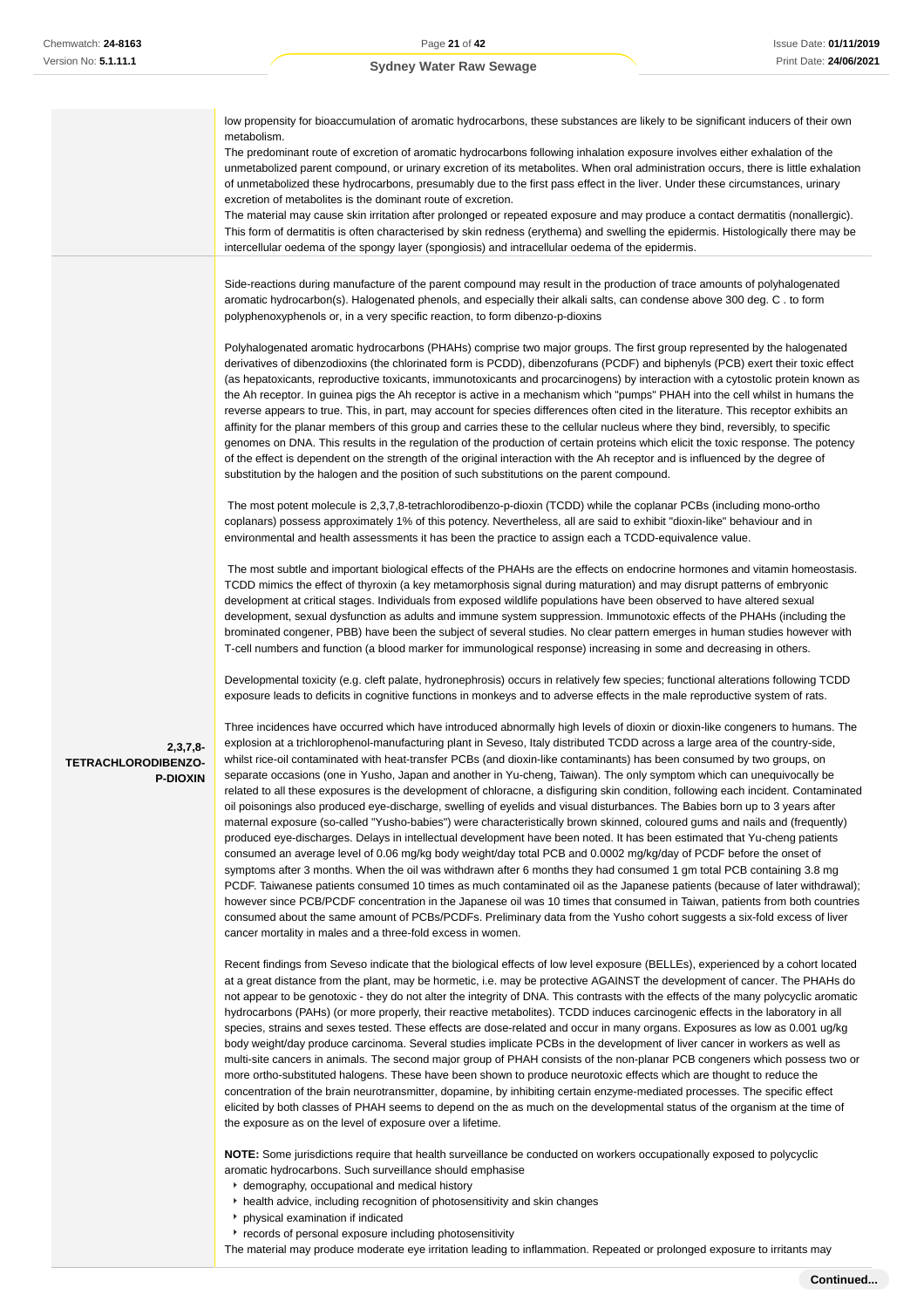|                            | produce conjunctivitis.<br>Use control measures and full personal protective equipment to prevent all personal contact.                                                                                                                                                                                                                                                                                                                                                                                                                                                                                                                                                                                                                                                                                                                                                                                                                                                                                                                                                                                                                                                                                                                                                                                                                                                                                                                                                                                                                                                                                                                                                                                                                                                                                                                                                                                                                                                                                                                                                                                                                                                                                                                                                                                                                                                                                                                                                                                                                                                                                                                                                                                                                                                                                                                                                                                                                                                                                                                                                                                                                                                                                                                                                                                                                                                                                                                                                                                                                                                                                                                                                                                                                                                                                                                                                                                                                                                                                                                                                                                                                                                                                                                                                                                                                                                                                                                                                                                                                                                                                                                                                                                                                                                                                                                                                                                                                                                                                                                                                                                                                                                                                        |
|----------------------------|----------------------------------------------------------------------------------------------------------------------------------------------------------------------------------------------------------------------------------------------------------------------------------------------------------------------------------------------------------------------------------------------------------------------------------------------------------------------------------------------------------------------------------------------------------------------------------------------------------------------------------------------------------------------------------------------------------------------------------------------------------------------------------------------------------------------------------------------------------------------------------------------------------------------------------------------------------------------------------------------------------------------------------------------------------------------------------------------------------------------------------------------------------------------------------------------------------------------------------------------------------------------------------------------------------------------------------------------------------------------------------------------------------------------------------------------------------------------------------------------------------------------------------------------------------------------------------------------------------------------------------------------------------------------------------------------------------------------------------------------------------------------------------------------------------------------------------------------------------------------------------------------------------------------------------------------------------------------------------------------------------------------------------------------------------------------------------------------------------------------------------------------------------------------------------------------------------------------------------------------------------------------------------------------------------------------------------------------------------------------------------------------------------------------------------------------------------------------------------------------------------------------------------------------------------------------------------------------------------------------------------------------------------------------------------------------------------------------------------------------------------------------------------------------------------------------------------------------------------------------------------------------------------------------------------------------------------------------------------------------------------------------------------------------------------------------------------------------------------------------------------------------------------------------------------------------------------------------------------------------------------------------------------------------------------------------------------------------------------------------------------------------------------------------------------------------------------------------------------------------------------------------------------------------------------------------------------------------------------------------------------------------------------------------------------------------------------------------------------------------------------------------------------------------------------------------------------------------------------------------------------------------------------------------------------------------------------------------------------------------------------------------------------------------------------------------------------------------------------------------------------------------------------------------------------------------------------------------------------------------------------------------------------------------------------------------------------------------------------------------------------------------------------------------------------------------------------------------------------------------------------------------------------------------------------------------------------------------------------------------------------------------------------------------------------------------------------------------------------------------------------------------------------------------------------------------------------------------------------------------------------------------------------------------------------------------------------------------------------------------------------------------------------------------------------------------------------------------------------------------------------------------------------------------------------------------------------------|
| <b>MANGANESE</b>           | The material may be irritating to the eye, with prolonged contact causing inflammation. Repeated or prolonged exposure to<br>irritants may produce conjunctivitis.                                                                                                                                                                                                                                                                                                                                                                                                                                                                                                                                                                                                                                                                                                                                                                                                                                                                                                                                                                                                                                                                                                                                                                                                                                                                                                                                                                                                                                                                                                                                                                                                                                                                                                                                                                                                                                                                                                                                                                                                                                                                                                                                                                                                                                                                                                                                                                                                                                                                                                                                                                                                                                                                                                                                                                                                                                                                                                                                                                                                                                                                                                                                                                                                                                                                                                                                                                                                                                                                                                                                                                                                                                                                                                                                                                                                                                                                                                                                                                                                                                                                                                                                                                                                                                                                                                                                                                                                                                                                                                                                                                                                                                                                                                                                                                                                                                                                                                                                                                                                                                             |
| <b>MERCURY (ELEMENTAL)</b> | Animal studies have shown that mercury may be a reproductive effector.                                                                                                                                                                                                                                                                                                                                                                                                                                                                                                                                                                                                                                                                                                                                                                                                                                                                                                                                                                                                                                                                                                                                                                                                                                                                                                                                                                                                                                                                                                                                                                                                                                                                                                                                                                                                                                                                                                                                                                                                                                                                                                                                                                                                                                                                                                                                                                                                                                                                                                                                                                                                                                                                                                                                                                                                                                                                                                                                                                                                                                                                                                                                                                                                                                                                                                                                                                                                                                                                                                                                                                                                                                                                                                                                                                                                                                                                                                                                                                                                                                                                                                                                                                                                                                                                                                                                                                                                                                                                                                                                                                                                                                                                                                                                                                                                                                                                                                                                                                                                                                                                                                                                         |
| <b>NICKEL</b>              | Oral (rat) TDLo: 500 mg/kg/5D-I Inhalation (rat) TCLo: 0.1 mg/m3/24H/17W-C                                                                                                                                                                                                                                                                                                                                                                                                                                                                                                                                                                                                                                                                                                                                                                                                                                                                                                                                                                                                                                                                                                                                                                                                                                                                                                                                                                                                                                                                                                                                                                                                                                                                                                                                                                                                                                                                                                                                                                                                                                                                                                                                                                                                                                                                                                                                                                                                                                                                                                                                                                                                                                                                                                                                                                                                                                                                                                                                                                                                                                                                                                                                                                                                                                                                                                                                                                                                                                                                                                                                                                                                                                                                                                                                                                                                                                                                                                                                                                                                                                                                                                                                                                                                                                                                                                                                                                                                                                                                                                                                                                                                                                                                                                                                                                                                                                                                                                                                                                                                                                                                                                                                     |
| <b>CHROMIUM</b>            | Gastrointestinal tumours, lymphoma, musculoskeletal tumours and tumours at site of application recorded.<br>For chrome(III) and other valence states (except hexavalent):<br>For inhalation exposure, all trivalent and other chromium compounds are treated as particulates, not gases.<br>The mechanisms of chromium toxicity are very complex, and although many studies on chromium are available, there is a great<br>deal of uncertainty about how chromium exerts its toxic influence. Much more is known about the mechanisms of hexavalent<br>chromium toxicity than trivalent chromium toxicity. There is an abundance of information available on the carcinogenic potential of<br>chromium compounds and on the genotoxicity and mutagenicity of chromium compounds in experimental systems. The<br>consensus from various reviews and agencies is that evidence of carcinogenicity of elemental, divalent, or trivalent chromium<br>compounds is lacking. Epidemiological studies of workers in a number of industries (chromate production, chromate pigment<br>production and use, and chrome plating) conclude that while occupational exposure to hexavalent chromium compounds is<br>associated with an increased risk of respiratory system cancers (primarily bronchogenic and nasal), results from occupational<br>exposure studies to mixtures that were mainly elemental and trivalent (ferrochromium alloy worker) were inconclusive. Studies in<br>leather tanners, who were exposed to trivalent chromium were consistently negative. In addition to the lack of direct evidence of<br>carcinogenicity of trivalent or elemental chromium and its compounds, the genotoxic evidence is overwhelmingly negative.<br>The lesser potency of trivalent chromium relative to hexavalent chromium is likely related to the higher redox potential of<br>hexavalent chromium and its greater ability to enter cells, enter cells<br>The general inability of trivalent chromium to traverse membranes and thus be absorbed or reach peripheral tissue in significant<br>amounts is generally accepted as a probable explanation for the overall absence of systemic trivalent chromium toxicity.<br>Elemental and divalent forms of chromium are not able to traverse membranes readily either. This is not to say that elemental,<br>divalent, or trivalent chromium compounds cannot traverse membranes and reach peripheral tissue, the mechanism of<br>absorption is simply less efficient in comparison to absorption of hexavalent chromium compounds. Hexavalent chromium<br>compounds exist as tetrahedral chromate anions, resembling the forms of other natural anions like sulfate and phosphate which<br>are permeable across nonselective membranes. Trivalent chromium forms octahedral complexes which cannot easily enter<br>though these channels, instead being absorbed via passive diffusion and phagocytosis. Although trivalent chromium is less well<br>absorbed than hexavalent chromium, workers exposed to trivalent compounds have had detectable levels of chromium in the<br>urine at the end of a workday. Absorbed chromium is widely distributed throughout the body via the bloodstream, and can reach<br>the foetus. Although there is ample in vivo evidence that hexavalent chromium is efficiently reduced to trivalent chromium in the<br>gastrointestinal tract and can be reduced to the trivalent form by ascorbate and glutathione in the lungs, there is no evidence that<br>trivalent chromium is converted to hexavalent chromium in biological systems. In general, trivalent chromium compounds are<br>cleared rapidly from the blood and more slowly from the tissues. Although not fully characterized, the biologically active trivalent<br>chromium molecule appears to be chromodulin, also referred to as (GTF). Chromodulin is an oligopeptide complex containing<br>four chromic ions. Chromodulin may facilitate interactions of insulin with its receptor site, influencing protein, glucose, and lipid<br>metabolism. Inorganic trivalent chromium compounds, which do not appear to have insulin-potentiating properties, are capable of<br>being converted into biologically active forms by humans and animals<br>Chromium can be a potent sensitiser in a small minority of humans, both from dermal and inhalation exposures.<br>The most sensitive endpoint identified in animal studies of acute exposure to trivalent chromium appears to involve the<br>respiratory system. Specifically, acute exposure to trivalent chromium is associated with impaired lung function and lung damage.<br>Based on what is known about absorption of chromium in the human body, its potential mechanism of action in cells, and<br>occupational data indicating that valence states other than hexavalent exhibit a relative lack of toxicity the toxicity of elemental<br>and divalent chromium compounds is expected to be similar to or less than common trivalent forms.<br>Tenth Annual Report on Carcinogens: Substance known to be Carcinogenic<br>[National Toxicology Program: U.S. Dep. of Health and Human Services 2002] |
| <b>COBALT</b>              | Allergic reactions which develop in the respiratory passages as bronchial asthma or rhinoconjunctivitis, are mostly the result of<br>reactions of the allergen with specific antibodies of the IgE class and belong in their reaction rates to the manifestation of the<br>immediate type. In addition to the allergen-specific potential for causing respiratory sensitisation, the amount of the allergen, the<br>exposure period and the genetically determined disposition of the exposed person are likely to be decisive. Factors which<br>increase the sensitivity of the mucosa may play a role in predisposing a person to allergy. They may be genetically determined or<br>acquired, for example, during infections or exposure to irritant substances. Immunologically the low molecular weight substances<br>become complete allergens in the organism either by binding to peptides or proteins (haptens) or after metabolism (prohaptens).<br>Particular attention is drawn to so-called atopic diathesis which is characterised by an increased susceptibility to allergic rhinitis,<br>allergic bronchial asthma and atopic eczema (neurodermatitis) which is associated with increased IgE synthesis.<br>Exogenous allergic alveolitis is induced essentially by allergen specific immune-complexes of the IgG type; cell-mediated<br>reactions (T lymphocytes) may be involved. Such allergy is of the delayed type with onset up to four hours following exposure.                                                                                                                                                                                                                                                                                                                                                                                                                                                                                                                                                                                                                                                                                                                                                                                                                                                                                                                                                                                                                                                                                                                                                                                                                                                                                                                                                                                                                                                                                                                                                                                                                                                                                                                                                                                                                                                                                                                                                                                                                                                                                                                                                                                                                                                                                                                                                                                                                                                                                                                                                                                                                                                                                                                                                                                                                                                                                                                                                                                                                                                                                                                                                                                                                                                                                                                                                                                                                                                                                                                                                                                                                                                                                                                         |
| <b>COPPER</b>              | WARNING: Inhalation of high concentrations of copper fume may cause "metal fume fever", an acute industrial disease of short<br>duration. Symptoms are tiredness, influenza like respiratory tract irritation with fever.<br>for copper and its compounds (typically copper chloride):<br>Acute toxicity: There are no reliable acute oral toxicity results available. In an acute dermal toxicity study (OECD TG 402), one<br>group of 5 male rats and 5 groups of 5 female rats received doses of 1000, 1500 and 2000 mg/kg bw via dermal application for<br>24 hours. The LD50 values of copper monochloride were 2,000 mg/kg bw or greater for male (no deaths observed) and 1,224<br>mg/kg bw for female. Four females died at both 1500 and 2000 mg/kg bw, and one at 1,000 mg/kg bw. Symptom of the hardness<br>of skin, an exudation of hardness site, the formation of scar and reddish changes were observed on application sites in all treated<br>animals. Skin inflammation and injury were also noted. In addition, a reddish or black urine was observed in females at 2,000,<br>1,500 and 1,000 mg/kg bw. Female rats appeared to be more sensitive than male based on mortality and clinical signs.<br>No reliable skin/eye irritation studies were available. The acute dermal study with copper monochloride suggests that it has a                                                                                                                                                                                                                                                                                                                                                                                                                                                                                                                                                                                                                                                                                                                                                                                                                                                                                                                                                                                                                                                                                                                                                                                                                                                                                                                                                                                                                                                                                                                                                                                                                                                                                                                                                                                                                                                                                                                                                                                                                                                                                                                                                                                                                                                                                                                                                                                                                                                                                                                                                                                                                                                                                                                                                                                                                                                                                                                                                                                                                                                                                                                                                                                                                                                                                                                                                                                                                                                                                                                                                                                                                                                                                                                                                                                                                                                         |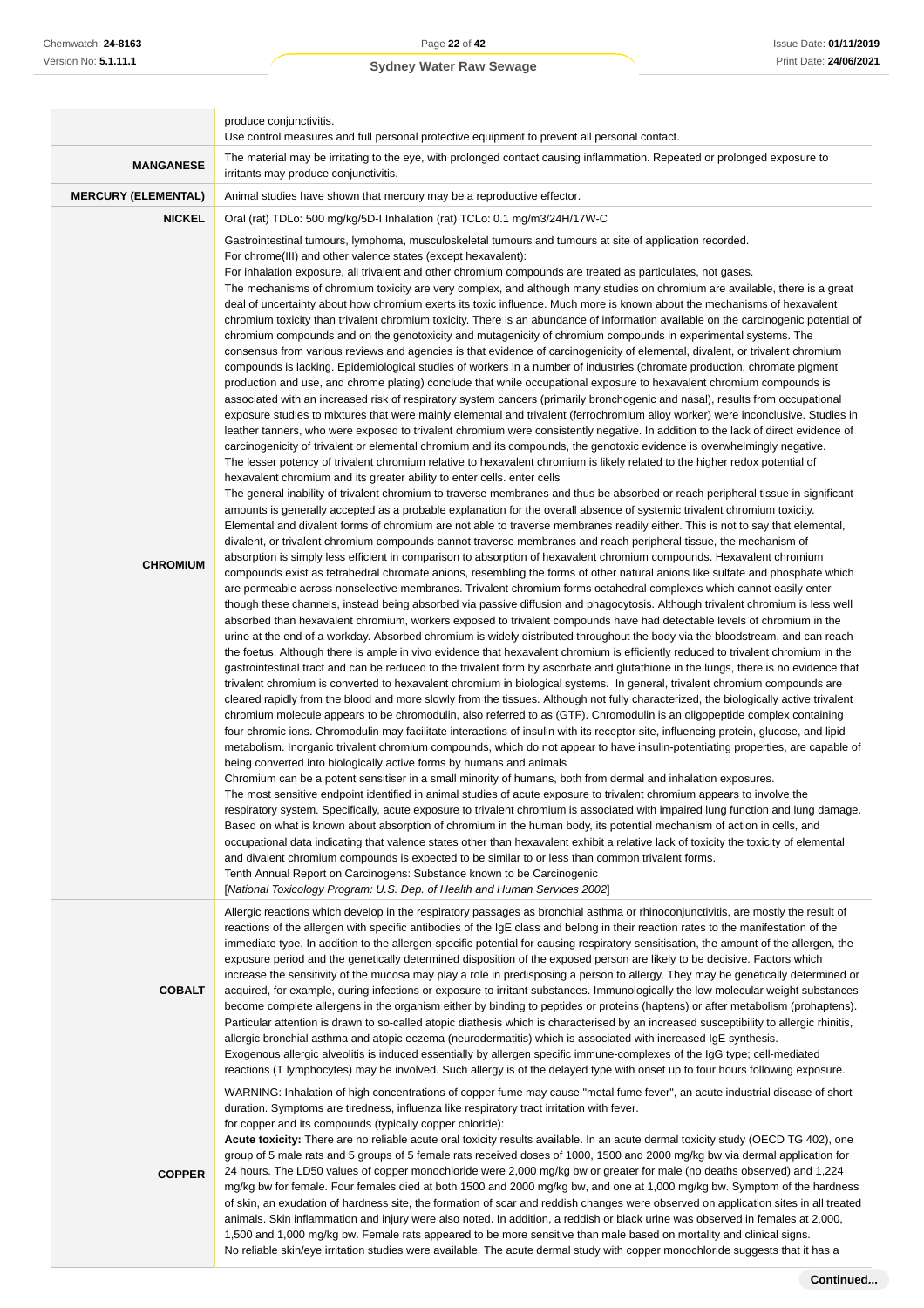|                                                                                                                                                                                          | potential to cause skin irritation.<br><b>Repeat dose toxicity:</b> In repeated dose toxicity study performed according to OECD TG 422, copper monochloride was given<br>orally (gavage) to Sprague-Dawley rats for 30 days to males and for 39 - 51 days to females at concentrations of 0, 1.3, 5.0, 20,<br>and 80 mg/kg bw/day. The NOAEL value was 5 and 1.3 mg/kg bw/day for male and female rats, respectively. No deaths were<br>observed in male rats. One treatment-related death was observed in female rats in the high dose group. Erythropoietic toxicity<br>(anaemia) was seen in both sexes at the 80 mg/kg bw/day. The frequency of squamous cell hyperplasia of the forestomach was<br>increased in a dose-dependent manner in male and female rats at all treatment groups, and was statistically significant in males<br>at doses of =20 mg/kg bw/day and in females at doses of =5 mg/kg bw/day doses. The observed effects are considered to be<br>local, non-systemic effect on the forestomach which result from oral (gavage) administration of copper monochloride.<br>Genotoxicity: An in vitro genotoxicity study with copper monochloride showed negative results in a bacterial reverse mutation<br>test with Salmonella typhimurium strains (TA 98, TA 100, TA 1535, and TA 1537) with and without S9 mix at concentrations of up<br>to 1,000 ug/plate. An in vitro test for chromosome aberration in Chinese hamster lung (CHL) cells showed that copper<br>monochloride induced structural and numerical aberrations at the concentration of 50, 70 and 100 ug/mL without S9 mix. In the<br>presence of the metabolic activation system, significant increases of structural aberrations were observed at 50 and 70 ug/mL<br>and significant increases of numerical aberrations were observed at 70 ug/mL. In an in vivo mammalian erythrocyte micronucleus<br>assay, all animals dosed (15 - 60 mg/kg bw) with copper monochloride exhibited similar PCE/(PCE+NCE) ratios and MNPCE<br>frequencies compared to those of the negative control animals. Therefore copper monochloride is not an in vivo mutagen.<br>Carcinogenicity: there was insufficient information to evaluate the carcinogenic activity of copper monochloride. |
|------------------------------------------------------------------------------------------------------------------------------------------------------------------------------------------|----------------------------------------------------------------------------------------------------------------------------------------------------------------------------------------------------------------------------------------------------------------------------------------------------------------------------------------------------------------------------------------------------------------------------------------------------------------------------------------------------------------------------------------------------------------------------------------------------------------------------------------------------------------------------------------------------------------------------------------------------------------------------------------------------------------------------------------------------------------------------------------------------------------------------------------------------------------------------------------------------------------------------------------------------------------------------------------------------------------------------------------------------------------------------------------------------------------------------------------------------------------------------------------------------------------------------------------------------------------------------------------------------------------------------------------------------------------------------------------------------------------------------------------------------------------------------------------------------------------------------------------------------------------------------------------------------------------------------------------------------------------------------------------------------------------------------------------------------------------------------------------------------------------------------------------------------------------------------------------------------------------------------------------------------------------------------------------------------------------------------------------------------------------------------------------------------------------------------------------------------------------------|
|                                                                                                                                                                                          | Reproductive and developmental toxicity: In the combined repeated dose toxicity study with the reproduction/developmental<br>toxicity screening test (OECD TG 422), copper monochloride was given orally (gavage) to Sprague-Dawley rats for 30 days to<br>males and for 39-51 days to females at concentrations of 0, 1.3, 5.0, 20, and 80 mg/kg bw/day. The NOAEL of copper<br>monochloride for fertility toxicity was 80 mg/kg bw/day for the parental animals. No treatment-related effects were observed on<br>the reproductive organs and the fertility parameters assessed. For developmental toxicity the NOAEL was 20 mg/kg bw/day.<br>Three of 120 pups appeared to have icterus at birth; 4 of 120 pups appeared runted at the highest dose tested (80 mg/kg)<br>bw/day).                                                                                                                                                                                                                                                                                                                                                                                                                                                                                                                                                                                                                                                                                                                                                                                                                                                                                                                                                                                                                                                                                                                                                                                                                                                                                                                                                                                                                                                                                 |
| <b>LEAD</b>                                                                                                                                                                              | WARNING: Lead is a cumulative poison and has the potential to cause abortion and intellectual impairment to unborn children of<br>pregnant workers.                                                                                                                                                                                                                                                                                                                                                                                                                                                                                                                                                                                                                                                                                                                                                                                                                                                                                                                                                                                                                                                                                                                                                                                                                                                                                                                                                                                                                                                                                                                                                                                                                                                                                                                                                                                                                                                                                                                                                                                                                                                                                                                  |
| <b>WATER &amp; AMMONIA &amp;</b><br>LITHIUM & ZINC &<br><b>CHROMIUM &amp;</b><br><b>LUBRICATING</b><br>OILS, PETROLEUM C>25,<br><b>HYDROTREATED BRIGHT</b><br><b>STOCK &amp; METHANE</b> | No significant acute toxicological data identified in literature search.                                                                                                                                                                                                                                                                                                                                                                                                                                                                                                                                                                                                                                                                                                                                                                                                                                                                                                                                                                                                                                                                                                                                                                                                                                                                                                                                                                                                                                                                                                                                                                                                                                                                                                                                                                                                                                                                                                                                                                                                                                                                                                                                                                                             |
| <b>AMMONIA &amp; BROMINE &amp;</b><br>FORMALDEHYDE.                                                                                                                                      | The material may produce severe irritation to the eye causing pronounced inflammation. Repeated or prolonged exposure to<br>irritants may produce conjunctivitis.                                                                                                                                                                                                                                                                                                                                                                                                                                                                                                                                                                                                                                                                                                                                                                                                                                                                                                                                                                                                                                                                                                                                                                                                                                                                                                                                                                                                                                                                                                                                                                                                                                                                                                                                                                                                                                                                                                                                                                                                                                                                                                    |
| <b>AMMONIA &amp; BROMINE &amp;</b><br><b>CHLORINE &amp;</b><br><b>FORMALDEHYDE. &amp;</b><br><b>LITHIUM &amp; MERCURY</b><br>(ELEMENTAL)                                                 | Asthma-like symptoms may continue for months or even years after exposure to the material ceases. This may be due to a<br>non-allergenic condition known as reactive airways dysfunction syndrome (RADS) which can occur following exposure to high<br>levels of highly irritating compound. Key criteria for the diagnosis of RADS include the absence of preceding respiratory disease,<br>in a non-atopic individual, with abrupt onset of persistent asthma-like symptoms within minutes to hours of a documented<br>exposure to the irritant. A reversible airflow pattern, on spirometry, with the presence of moderate to severe bronchial<br>hyperreactivity on methacholine challenge testing and the lack of minimal lymphocytic inflammation, without eosinophilia, have<br>also been included in the criteria for diagnosis of RADS. RADS (or asthma) following an irritating inhalation is an infrequent<br>disorder with rates related to the concentration of and duration of exposure to the irritating substance. Industrial bronchitis, on the<br>other hand, is a disorder that occurs as result of exposure due to high concentrations of irritating substance (often particulate in<br>nature) and is completely reversible after exposure ceases. The disorder is characterised by dyspnea, cough and mucus<br>production.                                                                                                                                                                                                                                                                                                                                                                                                                                                                                                                                                                                                                                                                                                                                                                                                                                                                                                                     |
| <b>ARSENIC &amp; BENZENE &amp;</b><br>$2,3,7,8-$<br><b>TETRACHLORODIBENZO-</b><br><b>P-DIOXIN &amp;</b><br>FORMALDEHYDE.                                                                 | <b>WARNING:</b> This substance has been classified by the IARC as Group 1: CARCINOGENIC TO HUMANS.                                                                                                                                                                                                                                                                                                                                                                                                                                                                                                                                                                                                                                                                                                                                                                                                                                                                                                                                                                                                                                                                                                                                                                                                                                                                                                                                                                                                                                                                                                                                                                                                                                                                                                                                                                                                                                                                                                                                                                                                                                                                                                                                                                   |
| <b>BROMINE &amp;</b><br>FORMALDEHYDE.                                                                                                                                                    | The material may produce severe skin irritation after prolonged or repeated exposure, and may produce a contact dermatitis<br>(nonallergic). This form of dermatitis is often characterised by skin redness (erythema) thickening of the epidermis.<br>Histologically there may be intercellular oedema of the spongy layer (spongiosis) and intracellular oedema of the epidermis.<br>Prolonged contact is unlikely, given the severity of response, but repeated exposures may produce severe ulceration.                                                                                                                                                                                                                                                                                                                                                                                                                                                                                                                                                                                                                                                                                                                                                                                                                                                                                                                                                                                                                                                                                                                                                                                                                                                                                                                                                                                                                                                                                                                                                                                                                                                                                                                                                          |
| <b>FORMALDEHYDE. &amp;</b><br><b>NICKEL &amp; COBALT</b>                                                                                                                                 | The following information refers to contact allergens as a group and may not be specific to this product.<br>Contact allergies quickly manifest themselves as contact eczema, more rarely as urticaria or Quincke's oedema. The<br>pathogenesis of contact eczema involves a cell-mediated (T lymphocytes) immune reaction of the delayed type. Other allergic<br>skin reactions, e.g. contact urticaria, involve antibody-mediated immune reactions. The significance of the contact allergen is not<br>simply determined by its sensitisation potential: the distribution of the substance and the opportunities for contact with it are<br>equally important. A weakly sensitising substance which is widely distributed can be a more important allergen than one with<br>stronger sensitising potential with which few individuals come into contact. From a clinical point of view, substances are<br>noteworthy if they produce an allergic test reaction in more than 1% of the persons tested.                                                                                                                                                                                                                                                                                                                                                                                                                                                                                                                                                                                                                                                                                                                                                                                                                                                                                                                                                                                                                                                                                                                                                                                                                                                              |
| <b>FORMALDEHYDE. &amp;</b><br><b>NICKEL</b>                                                                                                                                              | Tenth Annual Report on Carcinogens: Substance anticipated to be Carcinogen<br>[National Toxicology Program: U.S. Dep. of Health & Human Services 2002]                                                                                                                                                                                                                                                                                                                                                                                                                                                                                                                                                                                                                                                                                                                                                                                                                                                                                                                                                                                                                                                                                                                                                                                                                                                                                                                                                                                                                                                                                                                                                                                                                                                                                                                                                                                                                                                                                                                                                                                                                                                                                                               |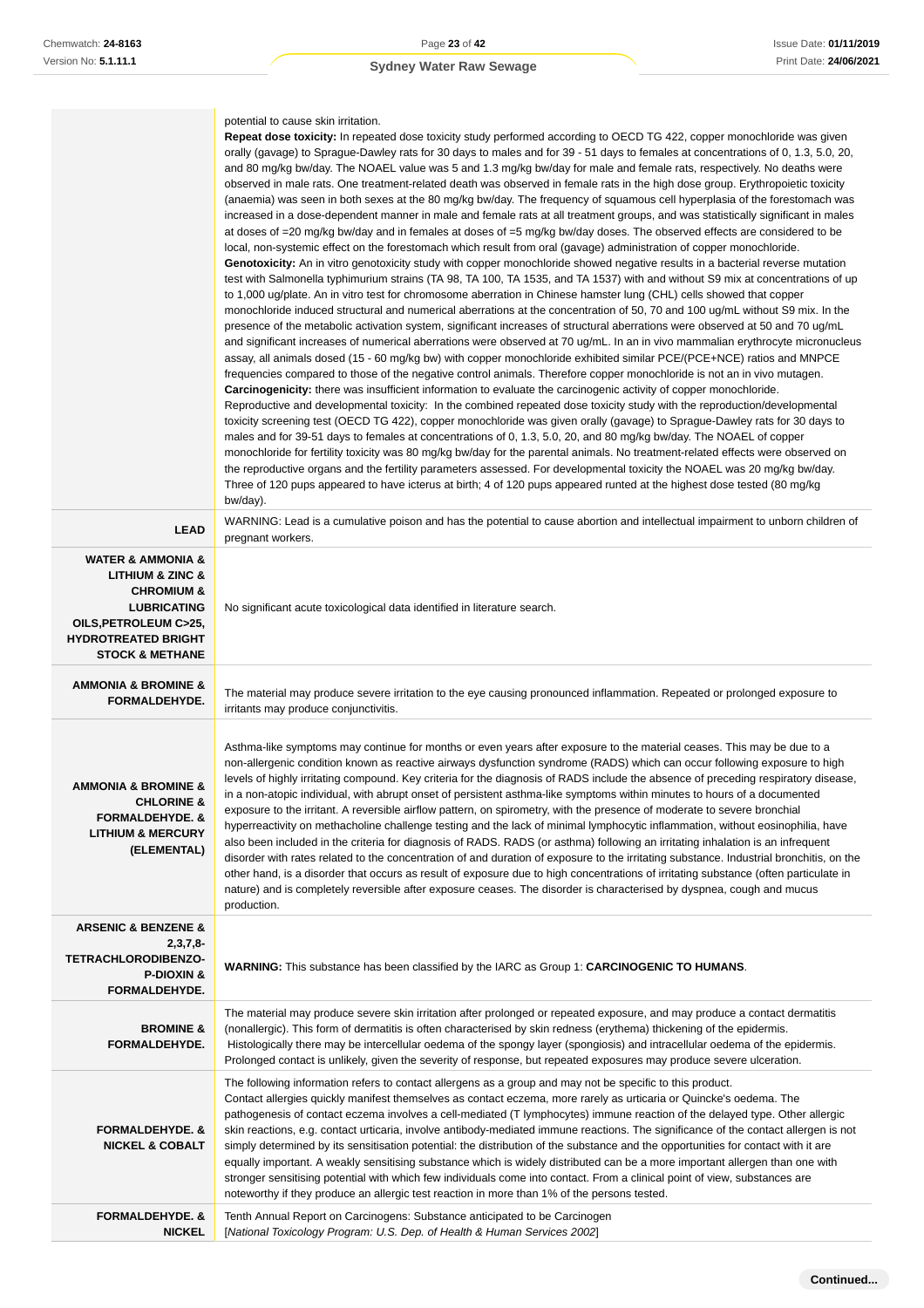| <b>MANGANESE &amp; ZINC</b>                 | The material may cause skin irritation after prolonged or repeated exposure and may produce a contact dermatitis (nonallergic).<br>This form of dermatitis is often characterised by skin redness (erythema) and swelling epidermis. Histologically there may be<br>intercellular oedema of the spongy layer (spongiosis) and intracellular oedema of the epidermis. |                                 |                                                                                                    |
|---------------------------------------------|----------------------------------------------------------------------------------------------------------------------------------------------------------------------------------------------------------------------------------------------------------------------------------------------------------------------------------------------------------------------|---------------------------------|----------------------------------------------------------------------------------------------------|
| <b>NICKEL &amp; COBALT</b>                  | WARNING: This substance has been classified by the IARC as Group 2B: Possibly Carcinogenic to Humans.                                                                                                                                                                                                                                                                |                                 |                                                                                                    |
| <b>SELENIUM &amp; CHROMIUM</b>              | The substance is classified by IARC as Group 3:<br><b>NOT</b> classifiable as to its carcinogenicity to humans.<br>Evidence of carcinogenicity may be inadequate or limited in animal testing.                                                                                                                                                                       |                                 |                                                                                                    |
| <b>Acute Toxicity</b>                       | ✔                                                                                                                                                                                                                                                                                                                                                                    | Carcinogenicity                 | ×                                                                                                  |
| <b>Skin Irritation/Corrosion</b>            | ×                                                                                                                                                                                                                                                                                                                                                                    | Reproductivity                  | ×                                                                                                  |
| <b>Serious Eye</b><br>Damage/Irritation     | ×                                                                                                                                                                                                                                                                                                                                                                    | <b>STOT - Single Exposure</b>   | ×                                                                                                  |
| <b>Respiratory or Skin</b><br>sensitisation | ×                                                                                                                                                                                                                                                                                                                                                                    | <b>STOT - Repeated Exposure</b> | ×                                                                                                  |
| <b>Mutagenicity</b>                         | ×                                                                                                                                                                                                                                                                                                                                                                    | <b>Aspiration Hazard</b>        | ×                                                                                                  |
|                                             | Legend:                                                                                                                                                                                                                                                                                                                                                              |                                 | $\blacktriangleright$ - Data either not available or does not fill the criteria for classification |

 $\blacktriangleright$  – Data available to make classification

### **SECTION 12 Ecological information**

### **12.1. Toxicity**

|                                | <b>Endpoint</b>         | <b>Test Duration (hr)</b> | <b>Species</b>                |                     | Value                   | Source                  |
|--------------------------------|-------------------------|---------------------------|-------------------------------|---------------------|-------------------------|-------------------------|
| <b>Sydney Water Raw Sewage</b> | <b>Not</b><br>Available | Not Available             | Not Available                 |                     | <b>Not</b><br>Available | <b>Not</b><br>Available |
|                                | Endpoint                | <b>Test Duration (hr)</b> | <b>Species</b>                |                     | Value                   | Source                  |
| water                          | Not<br>Available        | Not Available             | Not Available                 |                     | Not<br>Available        | <b>Not</b><br>Available |
|                                | Endpoint                | <b>Test Duration (hr)</b> | <b>Species</b>                |                     | Value                   | <b>Source</b>           |
| ammonia                        | <b>LC50</b>             | 96h                       | Fish                          |                     | 33.3mg/L                | 4                       |
|                                | EC50(ECx)               | 96h                       | Crustacea                     |                     | $0.83$ mg/L             | 5                       |
|                                | Endpoint                | <b>Test Duration (hr)</b> | <b>Species</b>                |                     | Value                   | <b>Source</b>           |
|                                | EC10(ECx)               | 48h                       | Crustacea                     |                     | $0.006$ mg/l            | $\overline{2}$          |
| arsenic                        | <b>LC50</b>             | 96h                       | Fish                          |                     | $3.38$ mg/l             | $\overline{2}$          |
|                                | EC50                    | 48h                       | Crustacea                     |                     | $0.85$ mg/l             | $\overline{2}$          |
|                                | <b>Endpoint</b>         | <b>Test Duration (hr)</b> | <b>Species</b>                | Value               |                         | <b>Source</b>           |
|                                | EC50(ECx)               | 24h                       | Algae or other aquatic plants |                     | $< 0.001$ mg/L          | 4                       |
|                                | ErC50                   | 72h                       | Algae or other aquatic plants | >1360mg/l           |                         | $\mathbf{1}$            |
| benzene                        | EC50                    | 72h                       | Algae or other aquatic plants | 29 <sub>mg</sub> /l |                         | $\mathbf{1}$            |
|                                | <b>LC50</b>             | 96h                       | Fish                          |                     | 2.54-7.217mg/L          | 4                       |
|                                | EC50                    | 48h                       | Crustacea                     |                     | 7.578-13.983mg/L        | 4                       |
|                                | EC50                    | 96h                       | Algae or other aquatic plants | >1360mg/l           |                         | $\mathbf{1}$            |
|                                | Endpoint                | <b>Test Duration (hr)</b> | <b>Species</b>                |                     | Value                   | <b>Source</b>           |
| bromine                        | EC100(ECx)              | Not Available             | Algae or other aquatic plants |                     | $0.2 - 1$ mg/l          | $\mathbf{1}$            |
|                                | <b>LC50</b>             | 96h                       | Fish                          |                     | $0.54$ mg/l             | 4                       |
|                                | Endpoint                | <b>Test Duration (hr)</b> | <b>Species</b>                |                     | Value                   | Source                  |
|                                | LC50                    | 96h                       | Fish                          |                     | $>100$ mg/l             | $\sqrt{2}$              |
| calcium nitrate                | EC50                    | 48h                       | Crustacea                     |                     | 490mg/l                 | $\overline{2}$          |
|                                | EC50(ECx)               | 96h                       | Crustacea                     |                     | 39 <sub>mg</sub> /l     | $\overline{2}$          |
|                                | Endpoint                | <b>Test Duration (hr)</b> | <b>Species</b>                | Value               |                         | Source                  |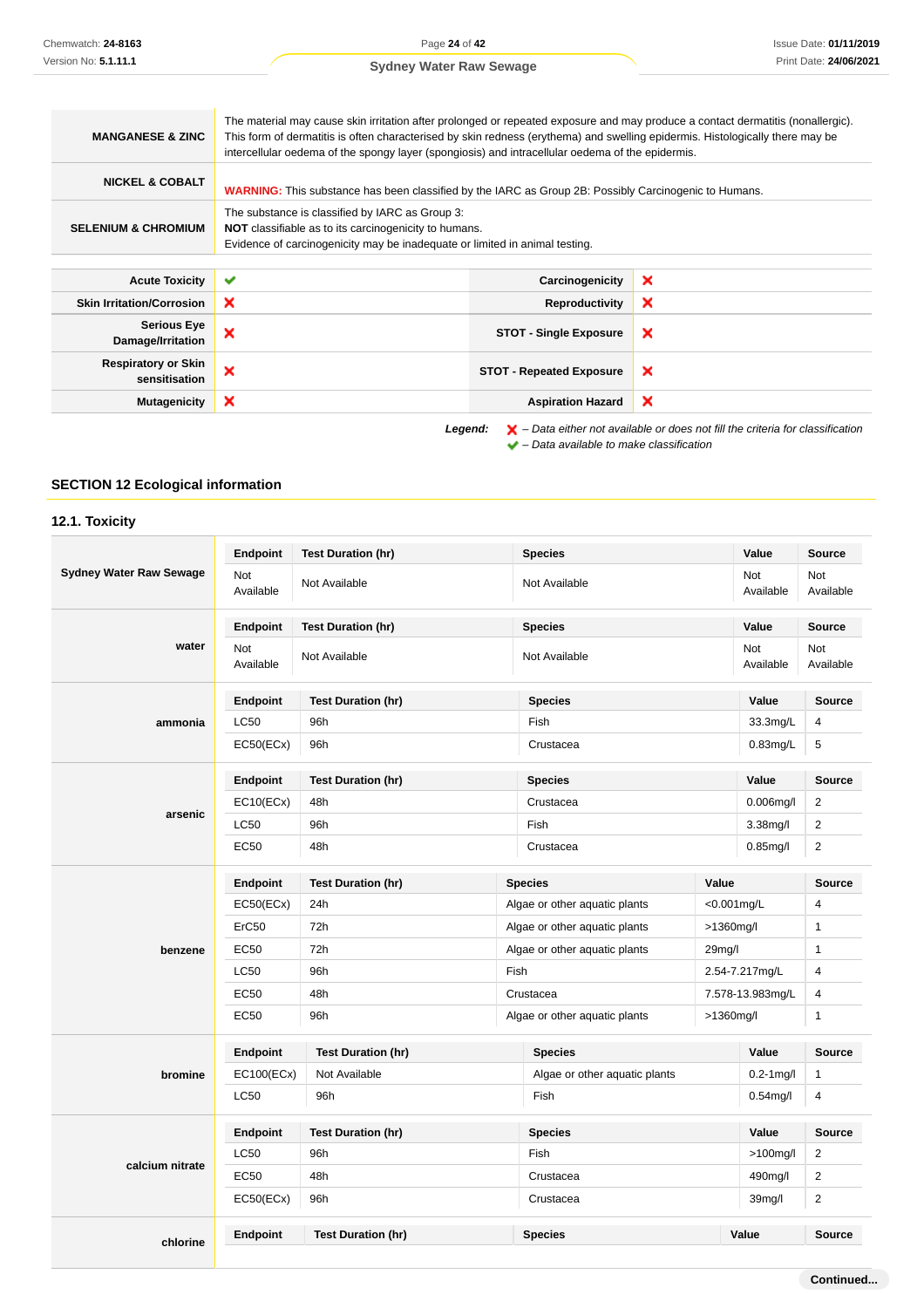|                             | NOEC(ECx)             | 72h                               |                               | Algae or other aquatic plants                   |                     | $0.005$ mg/l                   | $\overline{2}$                 |
|-----------------------------|-----------------------|-----------------------------------|-------------------------------|-------------------------------------------------|---------------------|--------------------------------|--------------------------------|
|                             | <b>EC50</b>           | 72h                               |                               | Algae or other aquatic plants                   |                     | $0.018$ mg/l                   | 2                              |
|                             | <b>LC50</b>           | 96h                               |                               | Fish                                            |                     | 0.037mg/l                      | $\overline{2}$                 |
|                             | <b>EC50</b>           | 96h                               |                               | Algae or other aquatic plants                   |                     | $-0.1 - 0.4$ mg/l              | $\overline{2}$                 |
| 2,3,7,8-tetrachlorodibenzo- | Endpoint              | <b>Test Duration (hr)</b>         |                               | <b>Species</b>                                  |                     | Value                          | Source                         |
| p-dioxin                    | NOEC(ECx)             | 4800h                             |                               | Fish                                            | <0.001mg/L          |                                | 4                              |
|                             | Endpoint              | <b>Test Duration (hr)</b>         |                               | <b>Species</b>                                  |                     | Value                          | Source                         |
|                             | EC50(ECx)             | 48h                               |                               | Algae or other aquatic plants                   |                     | $0.382$ mg/l                   | 4                              |
| cyanide ion                 | <b>LC50</b>           | 96h                               |                               | Fish                                            |                     | $0.13$ mg/l                    | 4                              |
|                             | <b>EC50</b>           | 48h                               |                               | Crustacea                                       |                     | 2.52mg/l                       | 4                              |
|                             | Endpoint              | <b>Test Duration (hr)</b>         |                               | <b>Species</b>                                  |                     | Value                          | Source                         |
|                             | NOEC(ECx)             | 96h                               |                               | Algae or other aquatic plants                   |                     | $0.005$ mg/l                   | 4                              |
|                             |                       |                                   |                               |                                                 |                     |                                |                                |
| formaldehyde.               | <b>EC50</b>           | 72h                               |                               | Algae or other aquatic plants                   |                     | 1.034-1.984mg/l                | 4                              |
|                             | <b>LC50</b>           | 96h                               |                               | Fish                                            |                     | 1.607mg/L                      | 4                              |
|                             | <b>EC50</b>           | 48h                               |                               | Crustacea                                       |                     | 3.26mg/l                       | 4                              |
|                             | <b>EC50</b>           | 96h                               |                               | Algae or other aquatic plants                   |                     | 0.67-1.113mg/l                 | 4                              |
|                             | Endpoint              | <b>Test Duration (hr)</b>         |                               | <b>Species</b>                                  |                     | Value                          | Source                         |
|                             | NOEC(ECx)             | 72h                               |                               | Algae or other aquatic plants                   |                     | $1.65$ mg/l                    | $\overline{2}$                 |
| lithium                     | <b>EC50</b>           | 72h                               | Algae or other aquatic plants |                                                 |                     | 25.6mg/l                       | $\overline{2}$                 |
|                             | LC50                  | 96h<br>Fish                       |                               |                                                 | 18 <sub>mg</sub> /l | 2                              |                                |
|                             | <b>EC50</b>           | 48h<br>Crustacea                  |                               |                                                 | 19.1mg/l            | $\overline{2}$                 |                                |
|                             | <b>Endpoint</b>       | <b>Test Duration (hr)</b>         |                               | <b>Species</b>                                  |                     | Value                          | <b>Source</b>                  |
|                             | NOEC(ECx)             | 504h                              |                               | Algae or other aquatic plants                   |                     | 0.05-3.7mg/l                   | 4                              |
| manganese                   | EC50                  | 72h                               |                               | Algae or other aquatic plants                   |                     | 2.8 <sub>mg</sub> /I           | 2                              |
|                             | <b>LC50</b>           | 96h                               |                               | Fish                                            |                     | $>3.6$ mg/l                    | $\overline{c}$                 |
|                             | EC50                  | 48h<br>Crustacea                  |                               | $>1.6$ mg/l                                     | $\overline{2}$      |                                |                                |
|                             | <b>Endpoint</b>       | <b>Test Duration (hr)</b>         |                               | <b>Species</b>                                  |                     | Value                          | <b>Source</b>                  |
|                             | NOEC(ECx)             | 504h                              |                               | Algae or other aquatic plants                   |                     | 0.001-1.052mg/l                | 4                              |
| mercury (elemental)         | <b>EC50</b>           | 72h                               |                               | Algae or other aquatic plants                   |                     | 0.034mg/L                      | 4                              |
|                             | <b>LC50</b>           | 96h                               |                               | Fish                                            |                     | 0.033mg/l                      | 4                              |
|                             | <b>EC50</b>           | 96h                               |                               | Algae or other aquatic plants                   |                     | 0.677mg/L                      | 4                              |
|                             | Endpoint              | <b>Test Duration (hr)</b>         |                               | <b>Species</b>                                  |                     | Value                          | <b>Source</b>                  |
|                             | EC50(ECx)             | 72h                               |                               | Algae or other aquatic plants                   |                     | $0.18$ mg/l                    | $\mathbf{1}$                   |
|                             | <b>EC50</b>           | 72h                               |                               | Algae or other aquatic plants                   |                     | $0.18$ mg/l                    | $\mathbf{1}$                   |
|                             |                       |                                   |                               |                                                 |                     | $0.168$ mg/L                   | 4                              |
| nickel                      |                       |                                   |                               | Fish                                            |                     |                                |                                |
|                             | <b>LC50</b>           | 96h                               |                               |                                                 |                     |                                |                                |
|                             | <b>EC50</b><br>EC50   | 48h<br>96h                        |                               | Crustacea<br>Algae or other aquatic plants      |                     | $>100$ mg/l<br>$0.36$ mg/l     | $\mathbf{1}$<br>$\overline{2}$ |
|                             |                       |                                   |                               |                                                 |                     |                                |                                |
|                             | Endpoint              | <b>Test Duration (hr)</b>         |                               | <b>Species</b>                                  | Value               |                                |                                |
| selenium                    | EC01(ECx)             | 6480h                             |                               | Fish                                            |                     | 0.001-1.728mg/L                | 4                              |
|                             | <b>LC50</b><br>EC50   | 96h<br>48h                        |                               | Fish<br>Crustacea                               |                     | $0.93$ mg/l<br>12.41-17.66mg/l | Source<br>$\overline{4}$<br>4  |
|                             |                       |                                   |                               |                                                 |                     |                                |                                |
| uranium depleted            | Endpoint<br>NOEC(ECx) | <b>Test Duration (hr)</b><br>504h |                               | <b>Species</b><br>Algae or other aquatic plants |                     | Value<br>0.765-2mg/l           | <b>Source</b><br>4             |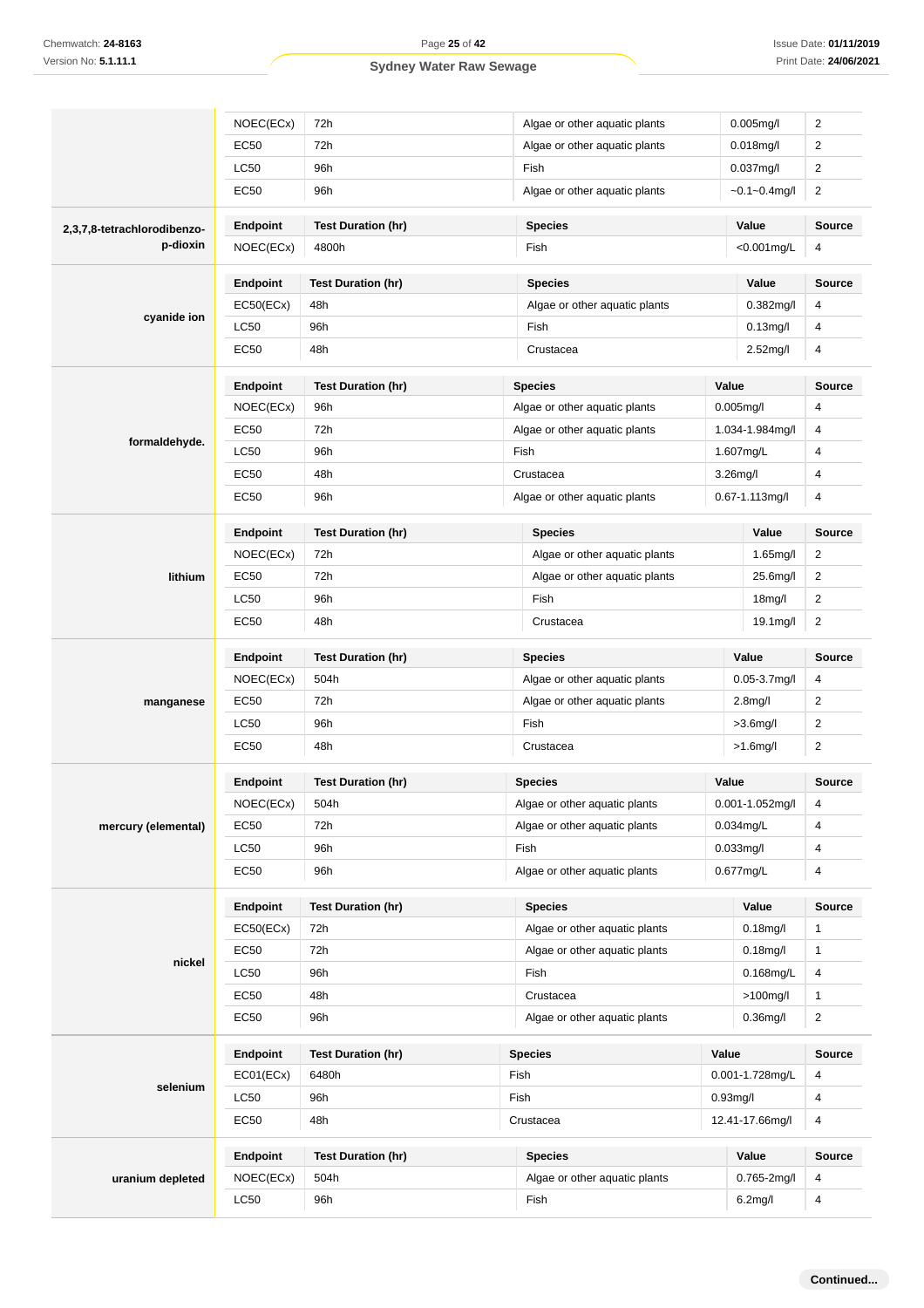|                                    | <b>Endpoint</b>       | <b>Test Duration (hr)</b>        | <b>Species</b>                                  | Value                   | <b>Source</b>       |
|------------------------------------|-----------------------|----------------------------------|-------------------------------------------------|-------------------------|---------------------|
| zinc                               | EC50(ECx)             | 72h                              | Algae or other aquatic plants                   | $0.005$ mg/l            | 4                   |
|                                    | <b>EC50</b>           | 72h                              | Algae or other aquatic plants                   | $0.005$ mg/l            | 4                   |
|                                    | <b>LC50</b>           | 96h                              | Fish                                            | $0.16$ mg/L             | 4                   |
|                                    | EC50                  | 48h                              | Crustacea                                       | 1.4 <sub>mg</sub> /l    | $\overline{2}$      |
|                                    | <b>EC50</b>           | 96h                              | Algae or other aquatic plants                   | 0.264-0.881mg/l         | 4                   |
|                                    | <b>Endpoint</b>       | <b>Test Duration (hr)</b>        | <b>Species</b>                                  | Value                   | Source              |
|                                    | EC50(ECx)             | 24h                              | Algae or other aquatic plants                   | 0.001-0.003mg/L         | 4                   |
|                                    | EC50                  | 72h                              | Algae or other aquatic plants                   | $>6$ mg/l               | 4                   |
| cadmium                            | <b>LC50</b>           | 96h                              | Fish                                            | $0.003$ mg/l            | 4                   |
|                                    | EC50                  | 48h                              | Crustacea                                       | 0.54-0.62mg/l           | 4                   |
|                                    | <b>EC50</b>           | 96h                              | Algae or other aquatic plants                   | $0.049 - 0.162$ mg/l    | 4                   |
|                                    | <b>Endpoint</b>       | <b>Test Duration (hr)</b>        | <b>Species</b>                                  | Value                   | Source              |
|                                    | EC50(ECx)             | 48h                              | Crustacea                                       | $< 0.001$ mg/l          | 2                   |
|                                    | <b>EC50</b>           | 72h                              | Algae or other aquatic plants                   | 0.026-0.208mg/L         | 4                   |
| chromium                           | <b>LC50</b>           | 96h                              | Fish                                            | 0.106mg/L               | 4                   |
|                                    | EC50                  | 48h                              | Crustacea                                       | $< 0.001$ mg/l          | 2                   |
|                                    | EC50                  | 96h                              | Algae or other aquatic plants                   | 36mg/L                  | 4                   |
|                                    |                       |                                  |                                                 |                         |                     |
|                                    | Endpoint<br>NOEC(ECx) | <b>Test Duration (hr)</b><br>72h | <b>Species</b><br>Algae or other aquatic plants | Value<br>0.01-0.015mg/l | Source<br>1         |
| cobalt                             | <b>LC50</b>           | 96h                              | Fish                                            | 1.512mg/l               | $\overline{2}$      |
|                                    | EC50                  | 48h                              | Crustacea                                       | 5.89mg/l                |                     |
|                                    | EC50                  | 96h                              |                                                 |                         | 2<br>$\overline{2}$ |
|                                    |                       |                                  | Algae or other aquatic plants                   | 23.8mg/l                |                     |
|                                    | <b>Endpoint</b>       | <b>Test Duration (hr)</b>        | <b>Species</b>                                  | Value                   | Source              |
|                                    | EC50(ECx)             | 24h                              | Algae or other aquatic plants                   | $< 0.001$ mg/L          | 4                   |
| copper                             | <b>EC50</b>           | 72h                              | Algae or other aquatic plants                   | 0.011-0.017mg/L         | 4                   |
|                                    | LC50                  | 96h                              | Fish                                            | $-0.005$ mg/L           | 4                   |
|                                    | <b>EC50</b>           | 48h                              | Crustacea                                       | <0.001mg/L              | 4                   |
|                                    | EC50                  | 96h                              | Algae or other aguatic plants                   | 0.03-0.058mg/l          | 4                   |
| fluorides as F-                    | <b>Endpoint</b>       | <b>Test Duration (hr)</b>        | <b>Species</b>                                  | Value                   | Source              |
|                                    | EC50(ECx)             | 24.00h                           | Crustacea                                       | 155.4mg/L               | 5                   |
| lubricating oils, petroleum        | Endpoint              | <b>Test Duration (hr)</b>        | <b>Species</b>                                  | Value                   | <b>Source</b>       |
| C>25, hydrotreated bright<br>stock | Not<br>Available      | Not Available                    | Not Available                                   | Not<br>Available        | Not<br>Available    |
|                                    | Endpoint              | <b>Test Duration (hr)</b>        | <b>Species</b>                                  | Value                   | Source              |
|                                    | NOEC(ECx)             | 48h                              | Algae or other aquatic plants                   | $0.1 - 4$ mg/l          | 4                   |
| iron                               | <b>EC50</b>           | 72h                              | Algae or other aquatic plants                   | 18 <sub>m</sub> g/l     | $\overline{2}$      |
|                                    | <b>LC50</b>           | 96h                              | Fish                                            | $0.05$ mg/l             | $\overline{2}$      |
|                                    | <b>EC50</b>           | 48h                              | Crustacea                                       | $>100$ mg/l             | $\overline{2}$      |
|                                    | <b>Endpoint</b>       | <b>Test Duration (hr)</b>        | <b>Species</b>                                  | Value                   | Source              |
|                                    | NOEC(ECx)             | Not Available                    | Crustacea                                       | $0.051$ mg/L            | 5                   |
| lead                               | <b>EC50</b>           | 72h                              | Algae or other aquatic plants                   | 1.191mg/L               | 4                   |
|                                    | <b>LC50</b>           | 96h                              | Fish                                            | 1.17mg/l                | 4                   |
|                                    | <b>EC50</b>           | 96h                              | Algae or other aquatic plants                   | 0.282-0.864mg/l         | 4                   |
|                                    | Endpoint              | <b>Test Duration (hr)</b>        | <b>Species</b>                                  | Value                   | <b>Source</b>       |
| hydrogen sulfide                   |                       |                                  |                                                 |                         |                     |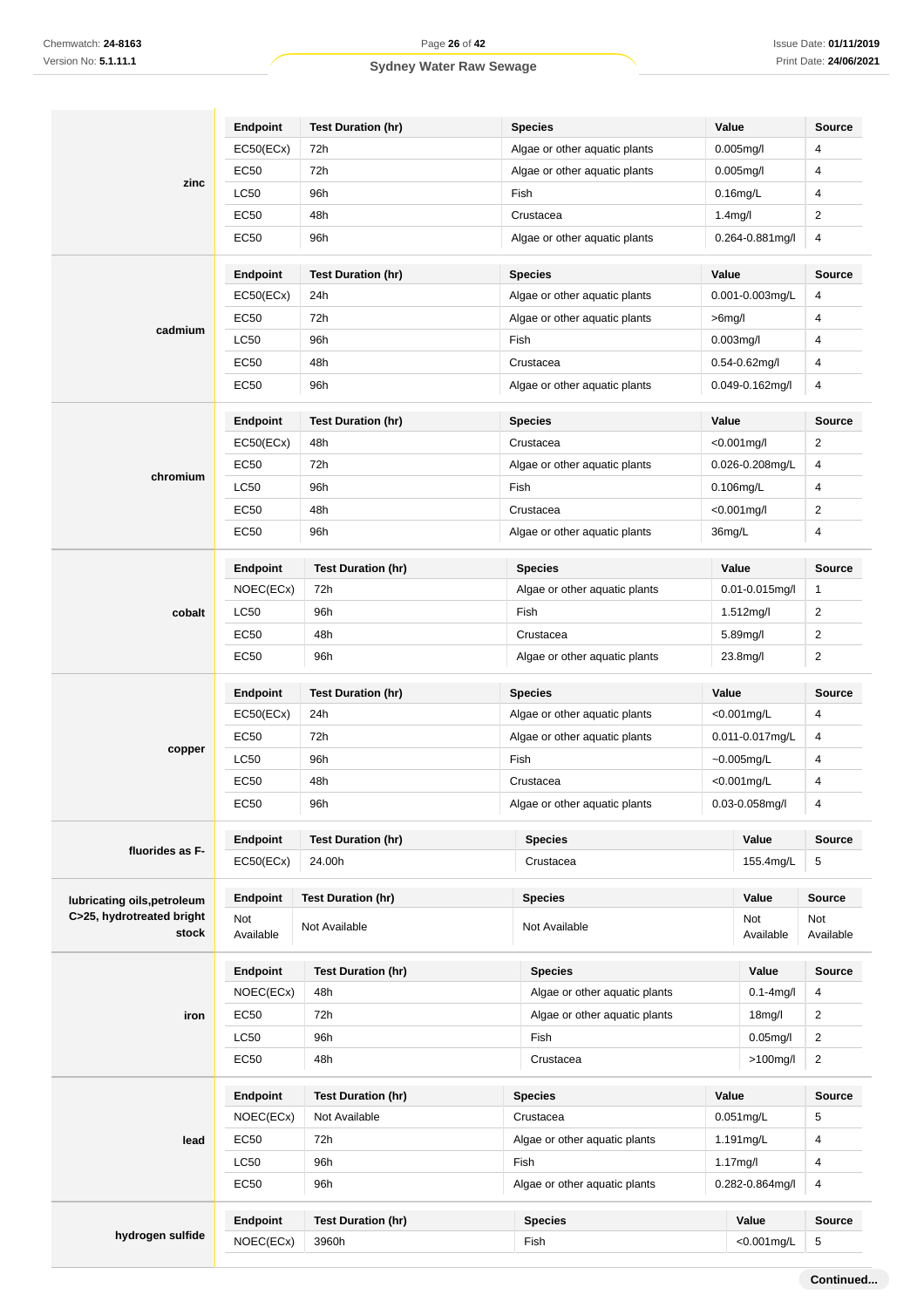|         | <b>LC50</b>                                                                                                                                                                                                                                                                                                                                                                                        | 96h                       | Fish                          | $< 0.007$ mg/l | 2             |
|---------|----------------------------------------------------------------------------------------------------------------------------------------------------------------------------------------------------------------------------------------------------------------------------------------------------------------------------------------------------------------------------------------------------|---------------------------|-------------------------------|----------------|---------------|
|         | EC50                                                                                                                                                                                                                                                                                                                                                                                               | 48h                       | Crustacea                     | $0.12$ mg/l    | 2             |
|         | Endpoint                                                                                                                                                                                                                                                                                                                                                                                           | <b>Test Duration (hr)</b> | <b>Species</b>                | Value          | <b>Source</b> |
| methane | EC50(ECx)                                                                                                                                                                                                                                                                                                                                                                                          | 96h                       | Algae or other aguatic plants | 7.71mg/l       | 2             |
|         | <b>LC50</b>                                                                                                                                                                                                                                                                                                                                                                                        | 96h                       | Fish                          | 24.11 mg/l     | 2             |
|         | EC50                                                                                                                                                                                                                                                                                                                                                                                               | 96h                       | Algae or other aguatic plants | $7.71$ mg/l    | 2             |
| Legend: | Extracted from 1. IUCLID Toxicity Data 2. Europe ECHA Registered Substances - Ecotoxicological Information - Aquatic Toxicity<br>3. EPIWIN Suite V3.12 (QSAR) - Aquatic Toxicity Data (Estimated) 4. US EPA, Ecotox database - Aquatic Toxicity Data 5.<br>ECETOC Aquatic Hazard Assessment Data 6. NITE (Japan) - Bioconcentration Data 7. METI (Japan) - Bioconcentration Data 8.<br>Vendor Data |                           |                               |                |               |

Raw sewage that is not sufficiently diluted by stormwater has a high biological oxygen demand and ammonia levels that may be detrimental to ecological health. Where discharges occur to the environment, contact should be made with Sydney Water's Emergency Service on 132090. An appropriate response will be initiated to monitor and clean-up the affected area to minimise environmental harm. [Sydney Water] **DO NOT** discharge into sewer or waterways.

#### **12.2. Persistence and degradability**

| Ingredient                              | Persistence: Water/Soil        | Persistence: Air               |
|-----------------------------------------|--------------------------------|--------------------------------|
| water                                   | <b>LOW</b>                     | LOW                            |
| benzene                                 | $HIGH$ (Half-life = 720 days)  | LOW (Half-life $= 20.88$ days) |
| 2,3,7,8-tetrachlorodibenzo-<br>p-dioxin | $HIGH$ (Half-life = 1180 days) | LOW (Half-life $= 9.29$ days)  |
| formaldehyde.                           | LOW (Half-life $= 14$ days)    | LOW (Half-life $= 2.97$ days)  |
| fluorides as F-                         | <b>LOW</b>                     | <b>LOW</b>                     |
| hydrogen sulfide                        | <b>LOW</b>                     | <b>LOW</b>                     |

#### **12.3. Bioaccumulative potential**

| Ingredient       | <b>Bioaccumulation</b>   |
|------------------|--------------------------|
| benzene          | $HIGH (BCF = 4360)$      |
| formaldehyde.    | LOW (LogKOW = $0.35$ )   |
| fluorides as F-  | LOW (LogKOW = $0.2259$ ) |
| hydrogen sulfide | LOW (LogKOW = $0.229$ )  |
| methane          | LOW (LogKOW = $1.09$ )   |

#### **12.4. Mobility in soil**

| Ingredient       | <b>Mobility</b>     |
|------------------|---------------------|
| benzene          | $LOW (KOC = 165.5)$ |
| formaldehyde.    | $HIGH (KOC = 1)$    |
| fluorides as F-  | LOW (KOC = $14.3$ ) |
| hydrogen sulfide | LOW (KOC = $14.3$ ) |

## **12.5. Results of PBT and vPvB assessment**

|                               | Р             | в             |               |  |
|-------------------------------|---------------|---------------|---------------|--|
| Relevant available data       | Not Available | Not Available | Not Available |  |
| PBT                           | ×             | ×             | ×             |  |
| vPvB                          | ◠             | ×             | ×             |  |
|                               |               |               |               |  |
| No<br>PBT Criteria fulfilled? |               |               |               |  |
| vPvB                          |               |               | No            |  |
|                               |               |               |               |  |

#### **12.6. Endocrine Disruption Properties**

Not Available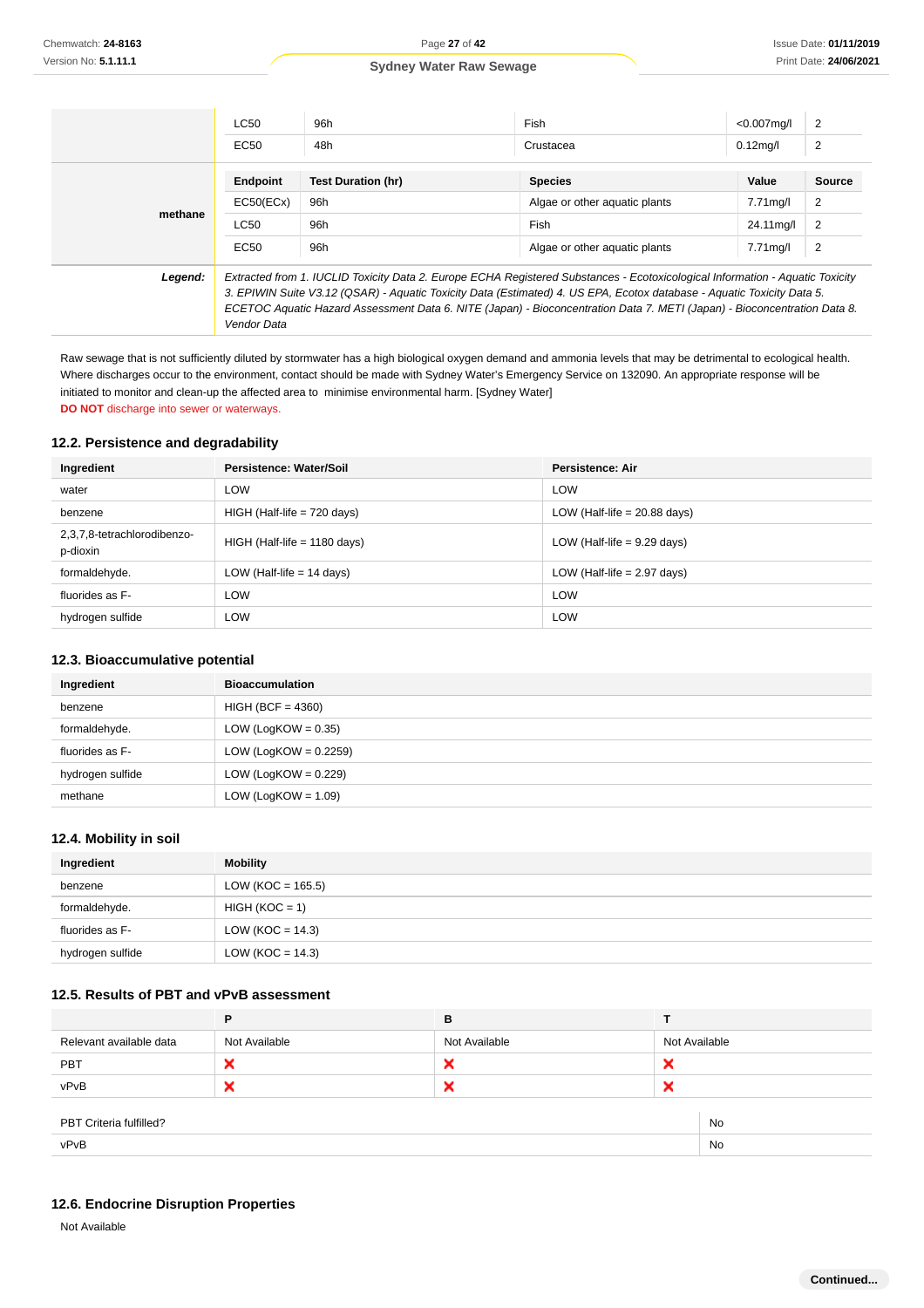### **12.7. Other adverse effects**

One or more ingredients within this SDS has the potential of causing ozone depletion and/or photochemical ozone creation.

### **SECTION 13 Disposal considerations**

| 13.1. Waste treatment methods          |                                                                                                                                                                                                                                                                                                                                                                                                                                                                                                                                                                                                                                                                                                                                                                                                                                                                                                                                                                                                                                                                                                                                                                                                                                                                                                                                                                                                                                                                                                                                                                                                                                                                                                                                                                                                                                                                                                                                                                                                                                                                                                                                                                                                                                                                                                                                                                                                                                                                                                                                                                                                                                                                                                                                                                                                                                                                                                                                                                                                                                                                                                                                                                                                                                                                             |
|----------------------------------------|-----------------------------------------------------------------------------------------------------------------------------------------------------------------------------------------------------------------------------------------------------------------------------------------------------------------------------------------------------------------------------------------------------------------------------------------------------------------------------------------------------------------------------------------------------------------------------------------------------------------------------------------------------------------------------------------------------------------------------------------------------------------------------------------------------------------------------------------------------------------------------------------------------------------------------------------------------------------------------------------------------------------------------------------------------------------------------------------------------------------------------------------------------------------------------------------------------------------------------------------------------------------------------------------------------------------------------------------------------------------------------------------------------------------------------------------------------------------------------------------------------------------------------------------------------------------------------------------------------------------------------------------------------------------------------------------------------------------------------------------------------------------------------------------------------------------------------------------------------------------------------------------------------------------------------------------------------------------------------------------------------------------------------------------------------------------------------------------------------------------------------------------------------------------------------------------------------------------------------------------------------------------------------------------------------------------------------------------------------------------------------------------------------------------------------------------------------------------------------------------------------------------------------------------------------------------------------------------------------------------------------------------------------------------------------------------------------------------------------------------------------------------------------------------------------------------------------------------------------------------------------------------------------------------------------------------------------------------------------------------------------------------------------------------------------------------------------------------------------------------------------------------------------------------------------------------------------------------------------------------------------------------------------|
| <b>Product / Packaging</b><br>disposal | Containers may still present a chemical hazard/ danger when empty.<br>▶ Return to supplier for reuse/ recycling if possible.<br>Otherwise:<br>If container can not be cleaned sufficiently well to ensure that residuals do not remain or if the container cannot be used to<br>store the same product, then puncture containers, to prevent re-use, and bury at an authorised landfill.<br>▶ Where possible retain label warnings and SDS and observe all notices pertaining to the product.<br>Legislation addressing waste disposal requirements may differ by country, state and/ or territory. Each user must refer to laws<br>operating in their area. In some areas, certain wastes must be tracked.<br>A Hierarchy of Controls seems to be common - the user should investigate:<br>▶ Reduction<br>▶ Reuse<br>$\triangleright$ Recycling<br>Disposal (if all else fails)<br>This material may be recycled if unused, or if it has not been contaminated so as to make it unsuitable for its intended use. If it<br>has been contaminated, it may be possible to reclaim the product by filtration, distillation or some other means. Shelf life<br>considerations should also be applied in making decisions of this type. Note that properties of a material may change in use, and<br>recycling or reuse may not always be appropriate.<br>DO NOT allow wash water from cleaning or process equipment to enter drains.<br>It may be necessary to collect all wash water for treatment before disposal.<br>In all cases disposal to sewer may be subject to local laws and regulations and these should be considered first.<br>• Where in doubt contact the responsible authority.<br>Due to their environmental persistence and potential health hazards, PCBs, PBBs, dioxins and their derivatives or congeners<br>(including chlorinated diphenyl ethers), cannot be disposed of in landfills or dumped at sea.<br>Environmentally acceptable method of disposal include high temperature incineration. However this option is costly and<br>uncertain.<br>▶ Other acceptable disposal technologies include base-catalysed dechlorination in the BCD (Base-Catalyzed Decomposition)<br>Process.<br>► Currently, most wastes must be stored in an approved manner until satisfactory arrangements can be made for their disposal.<br>All wastes and residues containing these substances (e.g. wiping clothes, absorbent materials, used disposable protective<br>gloves, contaminated clothing, etc.) should be collected, placed in proper containers, labelled and disposed of in the manner<br>prescribed by government regulations.<br>Regulations may require the compulsory reporting of all spills.<br>Recycle wherever possible.<br>* Consult manufacturer for recycling options or consult local or regional waste management authority for disposal if no suitable<br>treatment or disposal facility can be identified.<br>Dispose of by: burial in a land-fill specifically licensed to accept chemical and / or pharmaceutical wastes or incineration in a<br>licensed apparatus (after admixture with suitable combustible material).<br>Decontaminate empty containers. Observe all label safeguards until containers are cleaned and destroyed. |
| <b>Waste treatment options</b>         | Not Available                                                                                                                                                                                                                                                                                                                                                                                                                                                                                                                                                                                                                                                                                                                                                                                                                                                                                                                                                                                                                                                                                                                                                                                                                                                                                                                                                                                                                                                                                                                                                                                                                                                                                                                                                                                                                                                                                                                                                                                                                                                                                                                                                                                                                                                                                                                                                                                                                                                                                                                                                                                                                                                                                                                                                                                                                                                                                                                                                                                                                                                                                                                                                                                                                                                               |
| Sewage disposal options                | Not Available                                                                                                                                                                                                                                                                                                                                                                                                                                                                                                                                                                                                                                                                                                                                                                                                                                                                                                                                                                                                                                                                                                                                                                                                                                                                                                                                                                                                                                                                                                                                                                                                                                                                                                                                                                                                                                                                                                                                                                                                                                                                                                                                                                                                                                                                                                                                                                                                                                                                                                                                                                                                                                                                                                                                                                                                                                                                                                                                                                                                                                                                                                                                                                                                                                                               |

#### **SECTION 14 Transport information**

#### **Labels Required**

| <b>Marine</b><br>⇒ Pollura | <b>NO</b>           |
|----------------------------|---------------------|
|                            | Not<br>: Applicable |

#### **Land transport (ADR): NOT REGULATED FOR TRANSPORT OF DANGEROUS GOODS**

| 14.1. UN number                     | Not Applicable                                       |  |  |
|-------------------------------------|------------------------------------------------------|--|--|
| 14.2. UN proper shipping<br>name    | Not Applicable                                       |  |  |
| 14.3. Transport hazard<br>class(es) | Class<br>Not Applicable<br>Not Applicable<br>Subrisk |  |  |
| 14.4. Packing group                 | Not Applicable                                       |  |  |
| 14.5. Environmental<br>hazard       | Not Applicable                                       |  |  |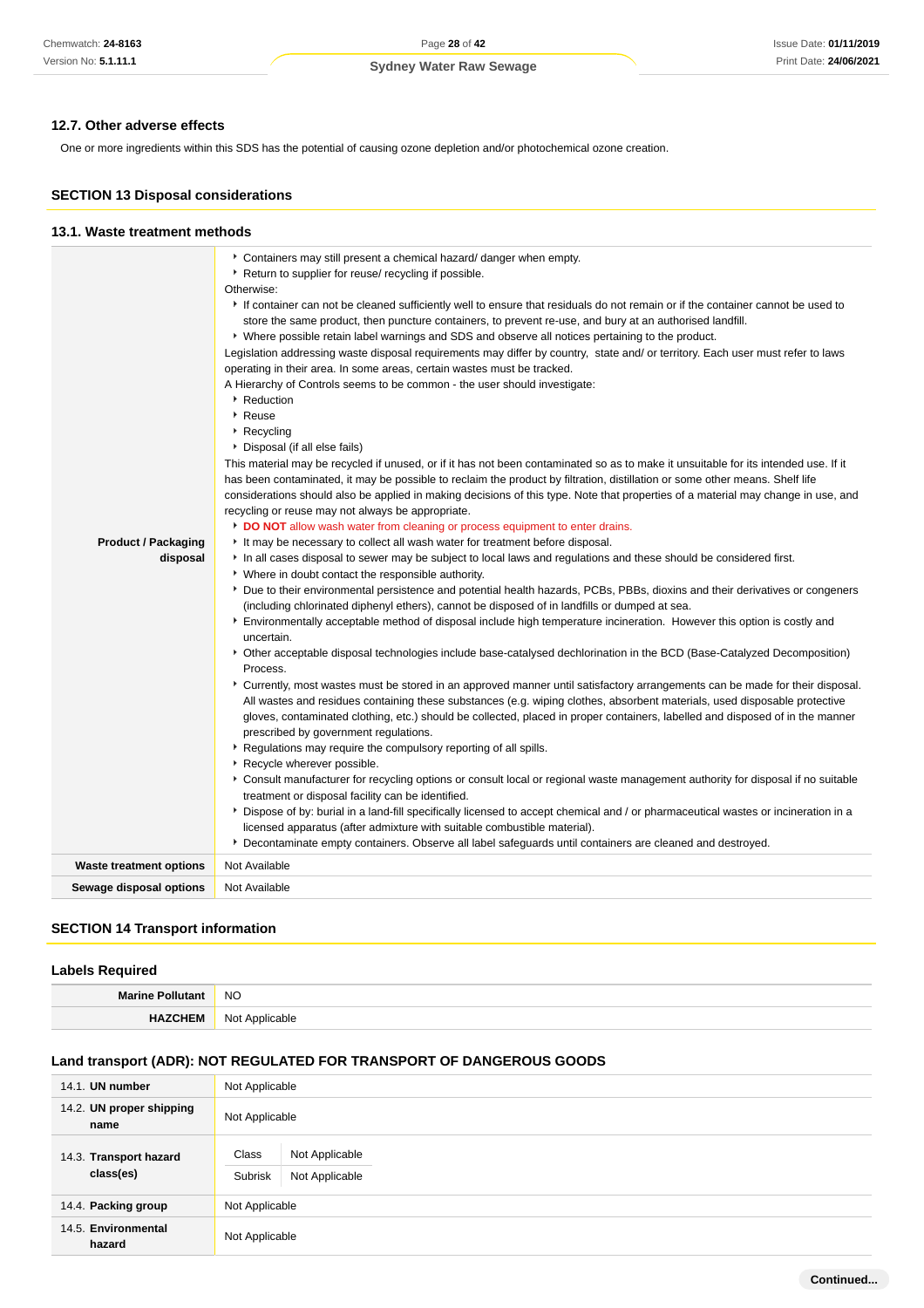**Continued...**

#### **Sydney Water Raw Sewage**

| 14.6. Special precautions<br>for user | Hazard identification (Kemler) | Not Applicable |
|---------------------------------------|--------------------------------|----------------|
|                                       | Classification code            | Not Applicable |
|                                       | Hazard Label                   | Not Applicable |
|                                       | Special provisions             | Not Applicable |
|                                       | Limited quantity               | Not Applicable |
|                                       | <b>Tunnel Restriction Code</b> | Not Applicable |

#### **Air transport (ICAO-IATA / DGR): NOT REGULATED FOR TRANSPORT OF DANGEROUS GOODS**

| 14.1. UN number                       | Not Applicable                                                                                                                                                                                                                            |                                                    |                                                                                                          |  |
|---------------------------------------|-------------------------------------------------------------------------------------------------------------------------------------------------------------------------------------------------------------------------------------------|----------------------------------------------------|----------------------------------------------------------------------------------------------------------|--|
| 14.2. UN proper shipping<br>name      | Not Applicable                                                                                                                                                                                                                            |                                                    |                                                                                                          |  |
| 14.3. Transport hazard<br>class(es)   | <b>ICAO/IATA Class</b><br>ICAO / IATA Subrisk<br><b>ERG Code</b>                                                                                                                                                                          | Not Applicable<br>Not Applicable<br>Not Applicable |                                                                                                          |  |
| 14.4. Packing group                   | Not Applicable                                                                                                                                                                                                                            |                                                    |                                                                                                          |  |
| 14.5. Environmental<br>hazard         | Not Applicable                                                                                                                                                                                                                            |                                                    |                                                                                                          |  |
| 14.6. Special precautions<br>for user | Special provisions<br>Cargo Only Packing Instructions<br>Cargo Only Maximum Qty / Pack<br>Passenger and Cargo Packing Instructions<br>Passenger and Cargo Maximum Qty / Pack<br>Passenger and Cargo Limited Quantity Packing Instructions |                                                    | Not Applicable<br>Not Applicable<br>Not Applicable<br>Not Applicable<br>Not Applicable<br>Not Applicable |  |
|                                       | Passenger and Cargo Limited Maximum Qty / Pack                                                                                                                                                                                            |                                                    | Not Applicable                                                                                           |  |

### **Sea transport (IMDG-Code / GGVSee): NOT REGULATED FOR TRANSPORT OF DANGEROUS GOODS**

| 14.1. UN number                       | Not Applicable                                                                                                             |                                  |  |  |
|---------------------------------------|----------------------------------------------------------------------------------------------------------------------------|----------------------------------|--|--|
| 14.2. UN proper shipping<br>name      | Not Applicable                                                                                                             |                                  |  |  |
| 14.3. Transport hazard<br>class(es)   | <b>IMDG Class</b><br><b>IMDG Subrisk</b>                                                                                   | Not Applicable<br>Not Applicable |  |  |
| 14.4. Packing group                   | Not Applicable                                                                                                             |                                  |  |  |
| 14.5. Environmental<br>hazard         | Not Applicable                                                                                                             |                                  |  |  |
| 14.6. Special precautions<br>for user | <b>EMS Number</b><br>Not Applicable<br>Special provisions<br>Not Applicable<br><b>Limited Quantities</b><br>Not Applicable |                                  |  |  |

#### **Inland waterways transport (ADN): NOT REGULATED FOR TRANSPORT OF DANGEROUS GOODS**

| 14.1. UN number                       | Not Applicable                        |
|---------------------------------------|---------------------------------------|
| 14.2. UN proper shipping<br>name      | Not Applicable                        |
| 14.3. Transport hazard<br>class(es)   | Not Applicable<br>Not Applicable      |
| 14.4. Packing group                   | Not Applicable                        |
| 14.5. Environmental<br>hazard         | Not Applicable                        |
|                                       | Classification code<br>Not Applicable |
| 14.6. Special precautions<br>for user | Special provisions<br>Not Applicable  |
|                                       | Not Applicable<br>Limited quantity    |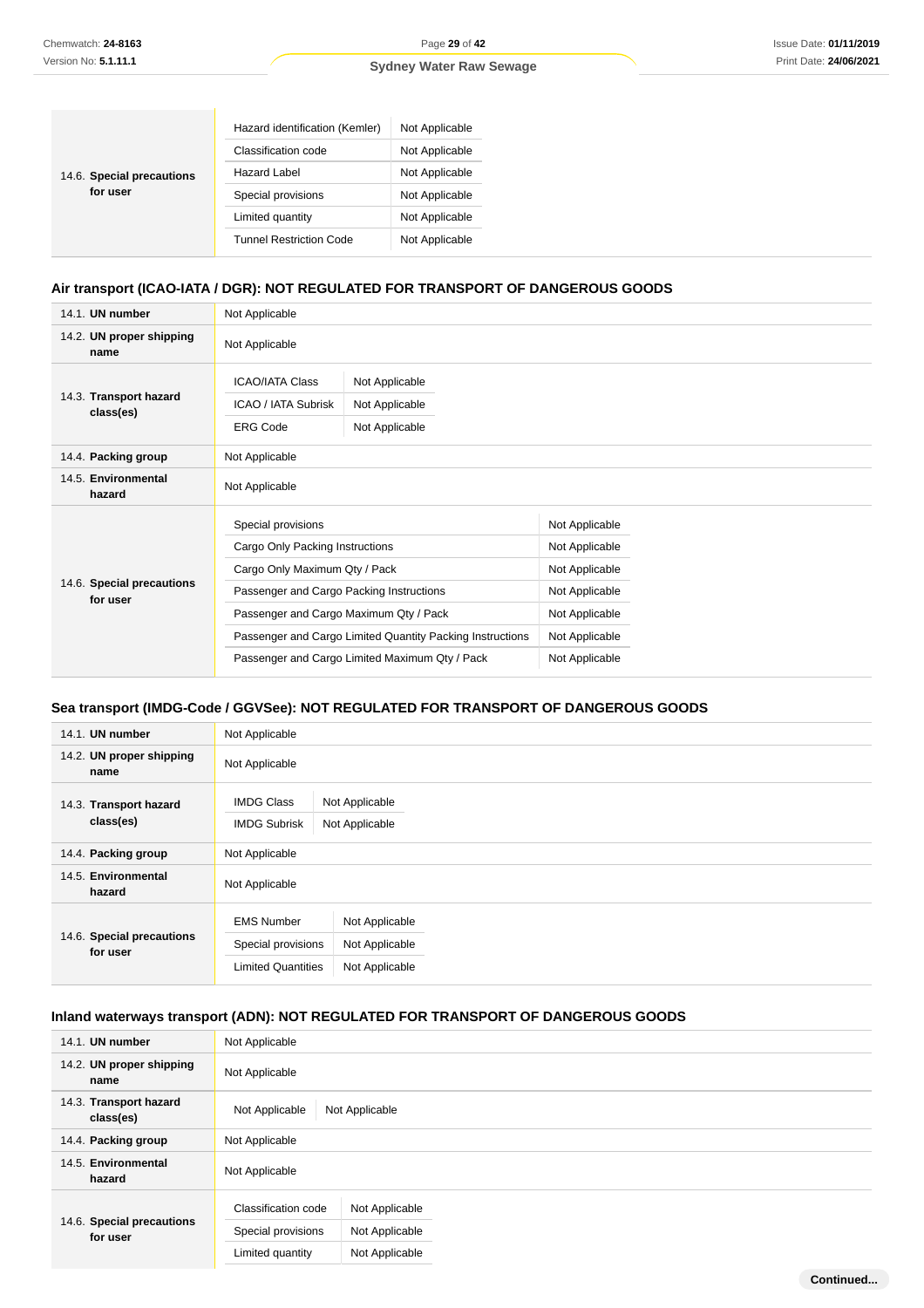Equipment required Not Applicable Fire cones number Not Applicable

### **14.7. Transport in bulk according to Annex II of MARPOL and the IBC code**

Not Applicable

### **14.8. Transport in bulk in accordance with MARPOL Annex V and the IMSBC Code**

| <b>Product name</b>                                               | Group         |
|-------------------------------------------------------------------|---------------|
| water                                                             | Not Available |
| ammonia                                                           | Not Available |
| arsenic                                                           | Not Available |
| benzene                                                           | Not Available |
| bromine                                                           | Not Available |
| calcium nitrate                                                   | Not Available |
| chlorine                                                          | Not Available |
| 2,3,7,8-tetrachlorodibenzo-<br>p-dioxin                           | Not Available |
| cyanide ion                                                       | Not Available |
| formaldehyde.                                                     | Not Available |
| lithium                                                           | Not Available |
| manganese                                                         | Not Available |
| mercury (elemental)                                               | Not Available |
| nickel                                                            | Not Available |
| selenium                                                          | Not Available |
| uranium depleted                                                  | Not Available |
| zinc                                                              | Not Available |
| cadmium                                                           | Not Available |
| chromium                                                          | Not Available |
| cobalt                                                            | Not Available |
| copper                                                            | Not Available |
| fluorides as F-                                                   | Not Available |
| lubricating oils, petroleum<br>C>25, hydrotreated bright<br>stock | Not Available |
| iron                                                              | Not Available |
| lead                                                              | Not Available |
| hydrogen sulfide                                                  | Not Available |
| methane                                                           | Not Available |

#### **14.9. Transport in bulk in accordance with the ICG Code**

| <b>Product name</b>                     | <b>Ship Type</b> |
|-----------------------------------------|------------------|
| water                                   | Not Available    |
| ammonia                                 | Not Available    |
| arsenic                                 | Not Available    |
| benzene                                 | Not Available    |
| bromine                                 | Not Available    |
| calcium nitrate                         | Not Available    |
| chlorine                                | Not Available    |
| 2,3,7,8-tetrachlorodibenzo-<br>p-dioxin | Not Available    |
| cyanide ion                             | Not Available    |
| formaldehyde.                           | Not Available    |
| lithium                                 | Not Available    |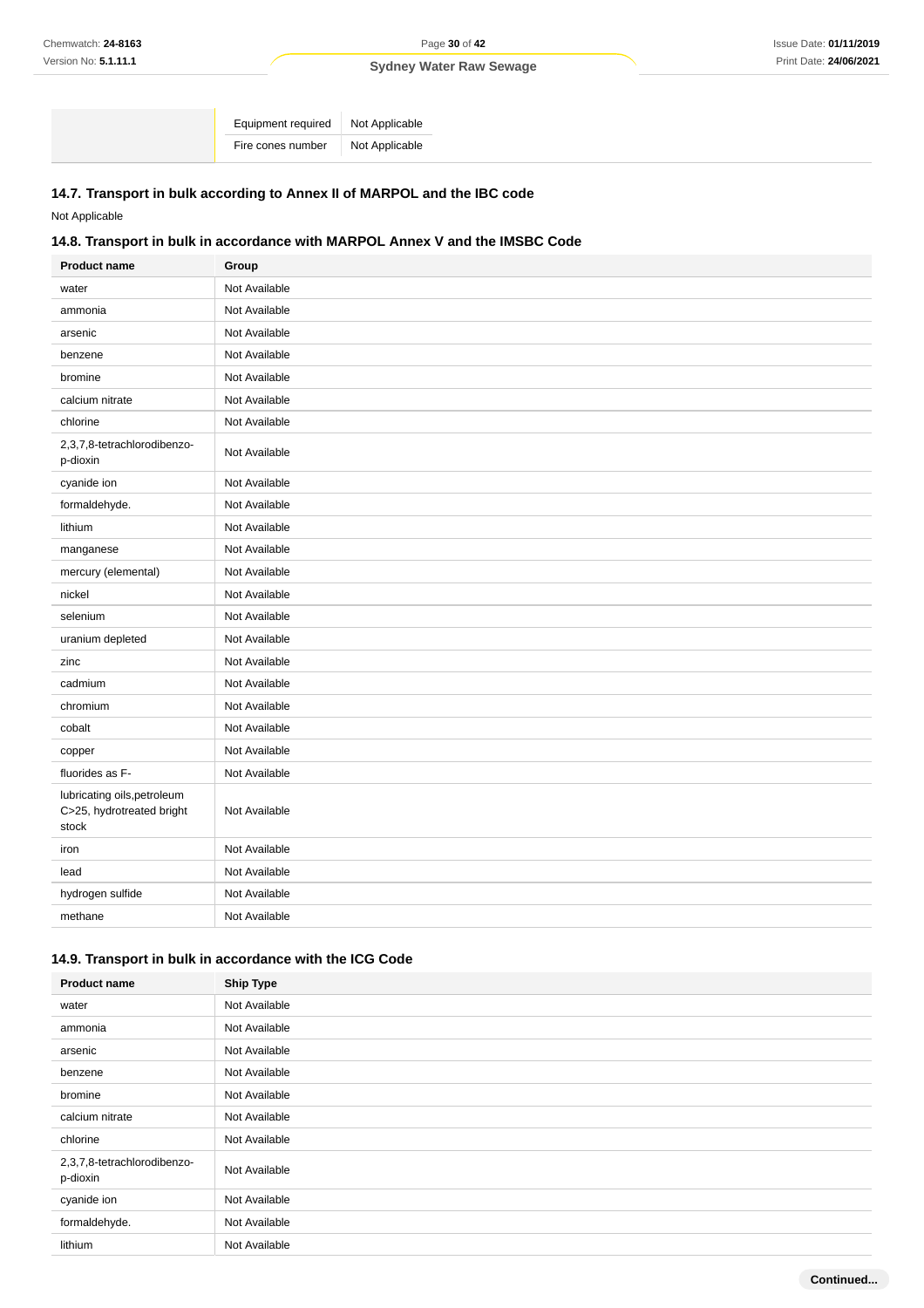| <b>Product name</b>                                               | <b>Ship Type</b> |
|-------------------------------------------------------------------|------------------|
| manganese                                                         | Not Available    |
| mercury (elemental)                                               | Not Available    |
| nickel                                                            | Not Available    |
| selenium                                                          | Not Available    |
| uranium depleted                                                  | Not Available    |
| zinc                                                              | Not Available    |
| cadmium                                                           | Not Available    |
| chromium                                                          | Not Available    |
| cobalt                                                            | Not Available    |
| copper                                                            | Not Available    |
| fluorides as F-                                                   | Not Available    |
| lubricating oils, petroleum<br>C>25, hydrotreated bright<br>stock | Not Available    |
| iron                                                              | Not Available    |
| lead                                                              | Not Available    |
| hydrogen sulfide                                                  | Not Available    |
| methane                                                           | Not Available    |
|                                                                   |                  |

#### **SECTION 15 Regulatory information**

### **15.1. Safety, health and environmental regulations / legislation specific for the substance or mixture**

#### **water is found on the following regulatory lists**

| Europe EC Inventory                                                                        | European Union - European Inventory of Existing Commercial Chemical<br>Substances (EINECS) |
|--------------------------------------------------------------------------------------------|--------------------------------------------------------------------------------------------|
| ammonia is found on the following regulatory lists                                         |                                                                                            |
| Europe EC Inventory                                                                        | European Union (EU) Regulation (EC) No 1272/2008 on Classification,                        |
| European Union - European Inventory of Existing Commercial Chemical                        | Labelling and Packaging of Substances and Mixtures - Annex VI                              |
| Substances (EINECS)                                                                        |                                                                                            |
| arsenic is found on the following regulatory lists                                         |                                                                                            |
| EU REACH Regulation (EC) No 1907/2006 - Annex XVII - Restrictions on the                   | European Union (EU) Regulation (EC) No 1272/2008 on Classification,                        |
| manufacture, placing on the market and use of certain dangerous substances,                | Labelling and Packaging of Substances and Mixtures - Annex VI                              |
| mixtures and articles                                                                      | International Agency for Research on Cancer (IARC) - Agents Classified by                  |
| EU REACH Regulation (EC) No 1907/2006 - Annex XVII (Appendix 12)                           | the IARC Monographs                                                                        |
| Restricted substances and maximum concentration limits by weight in                        | International Agency for Research on Cancer (IARC) - Agents Classified by                  |
| homogeneous materials                                                                      | the IARC Monographs - Group 1: Carcinogenic to humans                                      |
| Europe EC Inventory                                                                        | UK Workplace Exposure Limits (WELs)                                                        |
| European Union - European Inventory of Existing Commercial Chemical<br>Substances (EINECS) |                                                                                            |
| benzene is found on the following regulatory lists                                         |                                                                                            |
| Chemical Footprint Project - Chemicals of High Concern List                                | European Union - European Inventory of Existing Commercial Chemical                        |
| EU REACH Regulation (EC) No 1907/2006 - Annex XVII - Restrictions on the                   | Substances (EINECS)                                                                        |
| manufacture, placing on the market and use of certain dangerous substances,                | European Union (EU) Regulation (EC) No 1272/2008 on Classification,                        |
| mixtures and articles                                                                      | Labelling and Packaging of Substances and Mixtures - Annex VI                              |
| EU REACH Regulation (EC) No 1907/2006 - Annex XVII (Appendix 1)                            | European Union Directive (EU) 2017/2398 amending Directive 2004/37/EC on                   |
| Carcinogens: category 1A (Table 3.1)/category 1 (Table 3.2)                                | the protection of workers from the risks related to exposure to carcinogens or             |
| EU REACH Regulation (EC) No 1907/2006 - Annex XVII (Appendix 12)                           | mutagens at work                                                                           |
| Restricted substances and maximum concentration limits by weight in                        | International Agency for Research on Cancer (IARC) - Agents Classified by                  |
| homogeneous materials                                                                      | the IARC Monographs                                                                        |
| EU REACH Regulation (EC) No 1907/2006 - Annex XVII (Appendix 4)                            | International Agency for Research on Cancer (IARC) - Agents Classified by                  |
| Mutagens: category 1B (Table 3.1)/category 2 (Table 3.2)                                   | the IARC Monographs - Group 1: Carcinogenic to humans                                      |
| Europe EC Inventory                                                                        | UK Workplace Exposure Limits (WELs)                                                        |

**bromine is found on the following regulatory lists**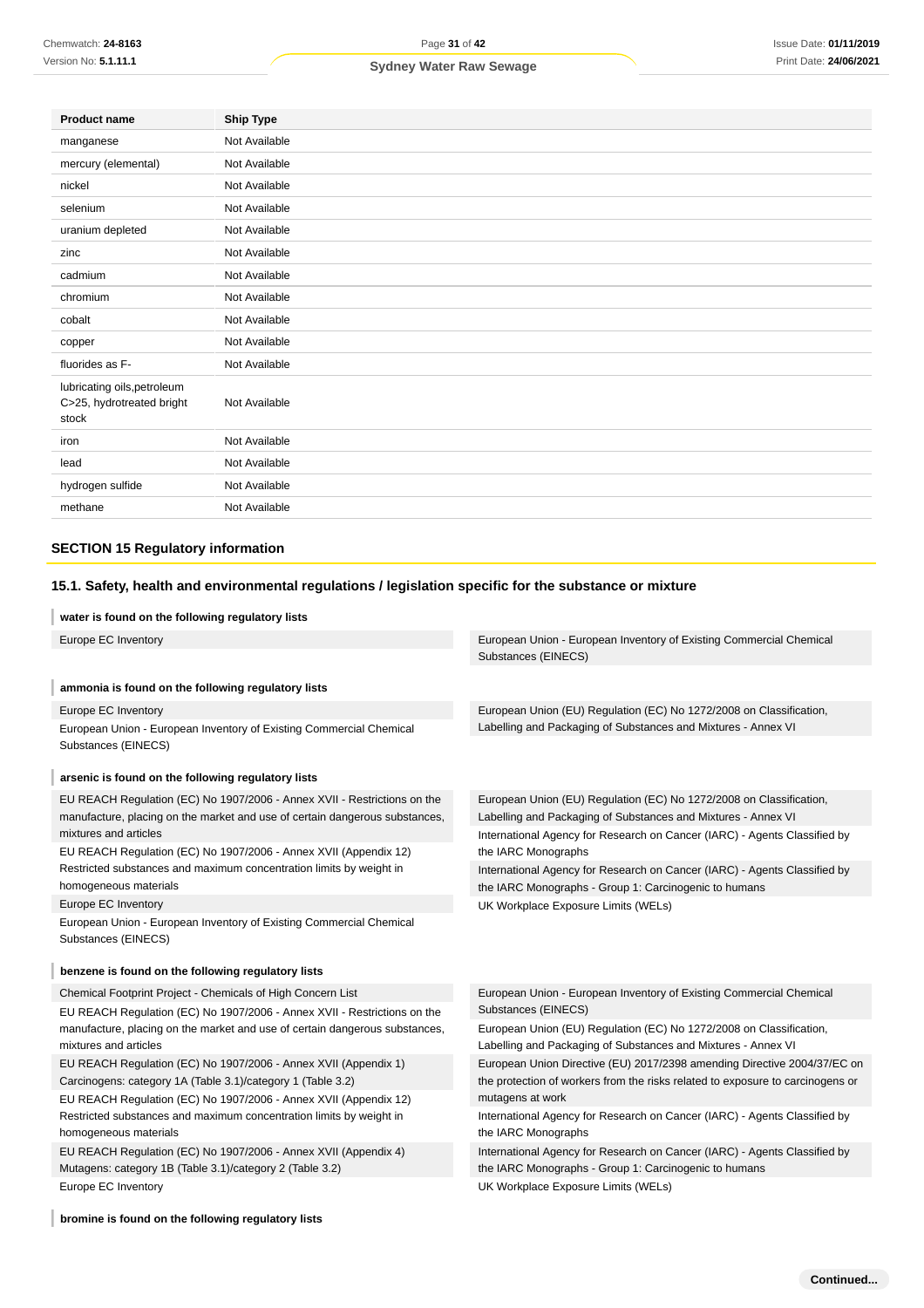to reproduction: category 1B (Table 3.1)/category 2 (Table 3.2)

Europe EC Inventory

| Chemwatch: 24-8163                                                                                                                                    | Page 32 of 42                  |                                                                                                                                              | <b>Issue Date: 01/11/2</b> |
|-------------------------------------------------------------------------------------------------------------------------------------------------------|--------------------------------|----------------------------------------------------------------------------------------------------------------------------------------------|----------------------------|
| Version No: 5.1.11.1                                                                                                                                  | <b>Sydney Water Raw Sewage</b> |                                                                                                                                              | Print Date: 24/06/2        |
|                                                                                                                                                       |                                |                                                                                                                                              |                            |
| EU Consolidated List of Indicative Occupational Exposure Limit Values<br>(IOELVs)                                                                     |                                | European Union (EU) Regulation (EC) No 1272/2008 on Classification,<br>Labelling and Packaging of Substances and Mixtures - Annex VI         |                            |
| Europe EC Inventory                                                                                                                                   |                                | UK Workplace Exposure Limits (WELs)                                                                                                          |                            |
| European Union - European Inventory of Existing Commercial Chemical<br>Substances (EINECS)                                                            |                                |                                                                                                                                              |                            |
| calcium nitrate is found on the following regulatory lists                                                                                            |                                |                                                                                                                                              |                            |
| Europe EC Inventory                                                                                                                                   |                                | International Agency for Research on Cancer (IARC) - Agents Classified by                                                                    |                            |
| European Union - European Inventory of Existing Commercial Chemical                                                                                   |                                | the IARC Monographs                                                                                                                          |                            |
| Substances (EINECS)                                                                                                                                   |                                | International Agency for Research on Cancer (IARC) - Agents Classified by<br>the IARC Monographs - Group 2A: Probably carcinogenic to humans |                            |
| chlorine is found on the following regulatory lists                                                                                                   |                                |                                                                                                                                              |                            |
| EU Consolidated List of Indicative Occupational Exposure Limit Values<br>(IOELVs)                                                                     |                                | European Union (EU) Regulation (EC) No 1272/2008 on Classification,<br>Labelling and Packaging of Substances and Mixtures - Annex VI         |                            |
| Europe EC Inventory                                                                                                                                   |                                | UK Workplace Exposure Limits (WELs)                                                                                                          |                            |
| European Union - European Inventory of Existing Commercial Chemical<br>Substances (EINECS)                                                            |                                |                                                                                                                                              |                            |
| 2,3,7,8-tetrachlorodibenzo-p-dioxin is found on the following regulatory lists                                                                        |                                |                                                                                                                                              |                            |
| Chemical Footprint Project - Chemicals of High Concern List<br>Europe EC Inventory                                                                    |                                | International Agency for Research on Cancer (IARC) - Agents Classified by<br>the IARC Monographs                                             |                            |
| European Union - European Inventory of Existing Commercial Chemical<br>Substances (EINECS)                                                            |                                | International Agency for Research on Cancer (IARC) - Agents Classified by<br>the IARC Monographs - Group 1: Carcinogenic to humans           |                            |
|                                                                                                                                                       |                                | Stockholm Convention on Persistent Organic Pollutants (POPs) - Annex C:<br><b>Unintentional Production</b>                                   |                            |
| cyanide ion is found on the following regulatory lists                                                                                                |                                |                                                                                                                                              |                            |
| UK Workplace Exposure Limits (WELs)                                                                                                                   |                                |                                                                                                                                              |                            |
| formaldehyde. is found on the following regulatory lists                                                                                              |                                |                                                                                                                                              |                            |
| Chemical Footprint Project - Chemicals of High Concern List                                                                                           |                                | European Union - European Inventory of Existing Commercial Chemical                                                                          |                            |
| EU European Chemicals Agency (ECHA) Community Rolling Action Plan                                                                                     |                                | Substances (EINECS)                                                                                                                          |                            |
| (CoRAP) List of Substances                                                                                                                            |                                | European Union (EU) Regulation (EC) No 1272/2008 on Classification,                                                                          |                            |
| EU REACH Regulation (EC) No 1907/2006 - Annex XVII - Restrictions on the                                                                              |                                | Labelling and Packaging of Substances and Mixtures - Annex VI                                                                                |                            |
| manufacture, placing on the market and use of certain dangerous substances,<br>mixtures and articles                                                  |                                | International Agency for Research on Cancer (IARC) - Agents Classified by<br>the IARC Monographs                                             |                            |
| EU REACH Regulation (EC) No 1907/2006 - Annex XVII (Appendix 12)<br>Restricted substances and maximum concentration limits by weight in               |                                | International Agency for Research on Cancer (IARC) - Agents Classified by<br>the IARC Monographs - Group 1: Carcinogenic to humans           |                            |
| homogeneous materials                                                                                                                                 |                                | UK Workplace Exposure Limits (WELs)                                                                                                          |                            |
| EU REACH Regulation (EC) No 1907/2006 - Annex XVII (Appendix 2)<br>Carcinogens: category 1B (Table 3.1)/category 2 (Table 3.2)<br>Europe EC Inventory |                                |                                                                                                                                              |                            |
| lithium is found on the following regulatory lists                                                                                                    |                                |                                                                                                                                              |                            |
| Europe EC Inventory                                                                                                                                   |                                | European Union (EU) Regulation (EC) No 1272/2008 on Classification,                                                                          |                            |
| European Union - European Inventory of Existing Commercial Chemical<br>Substances (EINECS)                                                            |                                | Labelling and Packaging of Substances and Mixtures - Annex VI                                                                                |                            |
| manganese is found on the following regulatory lists                                                                                                  |                                |                                                                                                                                              |                            |
| EU Consolidated List of Indicative Occupational Exposure Limit Values                                                                                 |                                | European Union - European Inventory of Existing Commercial Chemical                                                                          |                            |
| (IOELVs)                                                                                                                                              |                                | Substances (EINECS)                                                                                                                          |                            |
| Europe EC Inventory                                                                                                                                   |                                | UK Workplace Exposure Limits (WELs)                                                                                                          |                            |
| mercury (elemental) is found on the following regulatory lists                                                                                        |                                |                                                                                                                                              |                            |
| Chemical Footprint Project - Chemicals of High Concern List                                                                                           |                                | European Union - European Inventory of Existing Commercial Chemical                                                                          |                            |
| EU Consolidated List of Indicative Occupational Exposure Limit Values<br>(IOELVs)                                                                     |                                | Substances (EINECS)<br>European Union (EU) Regulation (EC) No 1272/2008 on Classification,                                                   |                            |
| EU REACH Regulation (EC) No 1907/2006 - Annex XVII - Restrictions on the                                                                              |                                | Labelling and Packaging of Substances and Mixtures - Annex VI                                                                                |                            |
| manufacture, placing on the market and use of certain dangerous substances,<br>mixtures and articles                                                  |                                | International Agency for Research on Cancer (IARC) - Agents Classified by<br>the IARC Monographs                                             |                            |
| EU REACH Regulation (EC) No 1907/2006 - Annex XVII (Appendix 6) Toxic                                                                                 |                                | UK Workplace Exposure Limits (WELs)                                                                                                          |                            |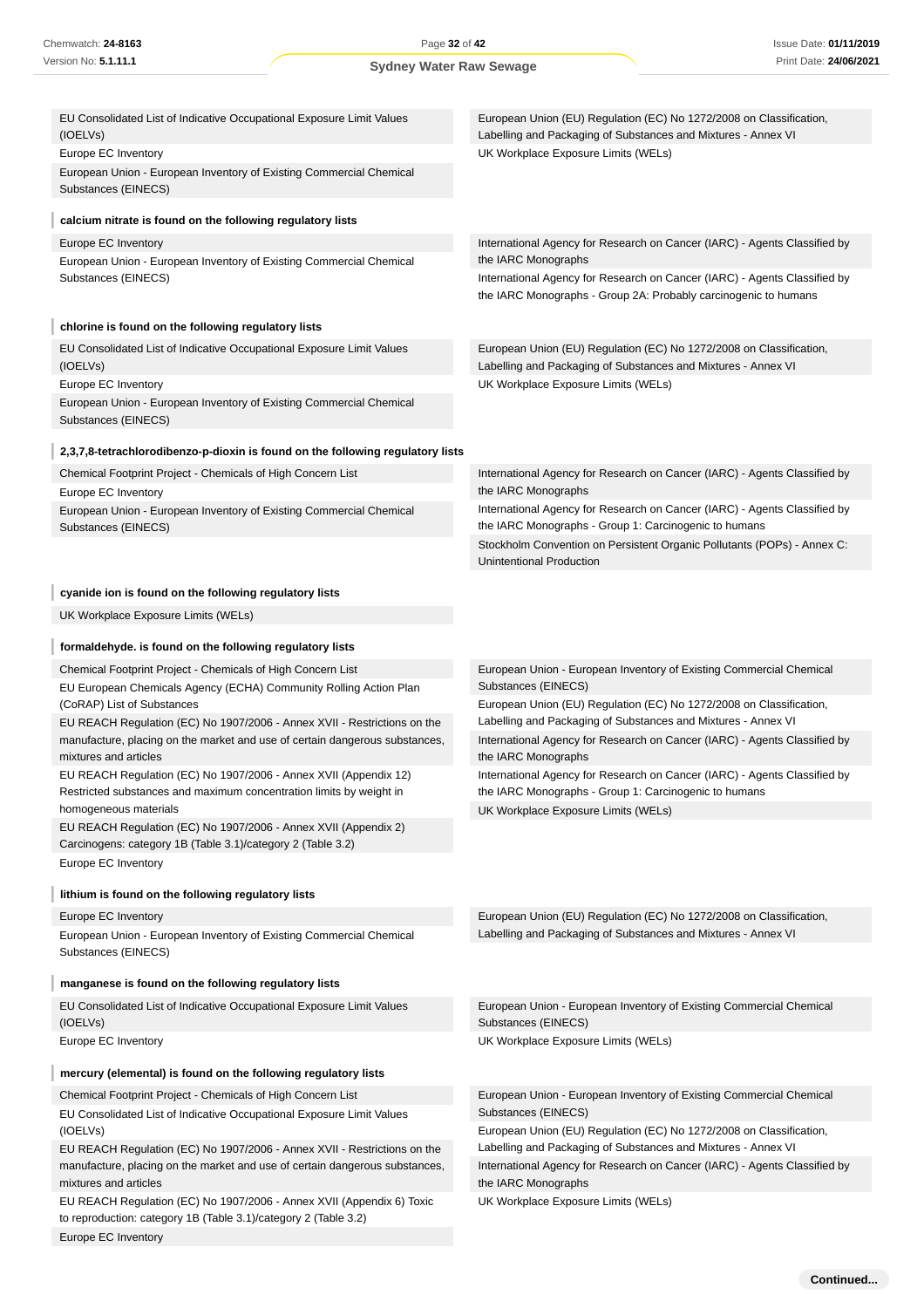| nickel is found on the following regulatory lists                                                                              |                                                                                                                                              |
|--------------------------------------------------------------------------------------------------------------------------------|----------------------------------------------------------------------------------------------------------------------------------------------|
| Chemical Footprint Project - Chemicals of High Concern List                                                                    | European Union (EU) Regulation (EC) No 1272/2008 on Classification,                                                                          |
| EU REACH Regulation (EC) No 1907/2006 - Annex XVII - Restrictions on the                                                       | Labelling and Packaging of Substances and Mixtures - Annex VI                                                                                |
| manufacture, placing on the market and use of certain dangerous substances,<br>mixtures and articles                           | International Agency for Research on Cancer (IARC) - Agents Classified by<br>the IARC Monographs                                             |
| Europe EC Inventory                                                                                                            | International Agency for Research on Cancer (IARC) - Agents Classified by                                                                    |
| European Union - European Inventory of Existing Commercial Chemical                                                            | the IARC Monographs - Group 2B: Possibly carcinogenic to humans                                                                              |
| Substances (EINECS)                                                                                                            | UK Workplace Exposure Limits (WELs)                                                                                                          |
| selenium is found on the following regulatory lists                                                                            |                                                                                                                                              |
| Europe EC Inventory                                                                                                            | International Agency for Research on Cancer (IARC) - Agents Classified by                                                                    |
| European Union - European Inventory of Existing Commercial Chemical<br>Substances (EINECS)                                     | the IARC Monographs<br>UK Workplace Exposure Limits (WELs)                                                                                   |
| European Union (EU) Regulation (EC) No 1272/2008 on Classification,                                                            |                                                                                                                                              |
| Labelling and Packaging of Substances and Mixtures - Annex VI                                                                  |                                                                                                                                              |
| uranium depleted is found on the following regulatory lists                                                                    |                                                                                                                                              |
| Chemical Footprint Project - Chemicals of High Concern List                                                                    | European Union - European Inventory of Existing Commercial Chemical                                                                          |
| Europe EC Inventory                                                                                                            | Substances (EINECS)                                                                                                                          |
|                                                                                                                                | European Union (EU) Regulation (EC) No 1272/2008 on Classification,<br>Labelling and Packaging of Substances and Mixtures - Annex VI         |
| zinc is found on the following regulatory lists                                                                                |                                                                                                                                              |
| Europe EC Inventory                                                                                                            | European Union (EU) Regulation (EC) No 1272/2008 on Classification,                                                                          |
| European Union - European Inventory of Existing Commercial Chemical<br>Substances (EINECS)                                     | Labelling and Packaging of Substances and Mixtures - Annex VI                                                                                |
| cadmium is found on the following regulatory lists                                                                             |                                                                                                                                              |
| Chemical Footprint Project - Chemicals of High Concern List                                                                    | Europe European Chemicals Agency (ECHA) Candidate List of Substances of                                                                      |
| EU REACH Regulation (EC) No 1907/2006 - Annex XVII - Restrictions on the                                                       | Very High Concern for Authorisation                                                                                                          |
| manufacture, placing on the market and use of certain dangerous substances,<br>mixtures and articles                           | European Union - European Inventory of Existing Commercial Chemical<br>Substances (EINECS)                                                   |
| EU REACH Regulation (EC) No 1907/2006 - Annex XVII (Appendix 12)                                                               | European Union (EU) Regulation (EC) No 1272/2008 on Classification,                                                                          |
| Restricted substances and maximum concentration limits by weight in                                                            | Labelling and Packaging of Substances and Mixtures - Annex VI                                                                                |
| homogeneous materials                                                                                                          | International Agency for Research on Cancer (IARC) - Agents Classified by<br>the IARC Monographs                                             |
| EU REACH Regulation (EC) No 1907/2006 - Annex XVII (Appendix 2)<br>Carcinogens: category 1B (Table 3.1)/category 2 (Table 3.2) | International Agency for Research on Cancer (IARC) - Agents Classified by                                                                    |
| EU REACH Regulation (EC) No 1907/2006 - Proposals to identify Substances                                                       | the IARC Monographs - Group 1: Carcinogenic to humans                                                                                        |
| of Very High Concern: Annex XV reports for commenting by Interested                                                            | UK Workplace Exposure Limits (WELs)                                                                                                          |
| Parties previous consultation                                                                                                  |                                                                                                                                              |
| Europe EC Inventory                                                                                                            |                                                                                                                                              |
| chromium is found on the following regulatory lists                                                                            |                                                                                                                                              |
| EU Consolidated List of Indicative Occupational Exposure Limit Values<br>(IOELVs)                                              | International Agency for Research on Cancer (IARC) - Agents Classified by<br>the IARC Monographs                                             |
| Europe EC Inventory                                                                                                            | UK Workplace Exposure Limits (WELs)                                                                                                          |
| European Union - European Inventory of Existing Commercial Chemical                                                            |                                                                                                                                              |
| Substances (EINECS)                                                                                                            |                                                                                                                                              |
| cobalt is found on the following regulatory lists                                                                              |                                                                                                                                              |
| Chemical Footprint Project - Chemicals of High Concern List                                                                    | International Agency for Research on Cancer (IARC) - Agents Classified by                                                                    |
| Europe EC Inventory                                                                                                            | the IARC Monographs                                                                                                                          |
| European Union - European Inventory of Existing Commercial Chemical<br>Substances (EINECS)                                     | International Agency for Research on Cancer (IARC) - Agents Classified by<br>the IARC Monographs - Group 2B: Possibly carcinogenic to humans |
| European Union (EU) Regulation (EC) No 1272/2008 on Classification,                                                            | UK Workplace Exposure Limits (WELs)                                                                                                          |
| Labelling and Packaging of Substances and Mixtures - Annex VI                                                                  |                                                                                                                                              |
| copper is found on the following regulatory lists                                                                              |                                                                                                                                              |
| Europe EC Inventory                                                                                                            | UK Workplace Exposure Limits (WELs)                                                                                                          |

**fluorides as F- is found on the following regulatory lists**

Substances (EINECS)

I

European Union - European Inventory of Existing Commercial Chemical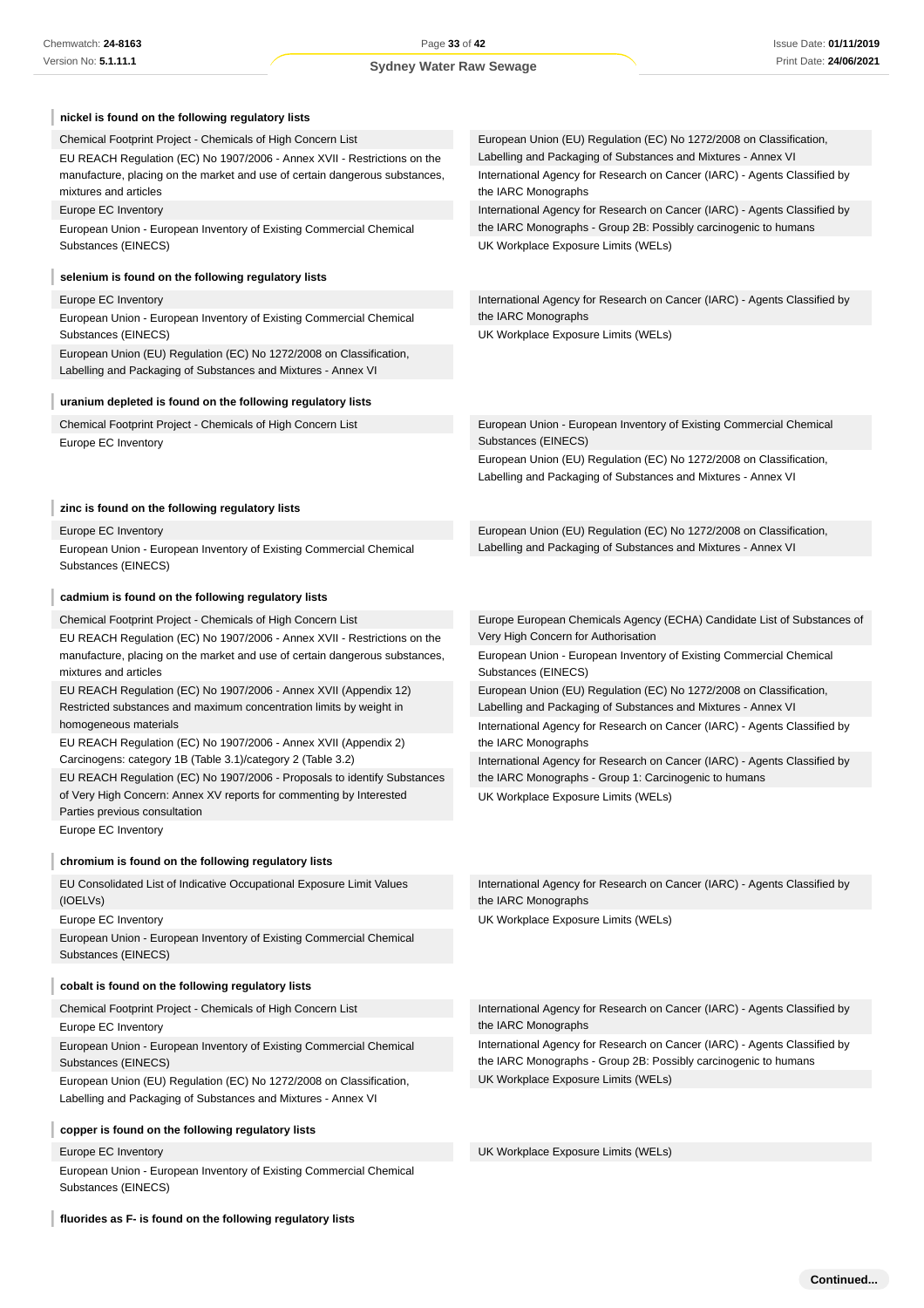| EU Consolidated List of Indicative Occupational Exposure Limit Values                                                                                                            | UK Workplace Exposure Limits (WELs)                                                                                                                               |  |
|----------------------------------------------------------------------------------------------------------------------------------------------------------------------------------|-------------------------------------------------------------------------------------------------------------------------------------------------------------------|--|
| (IOELVs)                                                                                                                                                                         |                                                                                                                                                                   |  |
| International Agency for Research on Cancer (IARC) - Agents Classified by<br>the IARC Monographs                                                                                 |                                                                                                                                                                   |  |
| lubricating oils, petroleum C>25, hydrotreated bright stock is found on the following regulatory lists                                                                           |                                                                                                                                                                   |  |
| Chemical Footprint Project - Chemicals of High Concern List                                                                                                                      | Europe EC Inventory                                                                                                                                               |  |
| EU REACH Regulation (EC) No 1907/2006 - Annex XVII - Restrictions on the<br>manufacture, placing on the market and use of certain dangerous substances,<br>mixtures and articles | European Union - European Inventory of Existing Commercial Chemical<br>Substances (EINECS)<br>European Union (EU) Regulation (EC) No 1272/2008 on Classification, |  |
| EU REACH Regulation (EC) No 1907/2006 - Annex XVII (Appendix 2)<br>Carcinogens: category 1B (Table 3.1)/category 2 (Table 3.2)                                                   | Labelling and Packaging of Substances and Mixtures - Annex VI                                                                                                     |  |
| iron is found on the following regulatory lists                                                                                                                                  |                                                                                                                                                                   |  |
| Europe EC Inventory                                                                                                                                                              | UK Workplace Exposure Limits (WELs)                                                                                                                               |  |
| European Union - European Inventory of Existing Commercial Chemical<br>Substances (EINECS)                                                                                       |                                                                                                                                                                   |  |
| lead is found on the following regulatory lists                                                                                                                                  |                                                                                                                                                                   |  |
| Chemical Footprint Project - Chemicals of High Concern List                                                                                                                      | European Union - European Inventory of Existing Commercial Chemical                                                                                               |  |
| EU REACH Regulation (EC) No 1907/2006 - Annex XVII (Appendix 5) Toxic                                                                                                            | Substances (EINECS)                                                                                                                                               |  |
| to reproduction: category 1A (Table 3.1)/category 1 (Table 3.2)                                                                                                                  | European Union (EU) Regulation (EC) No 1272/2008 on Classification,<br>Labelling and Packaging of Substances and Mixtures - Annex VI                              |  |
| EU REACH Regulation (EC) No 1907/2006 - Proposals to identify Substances<br>of Very High Concern: Annex XV reports for commenting by Interested<br>Parties previous consultation | International Agency for Research on Cancer (IARC) - Agents Classified by<br>the IARC Monographs                                                                  |  |
| Europe EC Inventory                                                                                                                                                              | International Agency for Research on Cancer (IARC) - Agents Classified by                                                                                         |  |
| Europe European Chemicals Agency (ECHA) Candidate List of Substances of<br>Very High Concern for Authorisation                                                                   | the IARC Monographs - Group 2B: Possibly carcinogenic to humans                                                                                                   |  |
| hydrogen sulfide is found on the following regulatory lists                                                                                                                      |                                                                                                                                                                   |  |
| EU Consolidated List of Indicative Occupational Exposure Limit Values<br>(IOELVs)                                                                                                | European Union - European Inventory of Existing Commercial Chemical<br>Substances (EINECS)                                                                        |  |
| EU REACH Regulation (EC) No 1907/2006 - Annex XVII - Restrictions on the<br>manufacture, placing on the market and use of certain dangerous substances,                          | European Union (EU) Regulation (EC) No 1272/2008 on Classification,<br>Labelling and Packaging of Substances and Mixtures - Annex VI                              |  |
| mixtures and articles                                                                                                                                                            | UK Workplace Exposure Limits (WELs)                                                                                                                               |  |
| Europe EC Inventory                                                                                                                                                              |                                                                                                                                                                   |  |
| methane is found on the following regulatory lists                                                                                                                               |                                                                                                                                                                   |  |
| EU REACH Regulation (EC) No 1907/2006 - Annex XVII - Restrictions on the<br>manufacture, placing on the market and use of certain dangerous substances,                          | European Union - European Inventory of Existing Commercial Chemical<br>Substances (EINECS)                                                                        |  |
| mixtures and articles                                                                                                                                                            | European Union (EU) Regulation (EC) No 1272/2008 on Classification,                                                                                               |  |
| Europe EC Inventory                                                                                                                                                              | Labelling and Packaging of Substances and Mixtures - Annex VI                                                                                                     |  |
|                                                                                                                                                                                  | .                                                                                                                                                                 |  |

This safety data sheet is in compliance with the following EU legislation and its adaptations - as far as applicable - : Directives 98/24/EC, - 92/85/EEC, - 94/33/EC, - 2008/98/EC, - 2010/75/EU; Commission Regulation (EU) 2020/878; Regulation (EC) No 1272/2008 as updated through ATPs.

### **15.2. Chemical safety assessment**

No Chemical Safety Assessment has been carried out for this substance/mixture by the supplier.

## **ECHA SUMMARY**

| Ingredient                                                                                                           | <b>CAS number</b>                                                                 |          | <b>Index No</b>                         |                                 | <b>ECHA Dossier</b>             |  |
|----------------------------------------------------------------------------------------------------------------------|-----------------------------------------------------------------------------------|----------|-----------------------------------------|---------------------------------|---------------------------------|--|
| water                                                                                                                | 7732-18-5                                                                         |          | Not Available                           |                                 | Not Available                   |  |
| <b>Harmonisation (C&amp;L</b><br>Inventory)                                                                          | <b>Hazard Class and Category Code(s)</b><br><b>Pictograms Signal Word Code(s)</b> |          |                                         | <b>Hazard Statement Code(s)</b> |                                 |  |
|                                                                                                                      | Not Classified                                                                    |          | Not Available                           |                                 | Not Available                   |  |
| 2                                                                                                                    | Flam. Lig. 3; Acute Tox. 3; Skin Corr. 1A; Acute<br>Tox. $2$                      |          | GHS05; GHS07; Dgr; GHS02; Wng;<br>GHS06 |                                 | H318; H226; H314; H301;<br>H411 |  |
| Harmonisation Code $1 =$ The most prevalent classification. Harmonisation Code $2 =$ The most severe classification. |                                                                                   |          |                                         |                                 |                                 |  |
| Ingredient                                                                                                           | <b>CAS</b> number                                                                 | Index No | <b>ECHA Dossier</b>                     |                                 |                                 |  |

**Ingredient CAS number Index No ECHA Dossier** ammonia 2011 1336-21-6 007-001-01-2 007-001-01-2 01-2119982985-14-XXXX

**Harmonisation (C&L Hazard Class and Category Code(s) Pictograms Signal Word Hazard Statement Code(s)**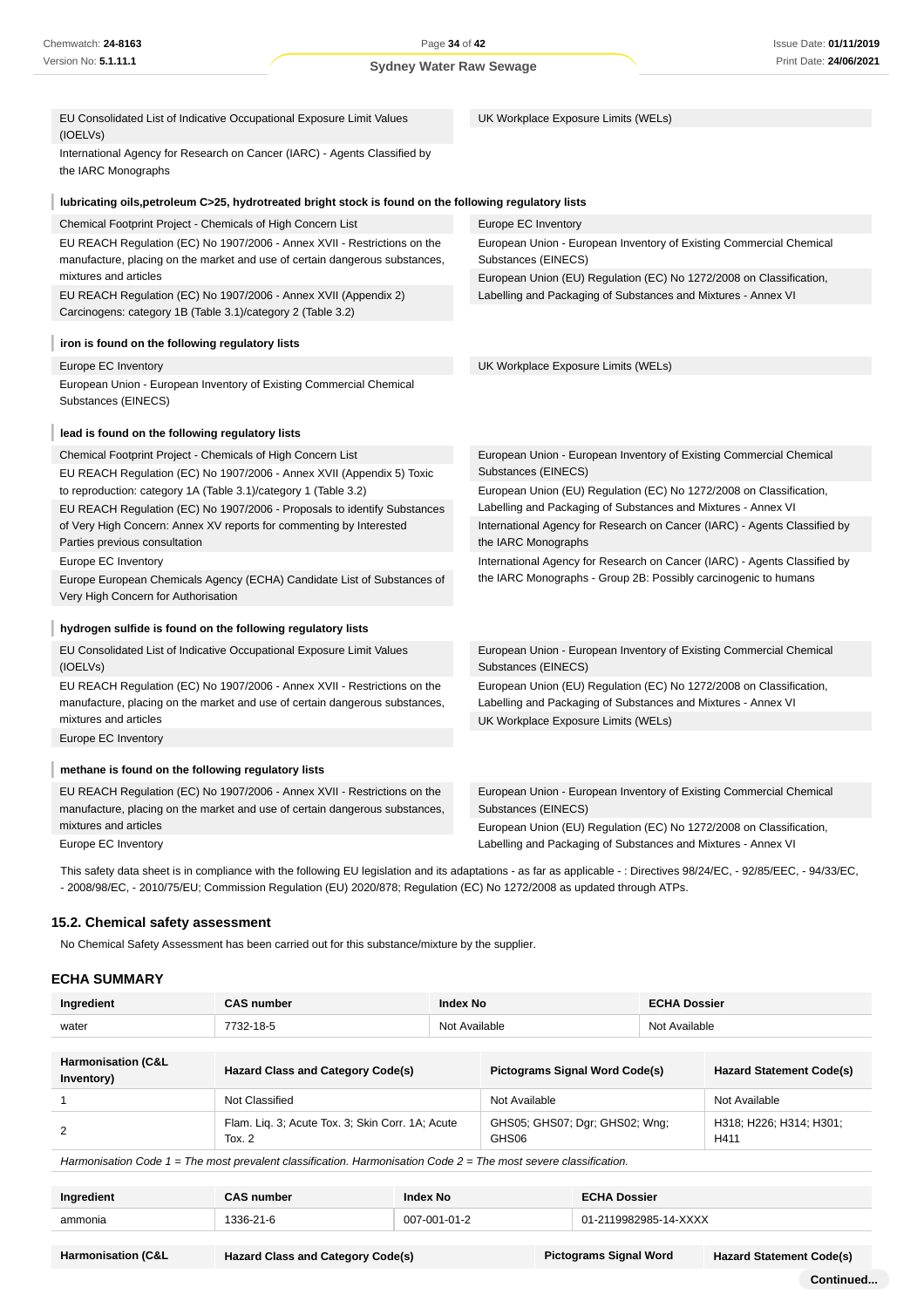| Inventory) |                                                                                                                                                                              | Code(s)                                                           |                                                                        |
|------------|------------------------------------------------------------------------------------------------------------------------------------------------------------------------------|-------------------------------------------------------------------|------------------------------------------------------------------------|
|            | Skin Corr. 1B; Aquatic Acute 1                                                                                                                                               | GHS09; GHS05; Dgr                                                 | H314: H400                                                             |
|            | Aquatic Acute 1; Acute Tox. 3; Acute Tox. 4; Eye Dam. 1;<br>Resp. STOT SE 3; Met. Corr. 1; Acute Tox. 2; Skin Corr. 1A;<br>STOT SE 2; STOT RE 2; Aquatic Chronic 1; Muta. 1A | GHS09; GHS05; Dgr; GHS07;<br>GHS06; Wng; GHS08; None<br>Specified | H400; H301; H312; H318;<br>H335; H410; H290; H330;<br>H314; H371; H373 |

Harmonisation Code 1 = The most prevalent classification. Harmonisation Code 2 = The most severe classification.

| Ingredient                    | <b>CAS number</b>                                               | <b>Index No</b> | <b>ECHA Dossier</b>                                                                        |  |  |
|-------------------------------|-----------------------------------------------------------------|-----------------|--------------------------------------------------------------------------------------------|--|--|
| arsenic                       | 7440-38-2                                                       | 033-001-00-X    | 01-2120757350-59-XXXX 01-2119502457-43-XXXX                                                |  |  |
|                               |                                                                 |                 |                                                                                            |  |  |
| <b>Harmonisation (C&amp;L</b> | $\mathbf{r}$ . The set of $\mathbf{r}$ is a set of $\mathbf{r}$ |                 | <b>Pictograms Signal Word</b><br>$\mathbf{r}$ . $\mathbf{r}$ . $\mathbf{r}$ . $\mathbf{r}$ |  |  |

| <b>Harmonisation (C&amp;L</b><br>Inventory) | <b>Hazard Class and Category Code(s)</b>                                                                             | <b>Pictograms Signal Word</b><br>Code(s)       | <b>Hazard Statement Code(s)</b>                   |
|---------------------------------------------|----------------------------------------------------------------------------------------------------------------------|------------------------------------------------|---------------------------------------------------|
|                                             | Acute Tox. 3; Acute Tox. 3; Aquatic Acute 1; Aquatic<br>Chronic 1; Eye Irrit. 2; Skin Corr. 1B; Carc. 1A             | GHS09; GHS06; Dgr; GHS07;<br>Wng; GHS08; GHS05 | H301; H331; H410; H319;<br>H314: H350             |
|                                             | Acute Tox. 3; Acute Tox. 3; Aquatic Acute 1; Aquatic<br>Chronic 1; Eye Dam. 1; Carc. 1A; STOT RE 2; Skin Corr.<br>1B | GHS09; GHS06; Dgr; GHS08;<br>GHS05: GHS07: Wng | H301; H331; H410; H318;<br>H350; H400; H373; H314 |

Harmonisation Code  $1$  = The most prevalent classification. Harmonisation Code  $2$  = The most severe classification.

| Ingredient | <b>CAS number</b> | <b>Index No</b> | <b>ECHA Dossier</b>                         |
|------------|-------------------|-----------------|---------------------------------------------|
| benzene    | $71 - 43 - 2$     | 601-020-00-8    | 01-2119447106-44-XXXX 01-2119456975-22-XXXX |

| <b>Harmonisation (C&amp;L</b><br>Inventory) | <b>Hazard Class and Category Code(s)</b>                      | <b>Pictograms Signal Word</b><br>Code(s) | <b>Hazard Statement Code(s)</b> |
|---------------------------------------------|---------------------------------------------------------------|------------------------------------------|---------------------------------|
|                                             | Flam. Liq. 2; Asp. Tox. 1; Skin Irrit. 2; Eye Irrit. 2; Carc. | GHS02; GHS08; GHS07;                     | H225; H304; H315; H319; H372;   |
|                                             | 1A: STOT RE 1; Aquatic Chronic 3; Narc. STOT SE 3;            | Dgr; Wng; GHS09; GHS06;                  | H412; H350; H336; H340; H400;   |
|                                             | Muta. 1A: Acute Tox. 4; Acute Tox. 4; Comp.                   | GHS04                                    | H302: H332: H280: H335          |

Harmonisation Code 1 = The most prevalent classification. Harmonisation Code 2 = The most severe classification.

| Ingredient                                  | <b>CAS number</b>                                                                                                                | <b>Index No</b> | <b>ECHA Dossier</b> |                                             |                                                         |  |
|---------------------------------------------|----------------------------------------------------------------------------------------------------------------------------------|-----------------|---------------------|---------------------------------------------|---------------------------------------------------------|--|
| bromine                                     | 7726-95-6<br>035-001-00-5                                                                                                        |                 |                     | 01-2119461714-37-XXXX 01-2120763152-61-XXXX |                                                         |  |
|                                             |                                                                                                                                  |                 |                     |                                             |                                                         |  |
| <b>Harmonisation (C&amp;L</b><br>Inventory) | <b>Hazard Class and Category Code(s)</b>                                                                                         |                 |                     | <b>Pictograms Signal</b><br>Word Code(s)    | <b>Hazard Statement Code(s)</b>                         |  |
|                                             | Skin Corr. 1A; Acute Tox. 2; Aquatic Acute 1                                                                                     |                 |                     | GHS09; GHS05;<br>GHS06; Dar                 | H314; H330; H400                                        |  |
| 2                                           | Skin Corr. 1A; Acute Tox. 1; Aquatic Acute 1; Eye Dam. 1; Acute<br>Tox. 1; Met. Corr. 1; STOT SE 1; STOT RE 1; Aquatic Chronic 1 |                 |                     | GHS09; GHS05;<br>GHS06; Dgr                 | H314; H330; H400; H318; H300;<br>H290; H370; H372; H410 |  |

Harmonisation Code  $1$  = The most prevalent classification. Harmonisation Code  $2$  = The most severe classification.

| Ingredient           | CAS number | ndex No       | <b>ECHA Dossier</b>                 |
|----------------------|------------|---------------|-------------------------------------|
| calcium nitrate<br>. | 10124-37-5 | Not Available | -2119495093-35-XXXX<br>$\mathbf{A}$ |

| <b>Harmonisation (C&amp;L</b><br>Inventory) | Hazard Class and Category Code(s)                                                                                                                   | <b>Pictograms Signal</b><br><b>Word Code(s)</b> | <b>Hazard Statement Code(s)</b>                                           |
|---------------------------------------------|-----------------------------------------------------------------------------------------------------------------------------------------------------|-------------------------------------------------|---------------------------------------------------------------------------|
|                                             | Skin Irrit. 2; Eye Irrit. 2                                                                                                                         | GHS07; Wng                                      | H315: H319                                                                |
| $\mathfrak{p}$                              | Skin Irrit. 2; Acute Tox. 4; Eye Dam. 1; Ox. Sol. 1; Ox. Lig. 1;<br>Acute Tox. 4; Acute Tox. 4; Resp. STOT SE 3; Resp. Sens. 1B;<br>Aquatic Acute 1 | GHS07; Wng; GHS03;<br>GHS05; Dgr; GHS02         | H315, H302, H318, H271,<br>H312; H332; H335; H334;<br>H400                |
|                                             | Ox. Sol. 3; STOT SE 2; STOT RE 2                                                                                                                    | GHS03; GHS08; Wng                               | H272: H371: H373                                                          |
| 2                                           | STOT SE 2; STOT RE 2; Acute Tox. 4; Eye Dam. 1; Skin Irrit. 2;<br>Resp. STOT SE 3, Ox. Sol. 1, Ox. Lig. 1                                           | GHS03; GHS08; Wng;<br>GHS05; GHS07; Dgr         | H371; H373; H302; H318;<br>H315: H335: H271                               |
|                                             | Ox. Sol. 3                                                                                                                                          | GHS03: Wna                                      | H <sub>272</sub>                                                          |
| 2                                           | Ox. Sol. 3; Skin Irrit. 2; Eye Irrit. 2; Resp. STOT SE 3                                                                                            | GHS03; Wng; GHS07;<br>Dgr                       | H <sub>272</sub> : H <sub>315</sub> : H <sub>319</sub> : H <sub>335</sub> |

| Ingredient | <b>CAS</b><br>number | <b>Index No</b> | <b>ECHA Dossier</b>                                           |           |
|------------|----------------------|-----------------|---------------------------------------------------------------|-----------|
| chlorine   | 7782-50-5            | 017-001-00-7    | 01-2119486560-35-XXXX 01-2119896635-20-XXXX 01-2119444722-41- |           |
|            |                      |                 |                                                               | Continued |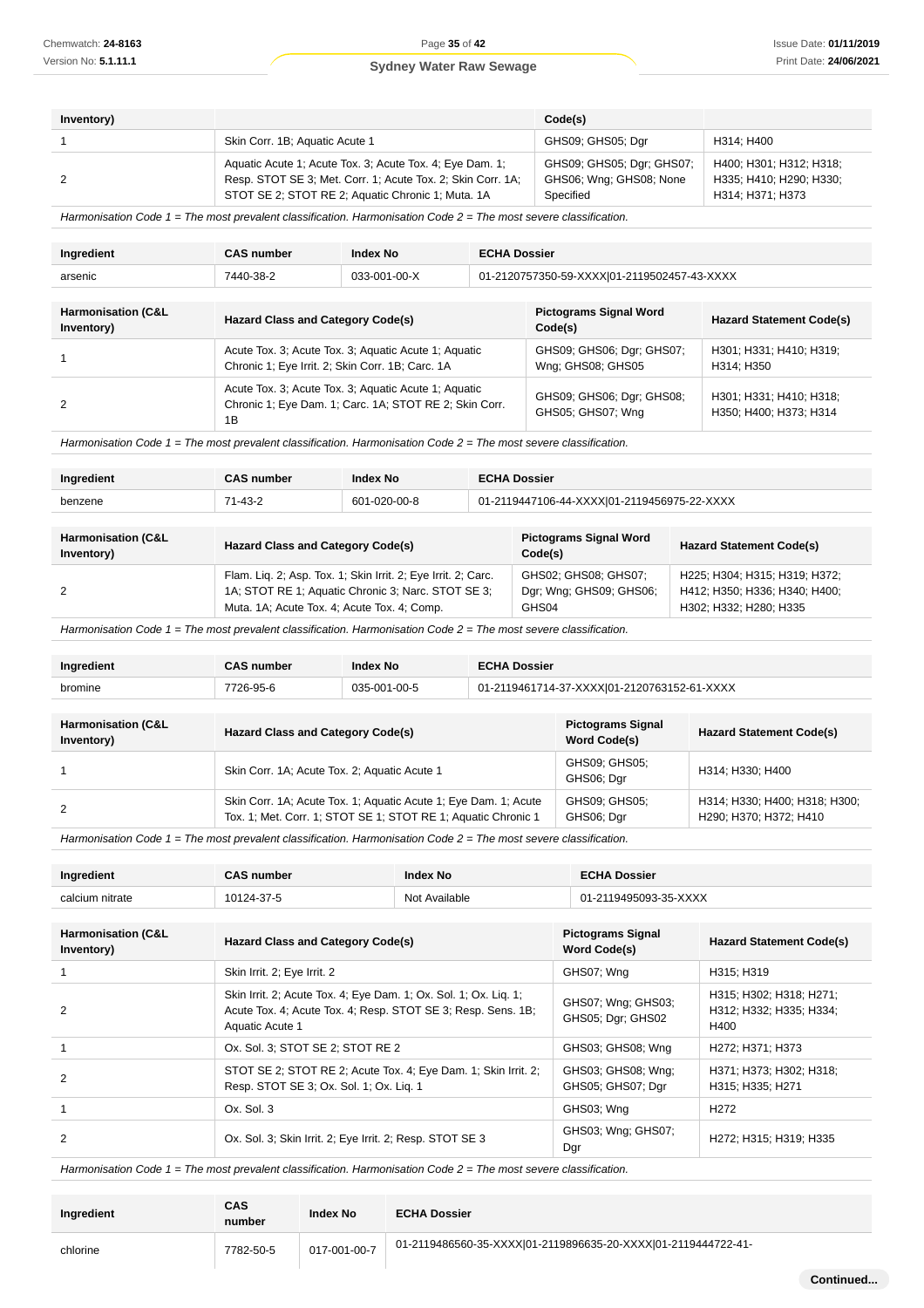| Ingredient                                  | CAS<br>number                                                                                                                                         | <b>Index No</b> | <b>ECHA Dossier</b>                                        |                                                                  |                                             |
|---------------------------------------------|-------------------------------------------------------------------------------------------------------------------------------------------------------|-----------------|------------------------------------------------------------|------------------------------------------------------------------|---------------------------------------------|
|                                             |                                                                                                                                                       |                 | XXXXI01-2120770754-46-XXXX                                 |                                                                  |                                             |
| <b>Harmonisation (C&amp;L</b><br>Inventory) | <b>Hazard Class and Category Code(s)</b>                                                                                                              |                 | <b>Pictograms Signal Word</b><br>Code(s)                   | <b>Hazard Statement Code(s)</b>                                  |                                             |
|                                             | Ox. Gas 1; Comp.; Skin Irrit. 2; Eye Irrit. 2; Acute Tox. 1;<br>Resp. STOT SE 3; Aquatic Acute 1                                                      |                 |                                                            | GHS09; GHS03; GHS04;<br>GHS06; GHS07; Dgr                        | H270; H280; H315; H319;<br>H330; H335; H400 |
| 2                                           | Ox. Gas 1; Comp.; Skin Irrit. 2; Eye Irrit. 2; Resp. STOT<br>SE 3; Aquatic Acute 1; Liq.; Aquatic Chronic 1; Acute Tox.<br>1: Acute Tox. 4: STOT RE 2 |                 | GHS03: GHS09: GHS04:<br>GHS06; Dgr; GHS07; GHS05;<br>GHS08 | H270; H280; H315; H319;<br>H335; H400; H410; H330;<br>H302: H373 |                                             |

Harmonisation Code 1 = The most prevalent classification. Harmonisation Code 2 = The most severe classification.

| Ingredient                              | <b>CAS number</b> | <b>Index No</b> | <b>ECHA Dossier</b> |
|-----------------------------------------|-------------------|-----------------|---------------------|
| 2,3,7,8-tetrachlorodibenzo-<br>p-dioxin | 1746-01-6         | Not Available   | Not Available       |

| <b>Harmonisation (C&amp;L</b><br>Inventory) | <b>Hazard Class and Category Code(s)</b>                     | <b>Pictograms Signal Word</b><br>Code(s) | <b>Hazard Statement</b><br>Code(s) |
|---------------------------------------------|--------------------------------------------------------------|------------------------------------------|------------------------------------|
|                                             | Acute Tox. 1; Eye Irrit. 2; Aquatic Acute 1; Aquatic Chronic | GHS09; GHS06; Dgr                        | H300; H319; H410                   |
| 2                                           | Acute Tox. 1; Eye Irrit. 2; Aquatic Acute 1; Aquatic Chronic | GHS09; GHS06; Dgr                        | H300; H319; H410                   |

Harmonisation Code 1 = The most prevalent classification. Harmonisation Code 2 = The most severe classification.

| Ingredient  | <b>CAS number</b> | <b>Index No</b> | <b>ECHA Dossier</b> |
|-------------|-------------------|-----------------|---------------------|
| cyanide ion | $57-12-5$         | Not Available   | Not Available       |
|             |                   |                 |                     |

| <b>Harmonisation (C&amp;L</b><br>Inventory) | <b>Hazard Class and Category Code(s)</b>       | <b>Pictograms Signal Word Code(s)</b> | <b>Hazard Statement Code(s)</b> |  |
|---------------------------------------------|------------------------------------------------|---------------------------------------|---------------------------------|--|
|                                             | Acute Tox. 4; Skin Corr. 1B; Aquatic Chronic 3 | GHS05; GHS07; Dgr                     | H312: H314: H412                |  |
|                                             | Acute Tox. 4; Skin Corr. 1B; Aquatic Chronic 3 | GHS05; GHS07; Dgr                     | H312; H314; H412                |  |
|                                             |                                                |                                       |                                 |  |

Harmonisation Code  $1 =$  The most prevalent classification. Harmonisation Code  $2 =$  The most severe classification.

| Ingredient    | <b>CAS number</b> | <b>Index No</b> | <b>ECHA Dossier</b>                         |
|---------------|-------------------|-----------------|---------------------------------------------|
| formaldehyde. | $50-00-0$         | 605-001-00-5    | 01-2119488953-20-XXXXI01-2120762098-48-XXXX |

| <b>Harmonisation (C&amp;L</b><br>Inventory) | <b>Hazard Class and Category Code(s)</b>                                                                                                                                                                                                                 | <b>Pictograms Signal Word</b><br>Code(s)                                    | <b>Hazard Statement Code(s)</b>                                                                                           |
|---------------------------------------------|----------------------------------------------------------------------------------------------------------------------------------------------------------------------------------------------------------------------------------------------------------|-----------------------------------------------------------------------------|---------------------------------------------------------------------------------------------------------------------------|
|                                             | Acute Tox. 3; Acute Tox. 3; Skin Corr. 1B; Skin Sens. 1;<br>Eye Dam. 1; Acute Tox. 3; Carc. 2                                                                                                                                                            | GHS08; GHS05; GHS06;<br>Dgr                                                 | H301; H311; H314; H317; H331;<br>H <sub>351</sub>                                                                         |
| 2                                           | Acute Tox. 3; Skin Sens. 1; Eye Dam. 1; Muta. 2; Acute<br>Tox. 2; Resp. STOT SE 3; Aquatic Chronic 2; Skin Corr. 1;<br>Flam. Gas 1; Lig.; Resp. Sens. 1; Carc. 1A; STOT SE 1;<br>STOT RE 1; Met. Corr. 1; Aquatic Acute 1; Flam. Lig. 3;<br>Acute Tox. 2 | GHS08; GHS05; GHS06;<br>Dgr; GHS07; GHS09;<br>Wng; None Specified;<br>GHS02 | H301; H317; H341; H330; H318;<br>H335; H411; H314; H220; H280;<br>H334; H350; H370; H372; H336;<br>H290; H400; H226; H310 |

Harmonisation Code 1 = The most prevalent classification. Harmonisation Code 2 = The most severe classification.

| Ingredient | CAS number | <b>Index No</b> | <b>ECHA Dossier</b>                         |
|------------|------------|-----------------|---------------------------------------------|
| lithium    | 7439-93-2  | 003-001-00-4    | 01-2119966143-38-XXXX 01-2120775463-48-XXXX |

| <b>Harmonisation (C&amp;L</b> | <b>Hazard Class and Category Code(s)</b>                 | <b>Pictograms Signal Word</b>    | <b>Hazard Statement</b>                                  |
|-------------------------------|----------------------------------------------------------|----------------------------------|----------------------------------------------------------|
| Inventory)                    |                                                          | Code(s)                          | Code(s)                                                  |
|                               | Water-react. 1; Skin Corr. 1B; Eye Irrit. 2              | GHS02; GHS05; Dgr; GHS07;<br>Wng | H <sub>260</sub> : H <sub>314</sub> : H <sub>319</sub>   |
| 2                             | Water-react. 1; Skin Corr. 1B; Acute Tox. 3; Eye Dam. 1; | GHS02; GHS05; Dgr; GHS06;        | H <sub>260</sub> ; H <sub>314</sub> ; H <sub>301</sub> ; |
|                               | Flam. Sol. 1; Aquatic Chronic 4                          | GHS07; Wng                       | H318: H413                                               |

| Ingredient | CAS number | Index No      | <b>ECHA Dossier</b>                         |
|------------|------------|---------------|---------------------------------------------|
| manganese  |            | Not Available | 01-2120762797-36-XXXX 01-2119449803-34-XXXX |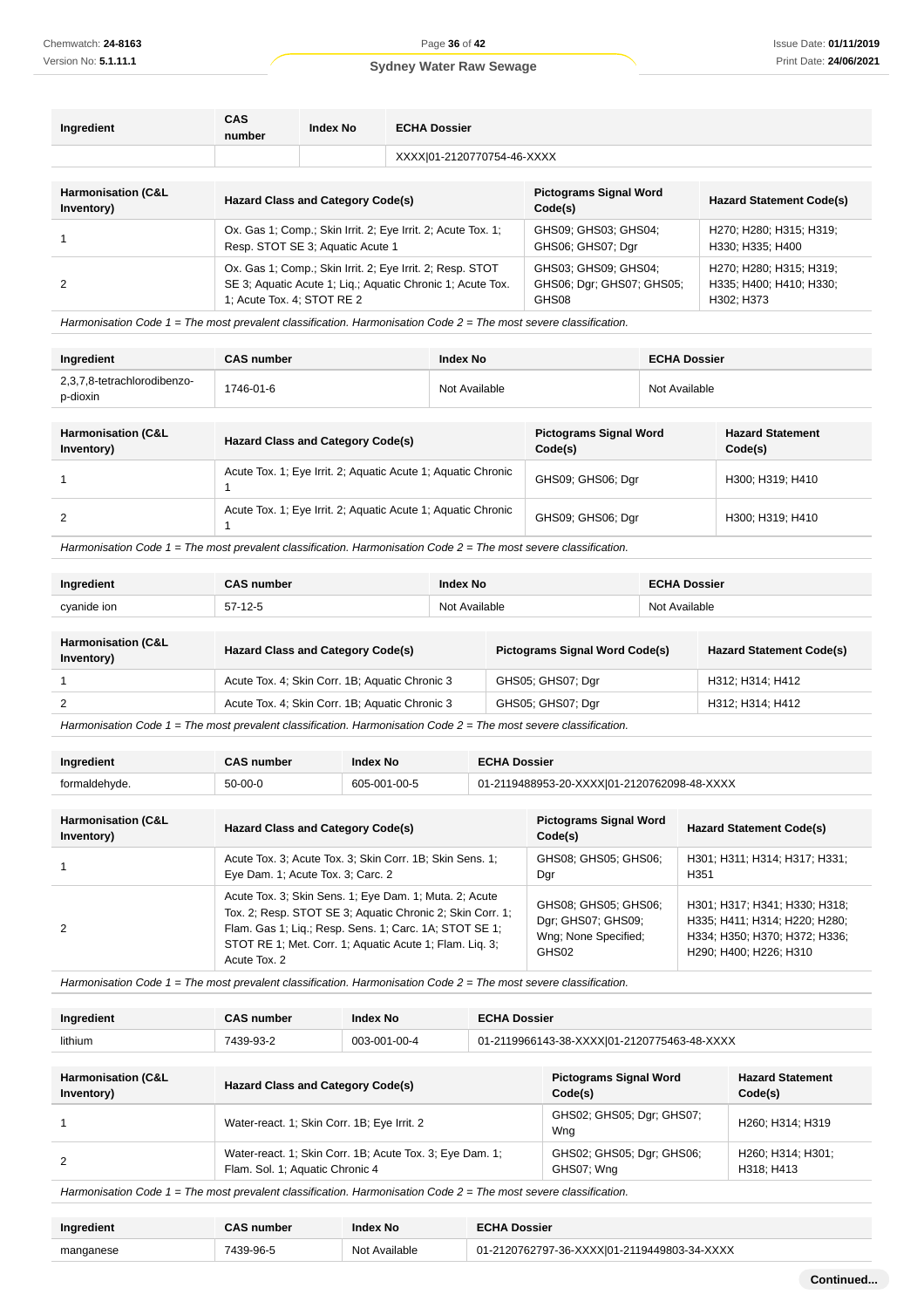| <b>Harmonisation (C&amp;L</b><br>Inventory) | <b>Hazard Class and Category Code(s)</b>                                                                                        | <b>Pictograms Signal Word</b><br>Code(s)          | <b>Hazard Statement Code(s)</b>                                                    |
|---------------------------------------------|---------------------------------------------------------------------------------------------------------------------------------|---------------------------------------------------|------------------------------------------------------------------------------------|
|                                             | Not Classified                                                                                                                  | Not Available                                     | Not Available                                                                      |
|                                             | Aquatic Chronic 2; Eye Irrit. 2; Flam. Sol. 2; Water-<br>react. 1; Repr. 1B; Muta. 1B; STOT SE 1; STOT RE<br>1; Resp. STOT SE 3 | GHS09; GHS07; Wng;<br>GHS03: GHS08: GHS02:<br>Dgr | H411; H319; H228; H260; H360; H340;<br>H370; H372; H335; H302; H312; H332;<br>H315 |

Harmonisation Code  $1 =$  The most prevalent classification. Harmonisation Code  $2 =$  The most severe classification.

| Ingredient                                  | <b>CAS number</b>                                                                                                                                                                   | <b>Index No</b>                                                                                                                                                                        | <b>ECHA Dossier</b> |                                                     |                                                                                                                     |
|---------------------------------------------|-------------------------------------------------------------------------------------------------------------------------------------------------------------------------------------|----------------------------------------------------------------------------------------------------------------------------------------------------------------------------------------|---------------------|-----------------------------------------------------|---------------------------------------------------------------------------------------------------------------------|
| mercury (elemental)                         | 7439-97-6                                                                                                                                                                           | 080-001-00-0                                                                                                                                                                           |                     | 01-2119548380-42-XXXX 01-2120767624-46-XXXX         |                                                                                                                     |
| <b>Harmonisation (C&amp;L</b><br>Inventory) | <b>Hazard Class and Category Code(s)</b>                                                                                                                                            |                                                                                                                                                                                        |                     | <b>Pictograms Signal</b><br>Word Code(s)            | <b>Hazard Statement Code(s)</b>                                                                                     |
|                                             | Skin Corr. 1B; Ox. Sol. 2; Acute Tox. 3; Acute Tox. 4; Skin<br>Sens. 1; Acute Tox. 2; Resp. Sens. 1; Muta. 1B; Carc. 1B;<br>Repr. 1B; STOT RE 1; Aquatic Acute 1; Aquatic Chronic 1 |                                                                                                                                                                                        |                     | GHS05; Dgr; GHS03;<br>GHS09; GHS08;<br>GHS06; GHS07 | H314; H272; H301; H312; H317;<br>H330; H334; H340; H350; H360;<br>H372: H410: H400                                  |
| $\mathfrak{p}$                              | 1; Muta. 1B; Carc. 1B                                                                                                                                                               | STOT RE 1; Aquatic Chronic 1; Aquatic Acute 1; Met. Corr.<br>1; Acute Tox. 1; Acute Tox. 2; Acute Tox. 3; Repr. 1A; Skin<br>Sens. 1; STOT SE 1; Skin Corr. 1B; Ox. Sol. 2; Resp. Sens. |                     | GHS09; GHS08;<br>GHS06; Dgr; GHS05;<br>GHS03: GHS07 | H372; H410; H290; H330; H400;<br>H311; H250; H300; H317; H360;<br>H371; H314; H272; H334; H340;<br>H <sub>350</sub> |

Harmonisation Code  $1 =$  The most prevalent classification. Harmonisation Code  $2 =$  The most severe classification.

| Ingredient                                  | <b>CAS number</b>                                                                                                                                                                  | <b>Index No</b>           |                                                   | <b>ECHA Dossier</b> |                                                                        |
|---------------------------------------------|------------------------------------------------------------------------------------------------------------------------------------------------------------------------------------|---------------------------|---------------------------------------------------|---------------------|------------------------------------------------------------------------|
| nickel                                      | 7440-02-0                                                                                                                                                                          | 028-002-00-7 028-002-01-4 |                                                   |                     | 01-2119438727-29-XXXX                                                  |
|                                             |                                                                                                                                                                                    |                           |                                                   |                     |                                                                        |
| <b>Harmonisation (C&amp;L</b><br>Inventory) | <b>Hazard Class and Category Code(s)</b>                                                                                                                                           |                           | <b>Pictograms Signal</b><br><b>Word Code(s)</b>   |                     | <b>Hazard Statement Code(s)</b>                                        |
| $\mathfrak{p}$                              | Skin Sens. 1; STOT RE 1; Aquatic Chronic 3; STOT RE 2;<br>Aquatic Acute 1; Aquatic Chronic 1; Aquatic Acute 3; Flam. Sol.<br>1; Carc. 2; Pyr. Sol. 1; Resp. Sens. 1; Skin Corr. 1B |                           | GHS07; Wng; GHS08;<br>Dgr; GHS09; GHS02;<br>GHS05 |                     | H372; H350; H341; H317;<br>H400; H250; H251; H228;<br>H410; H334; H314 |

Harmonisation Code 1 = The most prevalent classification. Harmonisation Code 2 = The most severe classification.

| Ingredient | CAS number | <b>Index No</b> | <b>ECHA Dossier</b>                         |
|------------|------------|-----------------|---------------------------------------------|
| selenium   | 7782-49-2  | 034-001-00-2    | 01-2119981706-25-XXXX 01-2120767631-51-XXXX |

| <b>Harmonisation (C&amp;L</b><br>Inventory) | <b>Hazard Class and Category Code(s)</b>                                                                                                                          | <b>Pictograms Signal</b><br>Word Code(s) | <b>Hazard Statement Code(s)</b>                                              |
|---------------------------------------------|-------------------------------------------------------------------------------------------------------------------------------------------------------------------|------------------------------------------|------------------------------------------------------------------------------|
|                                             | Acute Tox. 3; Acute Tox. 3; STOT RE 2; Aquatic Chronic 4;<br>Skin Irrit. 2; Eye Irrit. 2                                                                          | GHS08; GHS06; Dgr;<br>GHS07: Wna         | H301; H331; H373; H413; H315;<br>H <sub>319</sub>                            |
| 2                                           | Acute Tox. 3; Acute Tox. 3; Skin Sens. 1B; Carc. 1A; Repr.<br>1A; Lact.; Aquatic Chronic 3; Aquatic Acute 1; STOT SE 1;<br>STOT RE 1; Skin Irrit. 2; Eye Irrit. 2 | GHS08; GHS06; Dgr;<br>GHS07; GHS09; Wng  | H301; H331; H317; H350; H360;<br>H362; H412; H400; H370; H372;<br>H315: H319 |

Harmonisation Code 1 = The most prevalent classification. Harmonisation Code 2 = The most severe classification.

| Ingredient       | <b>CAS number</b> | '≏× No       | <b>ECHA Dossier</b> |
|------------------|-------------------|--------------|---------------------|
| uranium depleted | $7440 - 61 -$     | 092-001-00-8 | Available<br>NI∩t   |
|                  |                   |              |                     |

| <b>Harmonisation (C&amp;L</b><br>Inventory)                                                           | <b>Hazard Class and Category Code(s)</b>                                                 | <b>Pictograms Signal Word</b><br>Code(s) | <b>Hazard Statement Code(s)</b>              |  |
|-------------------------------------------------------------------------------------------------------|------------------------------------------------------------------------------------------|------------------------------------------|----------------------------------------------|--|
|                                                                                                       | Acute Tox. 2; Acute Tox. 2; STOT RE 2; Aquatic Chronic 4;<br>Skin Corr. 1B               | GHS08; GHS06; Dgr; GHS05                 | H300, H330, H373, H413,<br>H <sub>3</sub> 14 |  |
| 2                                                                                                     | Acute Tox. 2; Acute Tox. 2; STOT RE 2; Aquatic Chronic 4;<br>Skin Corr. 1B; Eye Irrit. 2 | GHS08; GHS06; Dgr; GHS05;<br>GHS07: Wna  | H300; H330; H373; H413;<br>H314: H319        |  |
| Usimpropedian Cada 1 The meat provokat elegation Usimpropedian Cada 2 The meat equate elegation $\mu$ |                                                                                          |                                          |                                              |  |

Harmonisation Code  $1$  = The most prevalent classification. Harmonisation Code  $2$  = The most severe classification.

| Ingredient | <b>CAS</b> number | <b>Index No</b>           | <b>ECHA Dossier</b>                         |
|------------|-------------------|---------------------------|---------------------------------------------|
| zinc       | 7440-66-6         | 030-001-00-1 030-001-01-9 | 01-2119467174-37-XXXX 01-2119459210-49-XXXX |
|            |                   |                           |                                             |

| <b>Harmonisation (C&amp;L)</b>    | <b>Pictograms Signal Word</b>   |
|-----------------------------------|---------------------------------|
| Hazard Class and Category Code(s) | <b>Hazard Statement Code(s)</b> |
| Inventory)                        | Code(s)                         |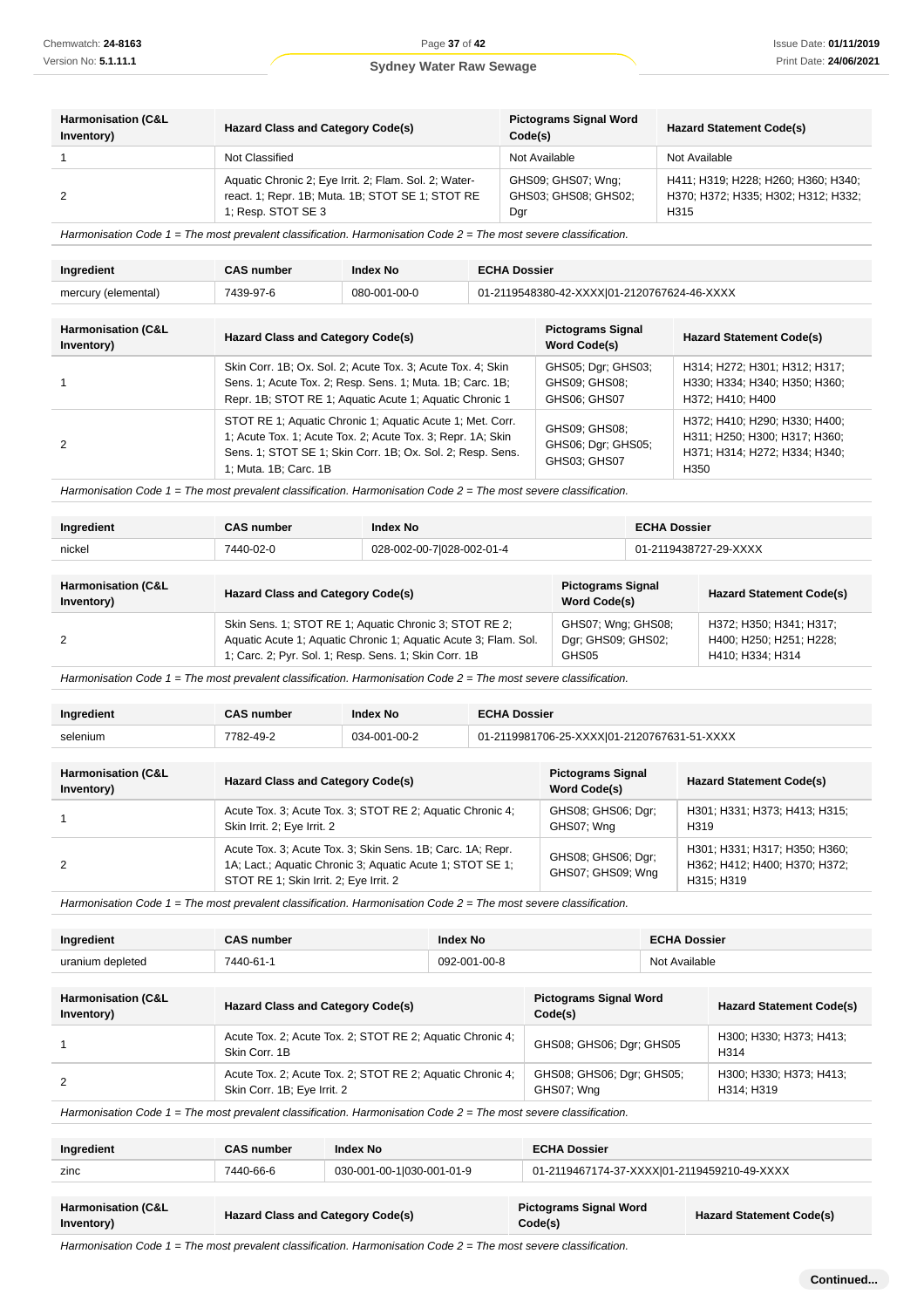2

H400; H410; H330; H341; H350; H361; H372; H250; H335; H301;

H319; H314

#### **Sydney Water Raw Sewage**

| <b>Harmonisation (C&amp;L</b><br>Inventory) | <b>Hazard Class and Category Code(s)</b>                                                                                                                      | <b>Pictograms Signal Word</b><br>Code(s)                        | <b>Hazard Statement Code(s)</b>                                              |
|---------------------------------------------|---------------------------------------------------------------------------------------------------------------------------------------------------------------|-----------------------------------------------------------------|------------------------------------------------------------------------------|
|                                             | Aquatic Acute 1; Aquatic Chronic 1; Skin Irrit. 2; Eye<br>Irrit. 2: Water-react. 2                                                                            | GHS09; Wng; GHS07; GHS02;<br>Dgr                                | H410; H315; H319; H261                                                       |
|                                             | Aquatic Acute 1; Aquatic Chronic 1; Pyr. Sol. 1; Water-<br>react. 1; Flam. Sol. 1; Pyr. Liq. 1; Self-heat. 1; Eve Irrit.<br>2; Resp. STOT SE 3; Skin Corr. 1C | GHS09; Wng; GHS02; Dgr;<br>GHS01: GHS03: GHS05:<br>GHS06: GHS07 | H410; H250; H260; H400; H302;<br>H311; H331; H228; H251; H319;<br>H335: H314 |

Harmonisation Code 1 = The most prevalent classification. Harmonisation Code 2 = The most severe classification.

| Ingredient                                  | <b>CAS number</b>                        | <b>Index No</b>           |                                          | <b>ECHA Dossier</b> |                                 |
|---------------------------------------------|------------------------------------------|---------------------------|------------------------------------------|---------------------|---------------------------------|
| cadmium                                     | 7440-43-9                                | 048-002-00-0 048-011-00-X |                                          |                     | 01-2119489023-40-XXXX           |
|                                             |                                          |                           |                                          |                     |                                 |
| <b>Harmonisation (C&amp;L</b><br>Inventory) | <b>Hazard Class and Category Code(s)</b> |                           | <b>Pictograms Signal Word</b><br>Code(s) |                     | <b>Hazard Statement Code(s)</b> |
|                                             | Skin Irrit. 2; Eye Irrit. 2; Carc. 1B    |                           | GHS08; GHS07; Dgr                        |                     | H315; H319; H350                |

GHS09; Wng; GHS08; GHS06; Dgr; GHS02; GHS07; GHS05

Harmonisation Code  $1 =$  The most prevalent classification. Harmonisation Code  $2 =$  The most severe classification.

3; Acute Tox. 3; Eye Irrit. 2; Skin Corr. 1B

Aquatic Acute 1; Aquatic Chronic 1; Acute Tox. 2; Muta. 2; Carc. 1B; Repr. 2; STOT RE 1; Pyr. Sol. 1; Resp. STOT SE

| Ingredient                                  | <b>CAS number</b>                                                                                                                                                                      | <b>Index No</b> |         | <b>ECHA Dossier</b>                             |                                                                              |
|---------------------------------------------|----------------------------------------------------------------------------------------------------------------------------------------------------------------------------------------|-----------------|---------|-------------------------------------------------|------------------------------------------------------------------------------|
| chromium                                    | 7440-47-3                                                                                                                                                                              | Not Available   |         | 01-2119485652-31-XXXX                           |                                                                              |
|                                             |                                                                                                                                                                                        |                 |         |                                                 |                                                                              |
| <b>Harmonisation (C&amp;L</b><br>Inventory) | <b>Hazard Class and Category Code(s)</b>                                                                                                                                               |                 | Code(s) | <b>Pictograms Signal Word</b>                   | <b>Hazard Statement Code(s)</b>                                              |
|                                             | Not Classified                                                                                                                                                                         |                 |         | Not Available                                   | Not Available                                                                |
| 2                                           | Skin Sens. 1; Resp. Sens. 1; Eye Irrit. 2; Aquatic Acute 1;<br>Aquatic Chronic 1; STOT SE 2; Ox. Lig. 2; Flam. Sol. 1; Muta.<br>2; Resp. STOT SE 3; Carc. 1B; STOT RE 2; Skin Corr. 1B |                 | GHS05   | GHS08; Dgr; GHS07; Wng;<br>GHS09: GHS02: GHS03: | H317; H334; H319; H400;<br>H410; H371; H272; H228;<br>H341; H335; H350; H314 |

Harmonisation Code 1 = The most prevalent classification. Harmonisation Code 2 = The most severe classification.

| Ingredient                                  | <b>CAS number</b>                                                                                                                                                                                                     | <b>Index No</b> | <b>ECHA Dossier</b>                                      |                                                                                                |
|---------------------------------------------|-----------------------------------------------------------------------------------------------------------------------------------------------------------------------------------------------------------------------|-----------------|----------------------------------------------------------|------------------------------------------------------------------------------------------------|
| cobalt                                      | 7440-48-4                                                                                                                                                                                                             | 027-001-00-9    | 01-2119517392-44-XXXX                                    |                                                                                                |
|                                             |                                                                                                                                                                                                                       |                 |                                                          |                                                                                                |
| <b>Harmonisation (C&amp;L</b><br>Inventory) | Hazard Class and Category Code(s)                                                                                                                                                                                     |                 | <b>Pictograms Signal</b><br><b>Word Code(s)</b>          | <b>Hazard Statement Code(s)</b>                                                                |
|                                             | Skin Sens. 1; Resp. Sens. 1; Acute Tox. 4; Eye Irrit. 2;<br>Aquatic Chronic 1, Skin Corr. 1B                                                                                                                          |                 | GHS08; Dgr; GHS09;<br>GHS07; Wng; GHS05                  | H317: H334: H302: H319: H400:<br>H410: H314                                                    |
| 2                                           | Acute Tox. 4; Acute Tox. 1; Skin Sens. 1; Resp. Sens. 1;<br>Carc. 1B; Eye Irrit. 2; Muta. 2; Repr. 1B; STOT RE 1; Aquatic<br>Acute 1; Aquatic Chronic 1; Flam. Sol. 1; Pyr. Sol. 1; Water-<br>react. 1; Skin Corr. 1B |                 | GHS09; GHS08; GHS06;<br>GHS07; Dgr; GHS02;<br>Wng: GHS05 | H302; H319; H330; H400; H410;<br>H317; H334; H350; H341; H360;<br>H372; H228; H250; H260; H314 |

Harmonisation Code 1 = The most prevalent classification. Harmonisation Code 2 = The most severe classification.

| Ingredient | <b>CAS</b><br>number | <b>Index No</b>  | <b>ECHA Dossier</b>                                                                         |
|------------|----------------------|------------------|---------------------------------------------------------------------------------------------|
| copper     | 7440-50-8            | Not<br>Available | 01-2119475516-31-XXXX 01-2119480154-42-XXXX 01-2119480184-39-<br>XXXX 01-2120762783-45-XXXX |

| <b>Harmonisation (C&amp;L</b><br>Inventory) | <b>Hazard Class and Category Code(s)</b>                                                                                                                                                | <b>Pictograms Signal</b><br><b>Word Code(s)</b>   | <b>Hazard Statement Code(s)</b>                                                    |
|---------------------------------------------|-----------------------------------------------------------------------------------------------------------------------------------------------------------------------------------------|---------------------------------------------------|------------------------------------------------------------------------------------|
|                                             | Not Classified                                                                                                                                                                          | Not Available                                     | Not Available                                                                      |
|                                             | Aquatic Acute 1; Aquatic Chronic 1; Skin Irrit. 2; Eye Irrit. 2;<br>Resp. STOT SE 3; STOT SE 2; Flam. Sol. 1; Acute Tox. 2;<br>Skin Sens. 1; Acute Tox. 2; STOT RE 1; Carc. 2; Repr. 1A | GHS09; GHS06; Dgr;<br>Wng; GHS07; GHS08;<br>GHS02 | H319; H410; H400; H315; H335;<br>H371; H228; H300; H317; H330;<br>H372; H351; H360 |

| Ingredient                                                        | <b>CAS number</b> | <b>Index No</b> | <b>ECHA Dossier</b> |
|-------------------------------------------------------------------|-------------------|-----------------|---------------------|
| lubricating oils, petroleum<br>C>25, hydrotreated bright<br>stock | 74869-21-9.       | 649-243-00-X    | Not Available       |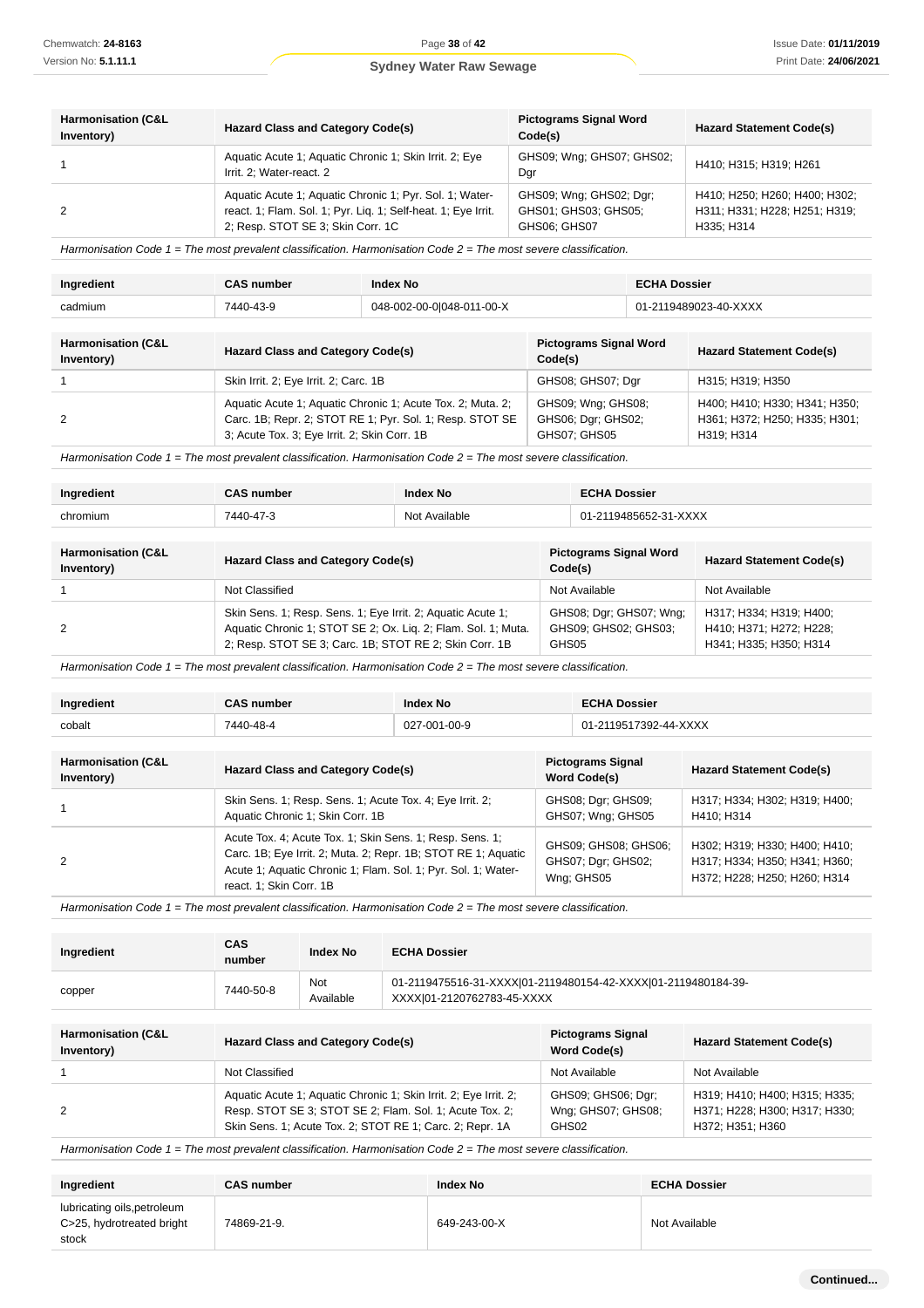| <b>Harmonisation (C&amp;L</b><br>Inventory) | <b>Hazard Class and Category Code(s)</b> | <b>Pictograms Signal Word Code(s)</b> | <b>Hazard Statement Code(s)</b> |
|---------------------------------------------|------------------------------------------|---------------------------------------|---------------------------------|
|                                             | Carc. 1B                                 | GHS08; Dar                            | H350                            |
|                                             | Carc. 1B                                 | GHS08; Dar                            | H350                            |

Harmonisation Code 1 = The most prevalent classification. Harmonisation Code 2 = The most severe classification.

| Ingredient | <b>CAS number</b> | Index No      | <b>ECHA Dossier</b>   |
|------------|-------------------|---------------|-----------------------|
| iron       | 7439-89-6         | Not Available | 01-2119462838-24-XXXX |

| <b>Harmonisation (C&amp;L</b><br>Inventory) | <b>Hazard Class and Category Code(s)</b>                                                                                                                            | <b>Pictograms Signal</b><br><b>Word Code(s)</b> | <b>Hazard Statement Code(s)</b>                                                    |
|---------------------------------------------|---------------------------------------------------------------------------------------------------------------------------------------------------------------------|-------------------------------------------------|------------------------------------------------------------------------------------|
|                                             | Flam. Sol. 1; Eye Irrit. 2; Resp. STOT SE 3                                                                                                                         | GHS02; GHS07; Dgr                               | H228; H319; H335                                                                   |
|                                             | Flam. Sol. 1; Eye Irrit. 2; Resp. STOT SE 3                                                                                                                         | GHS02; GHS07; Dgr                               | H228: H319: H335                                                                   |
|                                             | Not Classified                                                                                                                                                      | Not Available                                   | Not Available                                                                      |
|                                             | Flam. Sol. 1; Self-heat. 1; Acute Tox. 4; Skin Irrit. 2; Eye Irrit. 2;<br>Aquatic Acute 1; Aquatic Chronic 1; Resp. STOT SE 3; STOT<br>SE 3; STOT RE 2; Pyr. Sol. 1 | GHS02; Dgr; GHS09;<br>GHS07; Wng; GHS08         | H228; H251; H302; H315; H319;<br>H400; H410; H335; H370; H372;<br>H <sub>250</sub> |

Harmonisation Code 1 = The most prevalent classification. Harmonisation Code 2 = The most severe classification.

| Ingredient | <b>CAS number</b> | <b>Index No</b>           | <b>ECHA Dossier</b>                         |
|------------|-------------------|---------------------------|---------------------------------------------|
| lead       | 7439-92-1         | 082-013-00-1 082-014-00-7 | 01-2119513221-59-XXXXI01-2120762789-33-XXXX |

| <b>Harmonisation (C&amp;L</b><br>Inventory) | <b>Hazard Class and Category Code(s)</b>                          | <b>Pictograms Signal</b><br><b>Word Code(s)</b> | <b>Hazard Statement Code(s)</b> |
|---------------------------------------------|-------------------------------------------------------------------|-------------------------------------------------|---------------------------------|
|                                             | Acute Tox. 4; Acute Tox. 4; Carc. 2; Repr. 1A: STOT RE 1;         | GHS08; GHS07; Dgr;                              | H302; H332; H351; H360; H372;   |
|                                             | Aquatic Chronic 3; Skin Irrit. 2; Eye Irrit. 2                    | Wng                                             | H412: H315: H319                |
|                                             | Acute Tox. 4; Acute Tox. 4; Repr. 1A; STOT RE 1; Aquatic          | GHS08; GHS07; Dgr;                              | H302; H332; H360; H372; H400;   |
|                                             | Acute 1; Carc. 1A; Aquatic Chronic 1; Skin Irrit. 2; Eye Irrit. 2 | GHS09; Wng                                      | H350; H410; H315; H319          |

Harmonisation Code  $1$  = The most prevalent classification. Harmonisation Code  $2$  = The most severe classification.

| Ingredient                                  | <b>CAS number</b>                                                                                                                                                           | <b>Index No</b> | <b>ECHA Dossier</b>                                        |                                                            |
|---------------------------------------------|-----------------------------------------------------------------------------------------------------------------------------------------------------------------------------|-----------------|------------------------------------------------------------|------------------------------------------------------------|
| hydrogen sulfide                            | 7783-06-4<br>016-001-00-4                                                                                                                                                   |                 | 01-2119445737-29-XXXX                                      |                                                            |
|                                             |                                                                                                                                                                             |                 |                                                            |                                                            |
| <b>Harmonisation (C&amp;L</b><br>Inventory) | <b>Hazard Class and Category Code(s)</b>                                                                                                                                    |                 | <b>Pictograms Signal Word</b><br>Code(s)                   | <b>Hazard Statement</b><br>Code(s)                         |
|                                             | Flam. Gas 1; Acute Tox. 2; Aquatic Acute 1                                                                                                                                  |                 | GHS02; GHS09; GHS06;<br>GHS04; Dgr                         | H220: H330: H400                                           |
| 2                                           | Flam. Gas 1; Liq.; Aquatic Acute 1; Comp.; Eye Irrit. 2; Resp.<br>STOT SE 3; Narc. STOT SE 3; Acute Tox. 1; Resp. STOT SE 1;<br>STOT SE 1; Skin Irrit. 2; Aquatic Chronic 1 |                 | GHS02: GHS09: GHS04:<br>GHS06; Dgr; GHS07;<br>GHS03; GHS08 | H220; H280; H400; H335;<br>H336; H330; H315; H318;<br>H410 |

Harmonisation Code 1 = The most prevalent classification. Harmonisation Code 2 = The most severe classification.

| Ingredient                                                                                                           | <b>CAS number</b>                   | Index No     |                                       | <b>ECHA Dossier</b>   |                                 |
|----------------------------------------------------------------------------------------------------------------------|-------------------------------------|--------------|---------------------------------------|-----------------------|---------------------------------|
| methane                                                                                                              | 74-82-8                             | 601-001-00-4 |                                       | 01-2119474442-39-XXXX |                                 |
|                                                                                                                      |                                     |              |                                       |                       |                                 |
| <b>Harmonisation (C&amp;L</b><br>Inventory)                                                                          | Hazard Class and Category Code(s)   |              | <b>Pictograms Signal Word Code(s)</b> |                       | <b>Hazard Statement Code(s)</b> |
|                                                                                                                      | Flam. Gas 1; Comp.                  |              | GHS02; GHS04; Dgr                     |                       | H220: H280                      |
| 2                                                                                                                    | Flam. Gas 1; Ref. Lig.; Lig.; Comp. |              | GHS02; GHS04; Dgr                     |                       | H220; H280; H281                |
| Harmonisation Code $1 =$ The most prevalent classification. Harmonisation Code $2 =$ The most severe classification. |                                     |              |                                       |                       |                                 |

#### **National Inventory Status**

| <b>National Inventory</b>                          | <b>Status</b>                                                                                                                                                                                                                                                                                                                                                                               |
|----------------------------------------------------|---------------------------------------------------------------------------------------------------------------------------------------------------------------------------------------------------------------------------------------------------------------------------------------------------------------------------------------------------------------------------------------------|
| Australia - AIIC / Australia<br>Non-Industrial Use | No (2,3,7,8-tetrachlorodibenzo-p-dioxin; cyanide ion; fluorides as F-; lubricating oils, petroleum C>25, hydrotreated bright stock)                                                                                                                                                                                                                                                         |
| Canada - DSL                                       | No (2,3,7,8-tetrachlorodibenzo-p-dioxin; lubricating oils, petroleum C>25, hydrotreated bright stock)                                                                                                                                                                                                                                                                                       |
| Canada - NDSL                                      | No (water; ammonia; arsenic; benzene; bromine; calcium nitrate; chlorine; 2,3,7,8-tetrachlorodibenzo-p-dioxin; cyanide ion;<br>formaldehyde.; lithium; manganese; mercury (elemental); nickel; selenium; uranium depleted; zinc; cadmium; chromium; cobalt;<br>copper; fluorides as F-; lubricating oils, petroleum C>25, hydrotreated bright stock; iron; lead; hydrogen sulfide; methane) |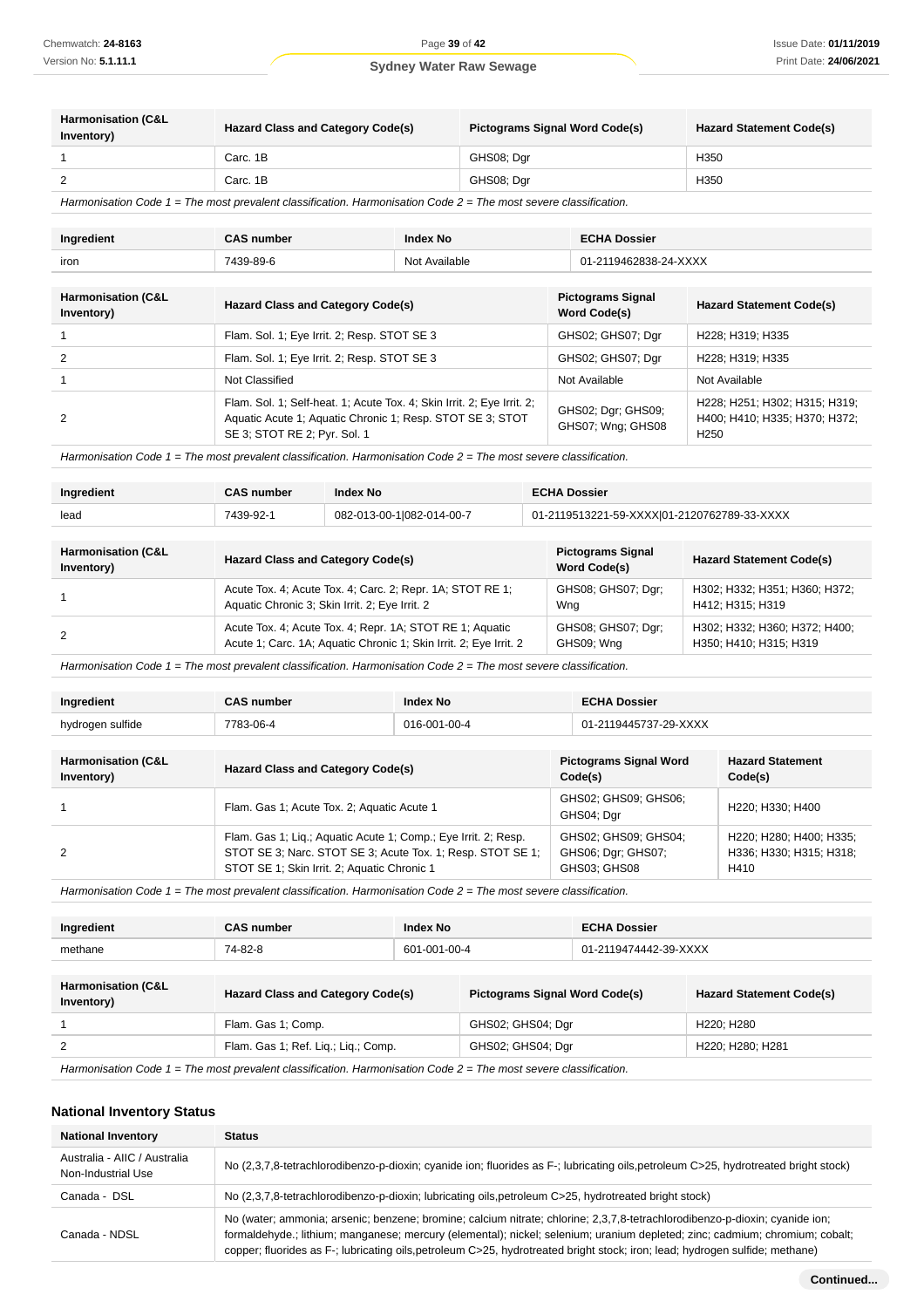| <b>National Inventory</b>               | <b>Status</b>                                                                                                                                                                                                                                                                                           |  |  |
|-----------------------------------------|---------------------------------------------------------------------------------------------------------------------------------------------------------------------------------------------------------------------------------------------------------------------------------------------------------|--|--|
| China - IECSC                           | No (uranium depleted)                                                                                                                                                                                                                                                                                   |  |  |
| Europe - EINEC / ELINCS /<br><b>NLP</b> | No (cyanide ion; fluorides as F-)                                                                                                                                                                                                                                                                       |  |  |
| Japan - ENCS                            | No (arsenic; bromine; chlorine; 2,3,7,8-tetrachlorodibenzo-p-dioxin; cyanide ion; lithium; manganese; mercury (elemental); nickel;<br>selenium; uranium depleted; zinc; cadmium; chromium; cobalt; copper; fluorides as F-; lubricating oils, petroleum C>25,<br>hydrotreated bright stock; iron; lead) |  |  |
| Korea - KECI                            | No (2,3,7,8-tetrachlorodibenzo-p-dioxin; cyanide ion; fluorides as F-; lubricating oils, petroleum C>25, hydrotreated bright stock)                                                                                                                                                                     |  |  |
| New Zealand - NZIoC                     | No (2,3,7,8-tetrachlorodibenzo-p-dioxin)                                                                                                                                                                                                                                                                |  |  |
| Philippines - PICCS                     | No (2,3,7,8-tetrachlorodibenzo-p-dioxin)                                                                                                                                                                                                                                                                |  |  |
| USA - TSCA                              | No (2,3,7,8-tetrachlorodibenzo-p-dioxin; fluorides as F-; lubricating oils, petroleum C>25, hydrotreated bright stock)                                                                                                                                                                                  |  |  |
| Taiwan - TCSI                           | Yes                                                                                                                                                                                                                                                                                                     |  |  |
| Mexico - INSQ                           | No (2,3,7,8-tetrachlorodibenzo-p-dioxin; lubricating oils, petroleum C>25, hydrotreated bright stock)                                                                                                                                                                                                   |  |  |
| Vietnam - NCI                           | No (cyanide ion; lubricating oils, petroleum C>25, hydrotreated bright stock)                                                                                                                                                                                                                           |  |  |
| Russia - FBEPH                          | No (cyanide ion; fluorides as F-)                                                                                                                                                                                                                                                                       |  |  |
| Legend:                                 | Yes = All CAS declared ingredients are on the inventory<br>$No = One$ or more of the CAS listed ingredients are not on the inventory and are not exempt from listing (see specific ingredients<br><i>in brackets</i> )                                                                                  |  |  |

#### **SECTION 16 Other information**

| $P_{\text{out}}$<br>. | 14.<br>. |
|-----------------------|----------|
|                       | ۱no<br>. |

### **Full text Risk and Hazard codes**

| H <sub>220</sub> | Extremely flammable gas.                                                       |  |
|------------------|--------------------------------------------------------------------------------|--|
| H <sub>225</sub> | Highly flammable liquid and vapour.                                            |  |
| H <sub>226</sub> | Flammable liquid and vapour.                                                   |  |
| H228             | Flammable solid.                                                               |  |
| H <sub>250</sub> | Catches fire spontaneously if exposed to air.                                  |  |
| H <sub>251</sub> | Self-heating: may catch fire.                                                  |  |
| H <sub>260</sub> | In contact with water releases flammable gases which may ignite spontaneously. |  |
| H <sub>261</sub> | In contact with water releases flammable gases.                                |  |
| H <sub>270</sub> | May cause or intensify fire; oxidiser.                                         |  |
| H <sub>271</sub> | May cause fire or explosion; strong oxidiser.                                  |  |
| H <sub>272</sub> | May intensify fire; oxidiser.                                                  |  |
| H280             | Contains gas under pressure; may explode if heated.                            |  |
| H <sub>281</sub> | Contains refrigerated gas; may cause cryogenic burns or injury.                |  |
| H <sub>290</sub> | May be corrosive to metals.                                                    |  |
| H300             | Fatal if swallowed.                                                            |  |
| H300+H310        | Fatal if swallowed or in contact with skin.                                    |  |
| H301             | Toxic if swallowed.                                                            |  |
| H304             | May be fatal if swallowed and enters airways.                                  |  |
| H310             | Fatal in contact with skin.                                                    |  |
| H311             | Toxic in contact with skin.                                                    |  |
| H314             | Causes severe skin burns and eye damage.                                       |  |
| H315             | Causes skin irritation.                                                        |  |
| H317             | May cause an allergic skin reaction.                                           |  |
| H318             | Causes serious eye damage.                                                     |  |
| H319             | Causes serious eye irritation.                                                 |  |
| H330             | Fatal if inhaled.                                                              |  |
| H331             | Toxic if inhaled.                                                              |  |
| H334             | May cause allergy or asthma symptoms or breathing difficulties if inhaled.     |  |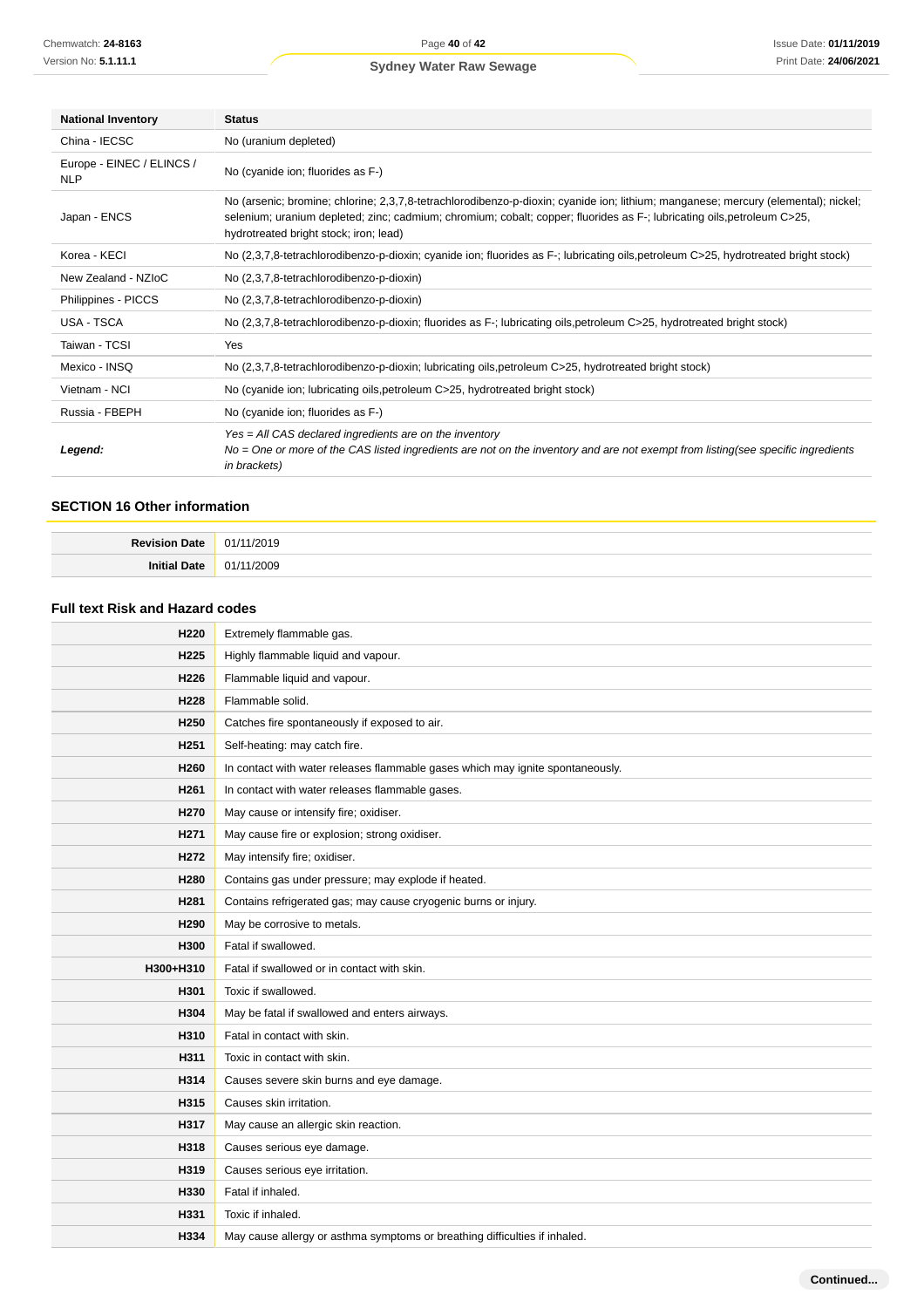| H335          | May cause respiratory irritation.                                        |  |  |
|---------------|--------------------------------------------------------------------------|--|--|
| H336          | May cause drowsiness or dizziness.                                       |  |  |
| H340          | May cause genetic defects.                                               |  |  |
| H341          | Suspected of causing genetic defects.                                    |  |  |
| H350          | May cause cancer.                                                        |  |  |
| H351          | Suspected of causing cancer.                                             |  |  |
| H360          | May damage fertility or the unborn child.                                |  |  |
| <b>H360D</b>  | May damage the unborn child.                                             |  |  |
| <b>H360FD</b> | May damage fertility. May damage the unborn child.                       |  |  |
| H361          | Suspected of damaging fertility or the unborn child.                     |  |  |
| <b>H361fd</b> | Suspected of damaging fertility. Suspected of damaging the unborn child. |  |  |
| H362          | May cause harm to breast-fed children.                                   |  |  |
| H370          | Causes damage to organs.                                                 |  |  |
| H371          | May cause damage to organs.                                              |  |  |
| H372          | Causes damage to organs through prolonged or repeated exposure.          |  |  |
| H372          | Causes damage to organs through prolonged or repeated exposure.          |  |  |
| H373          | May cause damage to organs through prolonged or repeated exposure.       |  |  |
| H373          | May cause damage to organs through prolonged or repeated exposure.       |  |  |
| H400          | Very toxic to aquatic life.                                              |  |  |
| H410          | Very toxic to aquatic life with long lasting effects.                    |  |  |
| H411          | Toxic to aquatic life with long lasting effects.                         |  |  |
| H412          | Harmful to aquatic life with long lasting effects.                       |  |  |
| H413          | May cause long lasting harmful effects to aquatic life.                  |  |  |
|               |                                                                          |  |  |

#### **SDS Version Summary**

| <b>Version</b> | Date of Update | <b>Sections Updated</b>                                                        |
|----------------|----------------|--------------------------------------------------------------------------------|
| 3.1.1.1        | 16/11/2012     | Name                                                                           |
| 5.1.1.1        | 01/11/2019     | One-off system update. NOTE: This may or may not change the GHS classification |
| 5.1.3.1        | 22/04/2021     | <b>Regulation Change</b>                                                       |
| 5.1.4.1        | 29/04/2021     | <b>Regulation Change</b>                                                       |
| 5.1.5.1        | 10/05/2021     | <b>Regulation Change</b>                                                       |
| 5.1.6.1        | 13/05/2021     | Regulation Change                                                              |
| 5.1.7.1        | 17/05/2021     | <b>Regulation Change</b>                                                       |
| 5.1.8.1        | 20/05/2021     | <b>Regulation Change</b>                                                       |
| 5.1.9.1        | 24/05/2021     | <b>Regulation Change</b>                                                       |
| 5.1.10.1       | 27/05/2021     | <b>Regulation Change</b>                                                       |
| 5.1.10.2       | 30/05/2021     | Template Change                                                                |
| 5.1.10.3       | 04/06/2021     | Template Change                                                                |
| 5.1.10.4       | 05/06/2021     | Template Change                                                                |
| 5.1.11.4       | 07/06/2021     | <b>Regulation Change</b>                                                       |
| 5.1.11.5       | 09/06/2021     | Template Change                                                                |
| 5.1.11.6       | 11/06/2021     | Template Change                                                                |
| 5.1.11.7       | 15/06/2021     | Template Change                                                                |

#### **Other information**

Classification of the preparation and its individual components has drawn on official and authoritative sources as well as independent review by the Chemwatch Classification committee using available literature references.

The SDS is a Hazard Communication tool and should be used to assist in the Risk Assessment. Many factors determine whether the reported Hazards are Risks in the workplace or other settings. Risks may be determined by reference to Exposures Scenarios. Scale of use, frequency of use and current or available engineering controls must be considered.

For detailed advice on Personal Protective Equipment, refer to the following EU CEN Standards: